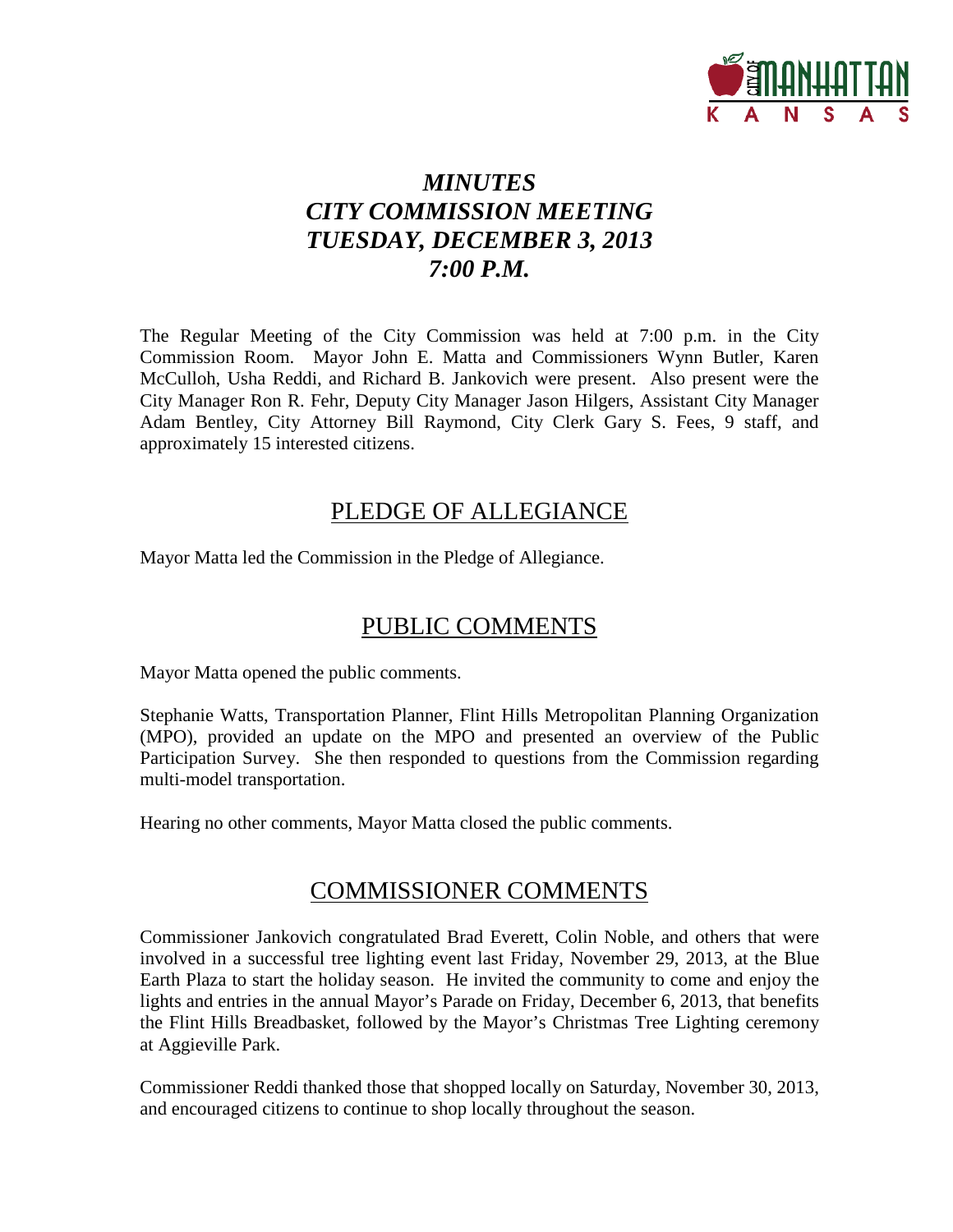# COMMISSIONER COMMENTS *(CONTINUED)*

Commissioner McCulloh thanked Commissioner Butler for helping to organize the Commissioners this year with festive lights. She encouraged those attending the parade to bundle up and bring can goods for the Flint Hills Breadbasket.

Mayor Matta also encouraged everyone to come and enjoy the Mayor's Christmas Spirit of the Holidays Lighted Parade on Friday, December 6, 2013, starting at 6:00 p.m., followed by the Christmas Tree Lighting Ceremony in Aggieville's Triangle Park. He reminded citizens to bring a canned food items for the Flint Hills Breadbasket.

# CONSENT AGENDA

(\* denotes those items discussed)

## **MINUTES**

The Commission approved the minutes of the Regular City Commission Meeting held Tuesday, November 19, 2013.

# **CLAIMS REGISTER NO. 2745**

The Commission approved Claims Register No. 2745 authorizing and approving the payment of claims from November 11, 2013, to November 26, 2013, in the amount of \$3,309,196.26.

# **LICENSES**

The Commission approved a Merchant Guard Agency License for calendar year 2014 for Allied Barton Security Services LLC, 161Washington Street, Suite 600, Conshohocken, Pennsylvania; Securitas Security Services USA, Inc., 2942 B South West Wanamaker Drive, Suite 2A, Topeka, Kansas; and VendTech-SGI, LLC, 250 North Rock Road, # 360, Wichita, Kansas; a Tree Maintenance License for calendar year 2014 for Brinker Tree Care, Inc., 2907 Jacque Circle; Sedalia Terra Bellus, 1228 Westloop Place, # 317; Three Men Tree Service, 255 Ridge Drive; Tree Man-MHK, 2104 Fox Meadows; and 2 Big Feet Tree Pruning and Removal, 405 North 5<sup>th</sup> Street; and an annual Cereal Malt Beverages Off-Premises License for Ampride, 215 East Poyntz Avenue; Hop-n-Skip, 2233 Tuttle Creek Boulevard; Kwik Shop #733, 1337 Anderson Avenue; Walgreens #7060, 325 Bluemont Avenue; and Walgreens #12814, 2719 Anderson Avenue.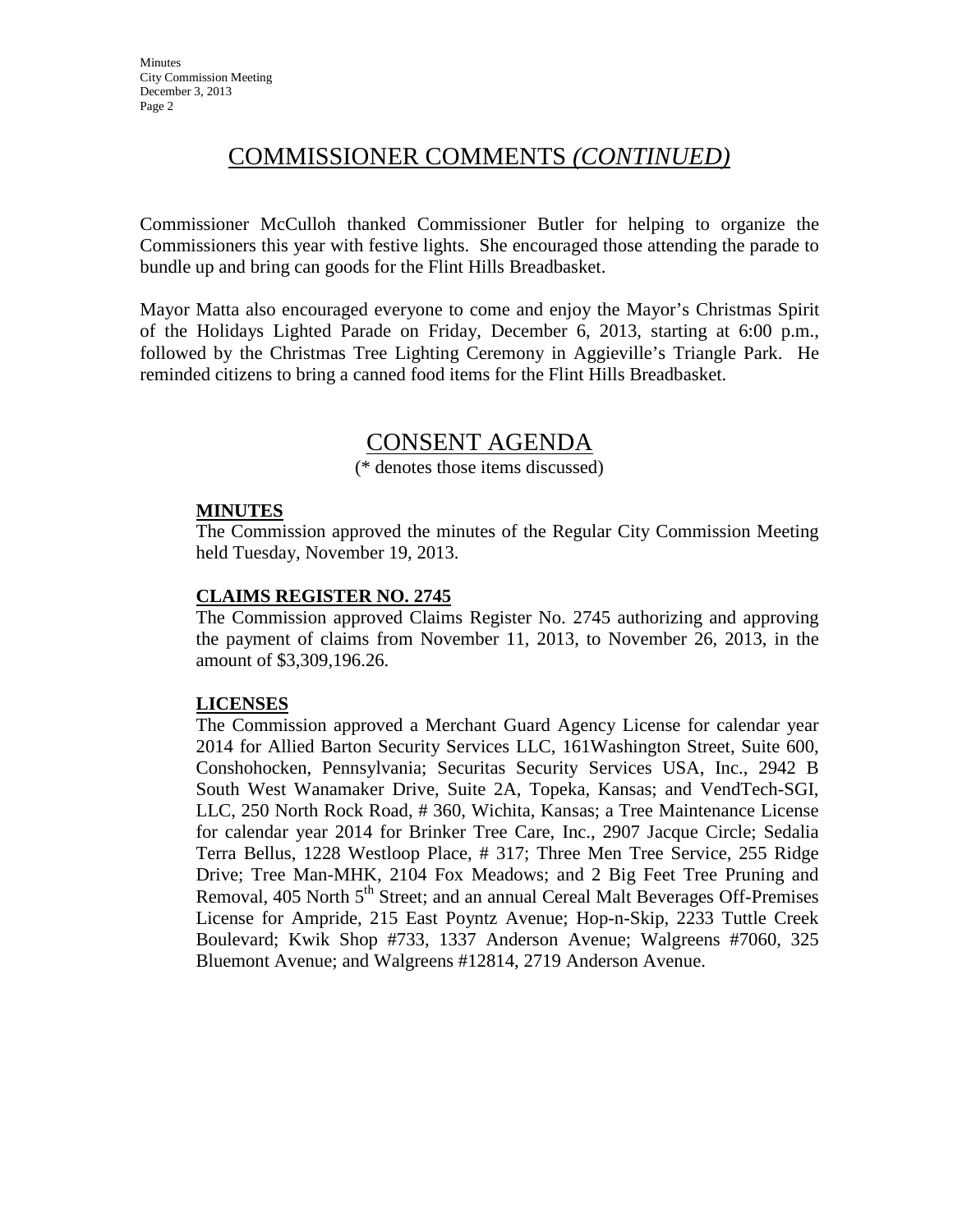## **ORDINANCE NO. 7053 – AMEND FINAL DEVELOPMENT PLAN – LOT 3, DOWNTOWN ENTERTAINMENT DISTRICT, UNIT THREE, PUD**

The Commission approved Ordinance No. 7053 amending Ordinance No. 6936 and the Final Development Plan of Lot 3, Downtown Entertainment District, Unit Three, Commercial Planned Unit Development, generally located north of Fort Riley Boulevard and east of the intersection of South 3<sup>rd</sup> Street and Blue Earth Place, for the proposed projecting sign, based on the findings in the Staff Report *(See Attachment No. 1)* and the additional findings of the Planning Board, with the two conditions recommended by the Planning Board.

# **FIRST READING – REPLACE YIELD SIGNS – PLYMOUTH ROAD**

The Commission approved first reading of an ordinance authorizing the replacement of yield signs controlling northeast and southwest traffic with stop signs at Plymouth Road on Little Kitten Avenue.

## **FIRST READING – NO PARKING ANYTIME ZONE – BROWNING AVENUE**

The Commission approved first reading of an ordinance replacing the "No Parking 8 a.m. – 4 p.m. School Days Zone" at the intersection of Browning Avenue from Hobbs Drive north to the intersection of Nevada Drive, and the "Loading Zone" at the intersection of Browning Avenue from Hobbs Drive thence south 200 feet, with a "No Parking Anytime Zone."

# **FIRST READING – AMEND RED PERMIT ZONE – QUIVERA CIRCLE**

The Commission approved first reading of an ordinance establishing portions of Quivera Circle as a "Red Zone" permit parking area.

# **RESOLUTION NO. 120313-A – LEDGE STONE ADDITION, PHASE 1 – SANITARY SEWER IMPROVEMENTS (SS1317)**

The Commission found the petition sufficient and approved Resolution No. 120313-A finding the project advisable and authorizing construction for Ledge Stone Addition, Phase 1, Sanitary Sewer (SS1317) Improvements.

# **RESOLUTION NO. 120313-B – LEDGE STONE ADDITION, PHASE 1 – STREET IMPROVEMENTS (ST1323)**

The Commission found the petition sufficient and approved Resolution No. 120313-B finding the project advisable and authorizing construction for Ledge Stone Addition, Phase 1, Street (ST1323) Improvements.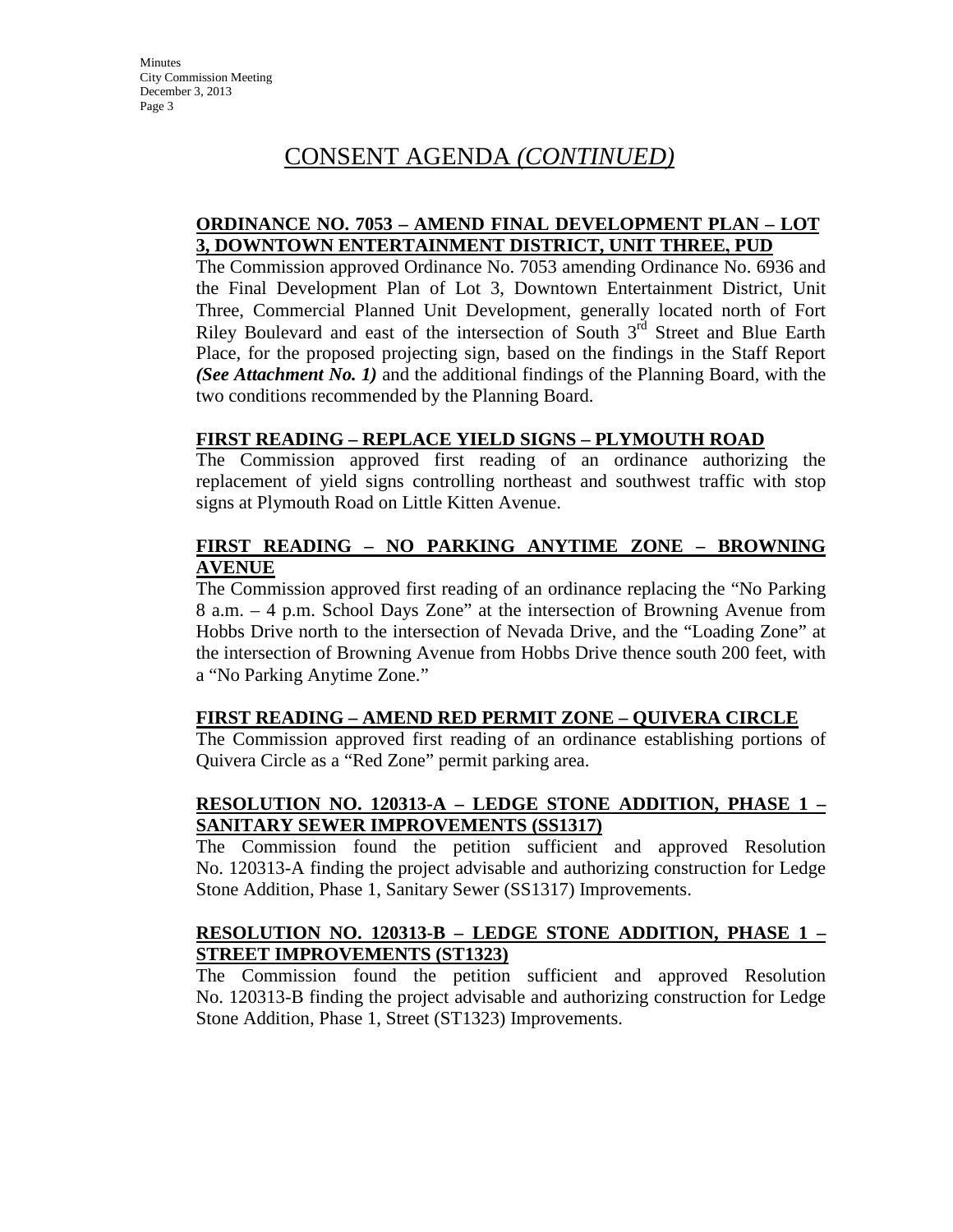## **AGREEMENT – ENGINEERING SERVICES – LEDGE STONE ADDITION, PHASE 1 – SANITARY SEWER (SS1317) AND STREET (ST1323) IMPROVEMENTS**

The Commission authorized the Mayor and City Clerk to execute an agreement in the amount of \$22,100.00 with Schwab-Eaton, P.A., of Manhattan, Kansas, to perform professional services for the Ledge Stone Addition, Phase 1, Sanitary Sewer (SS1317) and Street (ST1323) Improvements.

## **RESOLUTION NO. 120313-C – KDOT HISTORIC APPLICATION - JULIETTE AVENUE FROM BLUEMONT AVENUE TO LARAMIE STREET**

The Commission authorized City Administration to submit a project application for Juliette Avenue from Bluemont Avenue to Laramie Street (Historic Category) and approved and submitted Resolution No. 120313-C to KDOT.

# **RESOLUTION NO. 120313-D – KDOT PEDESTRIAN AND BICYCLE APPLICATION – KNOX LANE MULTI-USE TRAIL**

The Commission authorized City Administration to submit a project application for Knox Lane Multi-Use Trail (Pedestrian and Bicycle Category) and approved and submitted Resolution No. 120313-D to KDOT.

## **RESOLUTION NO. 120313-E – KDOT SCENIC AND ENVIRONMENTAL CATEGORY – OLD BIG BLUE DRAINAGE CHANNEL IMPROVEMENTS, PHASE V**

The Commission authorized City Administration to submit a project application for Old Big Blue Drainage Channel Improvements, Phase V (Scenic and Environmental Category) and approved and submitted Resolution No. 120313-E to KDOT.

# **DEVELOPMENT AGREEMENT – BIRCHWOOD VILLAS ADDITION – WATER (WA1324) AND SANITARY SEWER (SS1320) IMPROVEMENTS**

The Commission authorized City Administration to finalize and the City Manager to execute a development agreement with Birchwood Villas, LP, for the water (WA1324) and sanitary sewer (SS1320) improvements for Birchwood Villas Addition.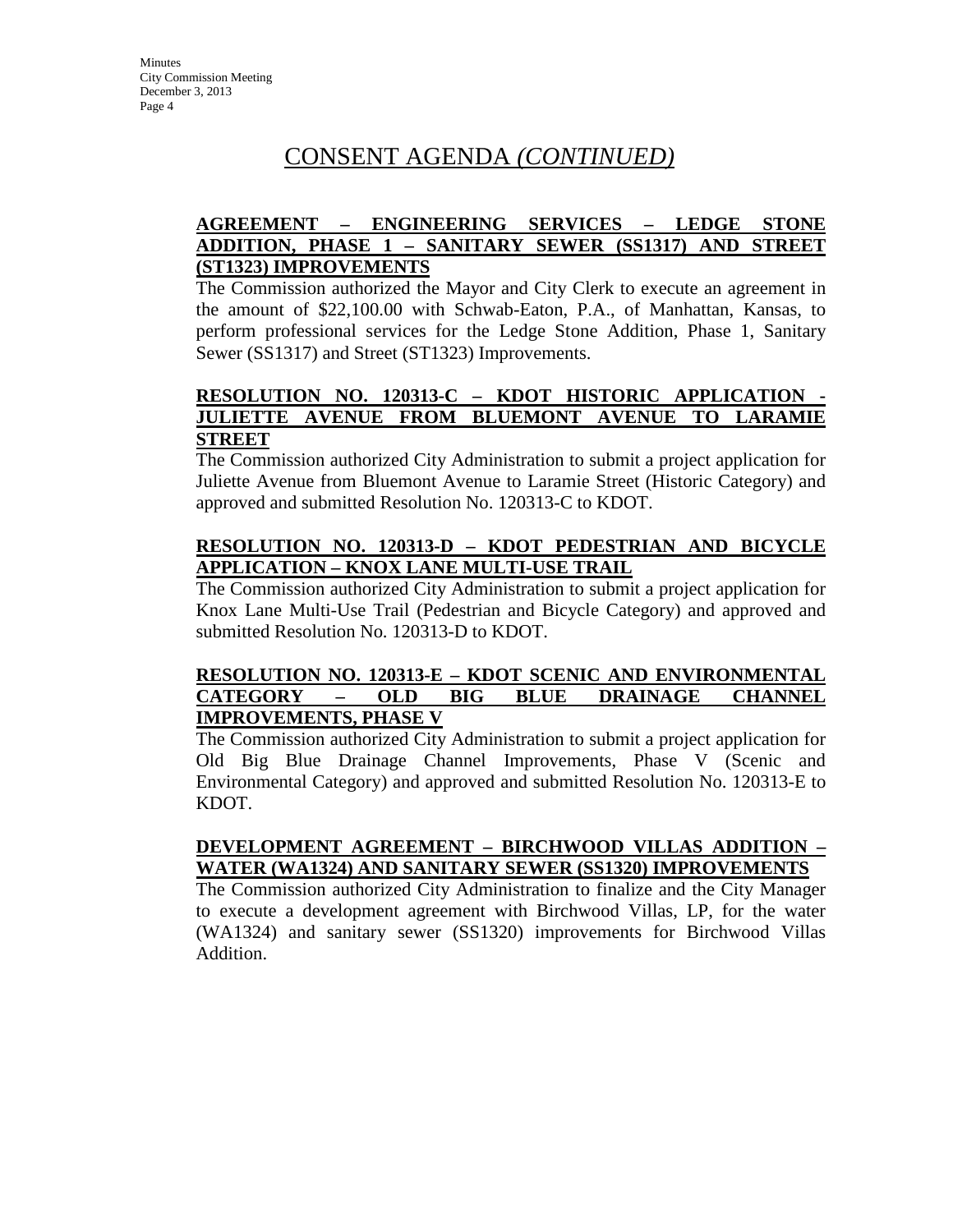# **AWARD CONTRACT – WESTERN HILLS, UNIT 14, PHASE 2 – SANITARY SEWER (SS1314), STREET (ST1320), AND WATER (WA1316) IMPROVEMENTS**

The Commission accepted the Engineer's Opinion of Probable Cost in the amount of \$311,108.00; awarded a construction contract in the amount of \$248,471.60 to Larson Construction, of Manhattan, Kansas; and authorized the Mayor and City Clerk to execute the contract for the Western Hills, Unit 14, Phase 2, Water (WA1316), Sanitary Sewer (SS1314), and Street (ST1320) Improvements.

# **AWARD CONTRACT – CDBG LONG'S PARK PLAYGROUND SURFACE REPLACMENT PROJECT (CD1315)**

The Commission accepted the Engineer's Opinion of Probable Cost in the amount of \$40,000.00; and awarded and authorized the Mayor and City Clerk to execute a construction contract for the Base Bid of \$40,435.00 to ABCreative, Inc., of De Soto, Kansas, for the Community Development Block Grant (CDBG) Long's Park Playground Surface Replacement Project (CD1315).

# **PURCHASE – SYNTHETIC TURF PLAYGROUND SURFACE (CIP #CP114P)**

The Commission authorized the purchase of synthetic turf playground surfacing in the amount of \$82,416.00 from ABCreative, Inc., of De Soto, Kansas, to be paid from the Special Parks and Recreation Fund.

# **\* AWARD CONTRACT – WILDCAT CREEK LIFT STATION IMPROVEMENTS, PHASE II (SS1211, CIP #WW016P)**

Commissioner Jankovich stated that he would be abstaining on the item due to a conflict of interest.

The Commission accepted the Engineer's Opinion of Probable Cost in the amount of \$923,008.00; awarded a construction contract for Bid Section 1 and Bid Section 2 in the amount of \$717,144.00 to Walters-Morgan Construction Inc., of Manhattan, Kansas; and authorized the Mayor and City Clerk to execute the construction contract for Wildcat Creek Lift Station Improvements, Phase II (SS1211, CIP #WW016P).

# \* **CONTRACT AMENDMENT NO. 1 – ENGINEERING SERVICES WILDCAT CREEK LIFT STATION IMPROVEMENTS, PHASE II (SS1211, CIP #WW016P)**

Commissioner Jankovich stated that he would be abstaining on the item due to a conflict of interest.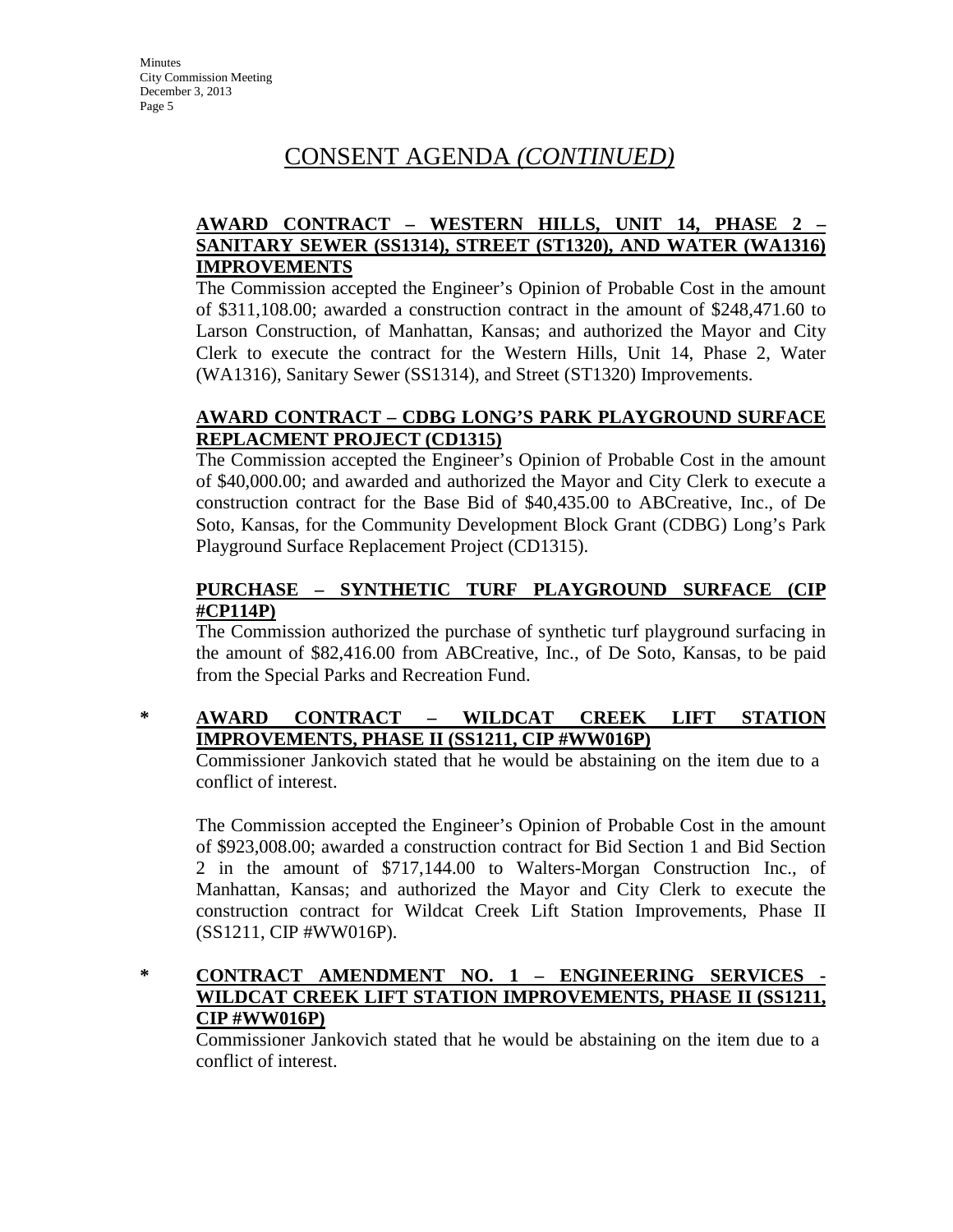# **\* CONTRACT AMENDMENT NO. 1 – ENGINEERING SERVICES - WILDCAT CREEK LIFT STATION IMPROVEMENTS, PHASE II (SS1211, CIP #WW016P)** *(CONTINUED)*

The Commission approved Contract Amendment No. 1 with Olsson Associates, of Manhattan, Kansas, for construction administration services in the amount of \$36,281.72 and authorized the Mayor and City Clerk to execute the engineering contract amendment for Wildcat Creek Lift Station Improvements, Phase II (SS1211, CIP #WW016P).

# **\* RESOLUTION NO. 120313-F – ISSUE TEMPORARY NOTES - WILDCAT CREEK LIFT STATION IMPROVEMENTS, PHASE II (SS1211, CIP #WW016P)**

Commissioner Jankovich stated that he would be abstaining on the item due to a conflict of interest.

The Commission approved Resolution No. 120313-F issuing temporary notes to finance the Wildcat Creek Lift Station Improvements, Phase II (SS1211, CIP #WW016P).

## **\* REJECT BIDS - WATER TREATMENT PLANT CLARIFIER PAINTING AND DRIVE REBUILD PROJECT (WA1319, CIP #WA091P)**

Commissioner Jankovich stated that he would be abstaining on the item due to a conflict of interest.

The Commission accepted the Engineer's Opinion of Probable Cost in the amount of \$625,000.00; and rejected the bid in the amount of \$698,000.00 received from Walters-Morgan Construction, Inc., of Manhattan, Kansas, for the Water Treatment Plant Clarifier Painting and Drive Rebuild Project (WA1319, CIP #WA091P).

# **AWARD CONTRACT – HOUSING REHABILITATION PROGRAM**

The Commission accepted the bid for 306 Shelle Road; awarded a contract in the amount of \$12,765.00 to Economy Carpentry Painting & Concrete, of Manhattan, Kansas; authorized the Mayor and City Clerk to enter into agreements with the contractor and property owner for expenditure of Housing Rehabilitation Funds; and authorized City Administration to approve any necessary change orders.

# **\* CONTRACT – EXHIBIT – ICE AGE IMPERIALS**

Ron Fehr, City Manager, responded to questions from the Commission and provided clarification on the temporary exhibit and budget for the Flint Hills Discovery Center.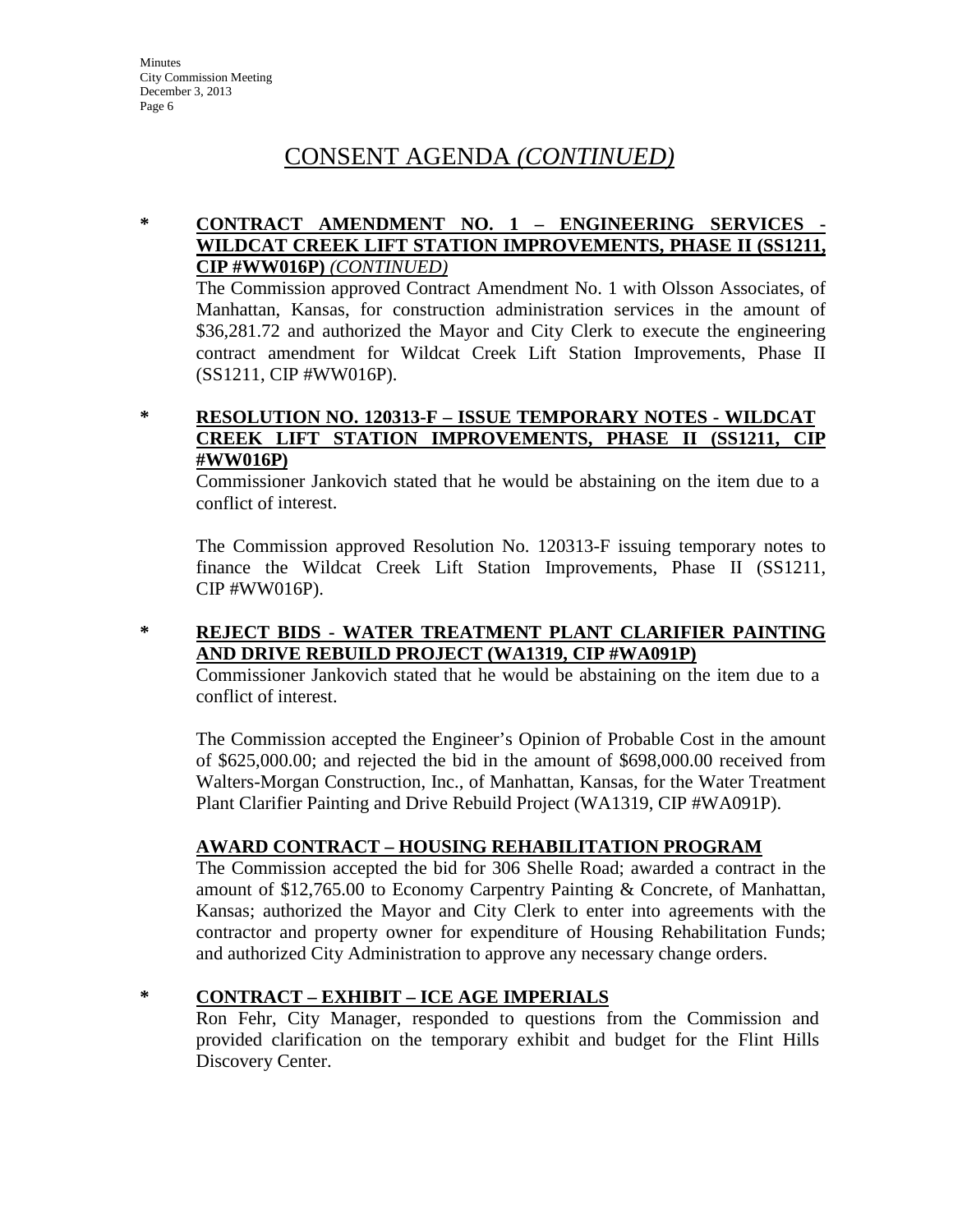**Minutes** City Commission Meeting December 3, 2013 Page 7

# CONSENT AGENDA *(CONTINUED)*

# **\* CONTRACT – EXHIBIT – ICE AGE IMPERIALS** *(CONTINUED)*

The Commission authorized the Mayor to execute a contract with Antiquities Company, LLC, of Rockford, Michigan, for the Flint Hills Discovery Center temporary exhibition of <u>Ice Age Imperials.</u>

## **\* APPOINTMENTS – MANHATTAN URBAN AREA COMPREHENSIVE PLAN UPDATE PROJECT ADVISORY COMMITTEE**

The Commission approved the following appointments to the Project Advisory Committee for the Manhattan Urban Area Comprehensive Plan Update.

### *City of Manhattan:*

Wynn Butler, City Commissioner Term Karen McCulloh, City Commissioner Term Gary Stith, Manhattan Urban Area Planning Board Term John Ball, Manhattan Urban Area Planning Board Term Loren Pepperd, Citizen At-Large Term James Sherow, Citizen At-Large Term Tim Clark, Citizen At-Large Term Michael Dodson, Citizen At-Large Term Josephine Schafer, Citizen At-Large Term Carol Gould, Citizen At-Large Term

*Pottawatomie County Appointments:*

Gary Yenzer, County Commissioner Term Marcie Wood, Pottawatomie County Planning Board Term Kevin Fateley, Citizen At-Large Term

# *Riley County Appointments:*

Ronald Wells, County Commissioner Term Tom Taul, Riley County Planning Board Term Ron Nordt, Citizen At-Large Term

# *Other Members:*

Neil Horton, Business Community At-Large Term Lowell Kohlmeier, Business Community At-Large Term Kent Glasscock, KSU Representative John Strickler, Natural Resources Management Term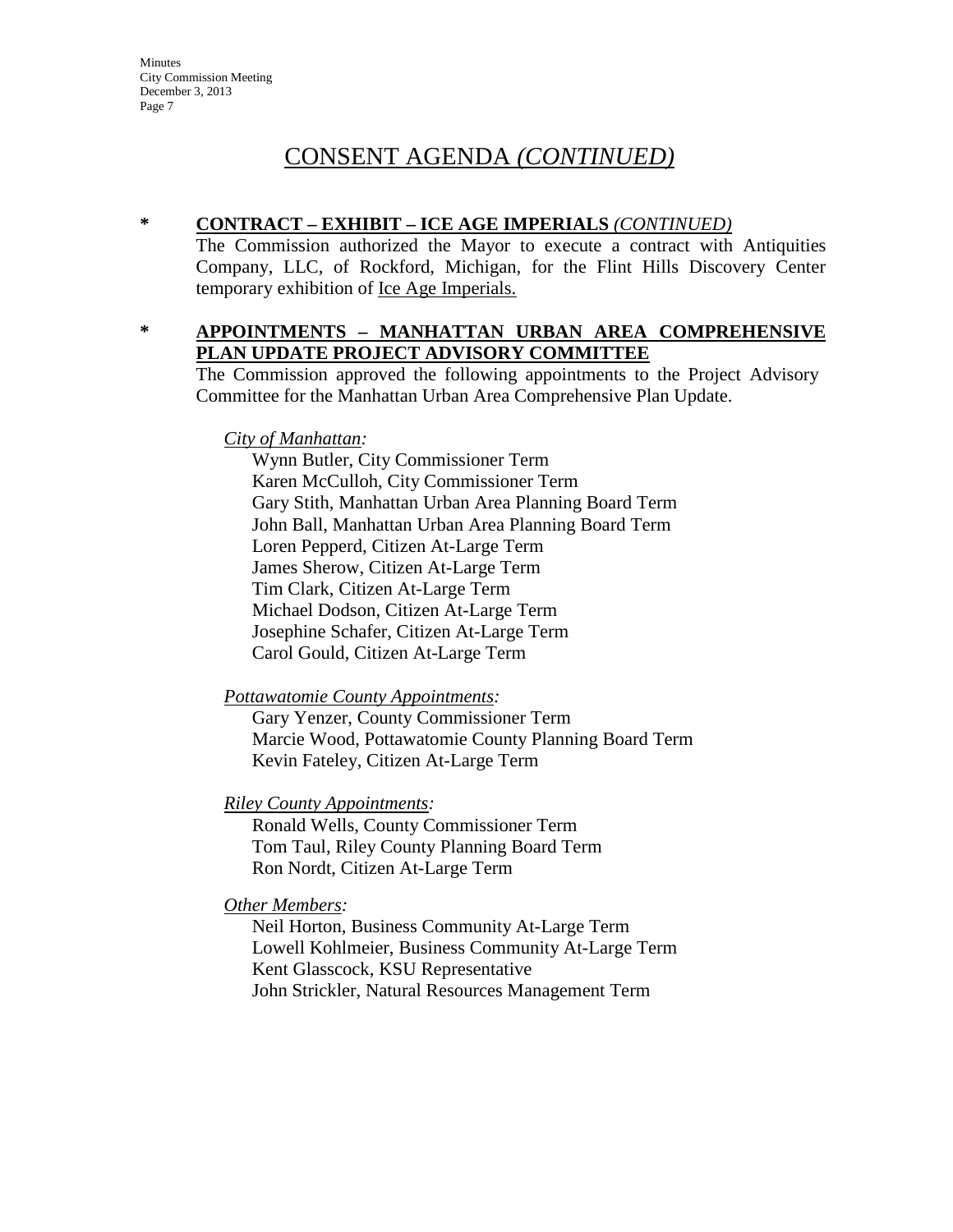# **PUBLIC HEARING – ISSUE TEMPORARY NOTES SERIES 2013-07 – AIRPORT TERMINAL EXPANSION**

Mayor Matta opened the public hearing regarding the issuance by the City of one or more series of its tax-exempt obligations in an aggregate principal amount not to exceed \$17,000,000.00 to construct improvements at the Manhattan Regional Airport, based on the requirements of the Tax Equity and Fiscal Responsibility Act.

Hearing no other comments, Mayor Matta closed the public hearing.

After discussion, Commissioner Jankovich moved to approve the consent agenda. Commissioner McCulloh seconded the motion. On a roll call vote, motion carried 5-0, with the exception of Item N, AWARD CONTRACT/CONTRACT AMENDMENT NO. 1 – ENGINEERING SERVICES/RESOLUTION NO. 0120313-F – ISSUE TEMPORARY NOTES – WILDCAT CREEK LIFT STATION IMPROVEMENTS, PHASE II (SS1211, CIP #WW016P), and Item O, REJECT BIDS - WATER TREATMENT PLANT CLARIFIER PAINTING AND DRIVE REBUILD PROJECT (WA1319, CIP #WA091P), which carried 4-0-1, with Commissioner Jankovich abstaining on the items.

# GENERAL AGENDA

# **FIRST READING – AMEND PRELIMINARY DEVELOPMENT PLAN - PHASE 3 OF SCENIC WOODS RESIDENTIAL PLANNED UNIT DEVELOPMENT**

Eric Cattell, Assistant Director for Planning, presented an overview of the item. He then responded to questions from the Commission and provided additional information.

After discussion, Commissioner Jankovich moved to approve first reading of an ordinance amending Ordinance No. 6885 and the Preliminary Development Plan of Scenic Woods Residential PUD, and approval of the Final Development Plan for Scenic Woods Residential PUD for Phase 3, generally located east of the intersection of North Scenic Drive and Highland Ridge Drive, based on the findings in the Staff Report *(See Attachment No. 2)*, with the three conditions recommended by the Planning Board. Commissioner Reddi seconded the motion. On a roll call vote, motion carried 5-0.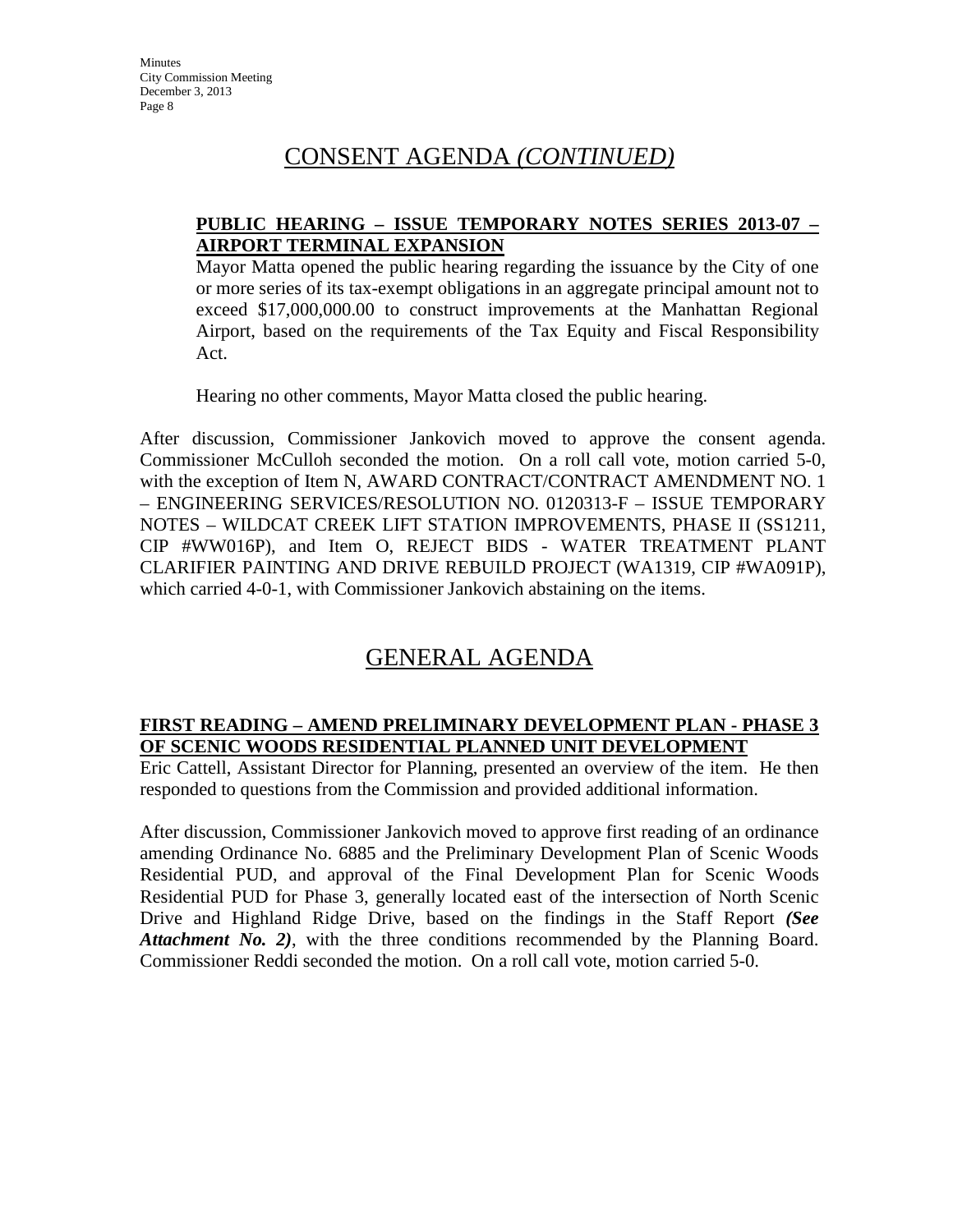# **REQUEST FOR FORGIVENESS OF REMAINING LOAN BALANCE - MANHATTAN EMERGENCY SHELTER**

Adam Bentley, Assistant City Manager, presented background information on the item and on the request received regarding the remaining loan balance from the Manhattan Emergency Shelter, Inc.

Emily Wagner, Executive Director, Manhattan Emergency Shelter, Inc. (MESI), responded to questions from the Commission and asked that the remaining amount of the loan be forgiven or restructured, if that is what the Commission chooses to do. She provided additional information on the difficulty in saving money for major appliance repairs and provided information on the fundraising activities, funding received from the Social Services Advisory Board, funding cuts from the state, and the financial challenges of MESI.

After discussion and comments from the Commission, Bernie Hayen, Director of Finance, responded to questions from the Commission and stated that the repayment of the loan will go into the City's General Fund.

After additional comments from the Commission to restructure the note, Emily Wagner, Executive Director, Manhattan Emergency Shelter, Inc. (MESI), responded to additional questions from the Commission. She stated that she would want to meet with the MESI Board Members to discuss the timeframe for the repayment of the loan.

Adam Bentley, Assistant City Manager, provided additional information on the proposed Agreement and said that he could bring the item back to the Commission after the MESI Board had an opportunity to discuss the item further, if needed.

Brad Everett, Board Member, Manhattan Emergency Shelter, Inc., informed the Commission that his preference was to get things tied down and asked for direction if the loan repayment can be spread over 12 or seven (7) years.

After discussion and comments from the Commission, Emily Wagner, Executive Director, Manhattan Emergency Shelter, Inc. (MESI), responded to questions from the Commission regarding the item and provided information on a sheltered and unsheltered count survey that would be conducted on January 22, 2014.

Brad Everett, Board Member, MESI, and Emily Wagner, Executive Director, MESI, responded to questions from the Commission and were agreeable to a seven (7) year restructuring of the loan repayment.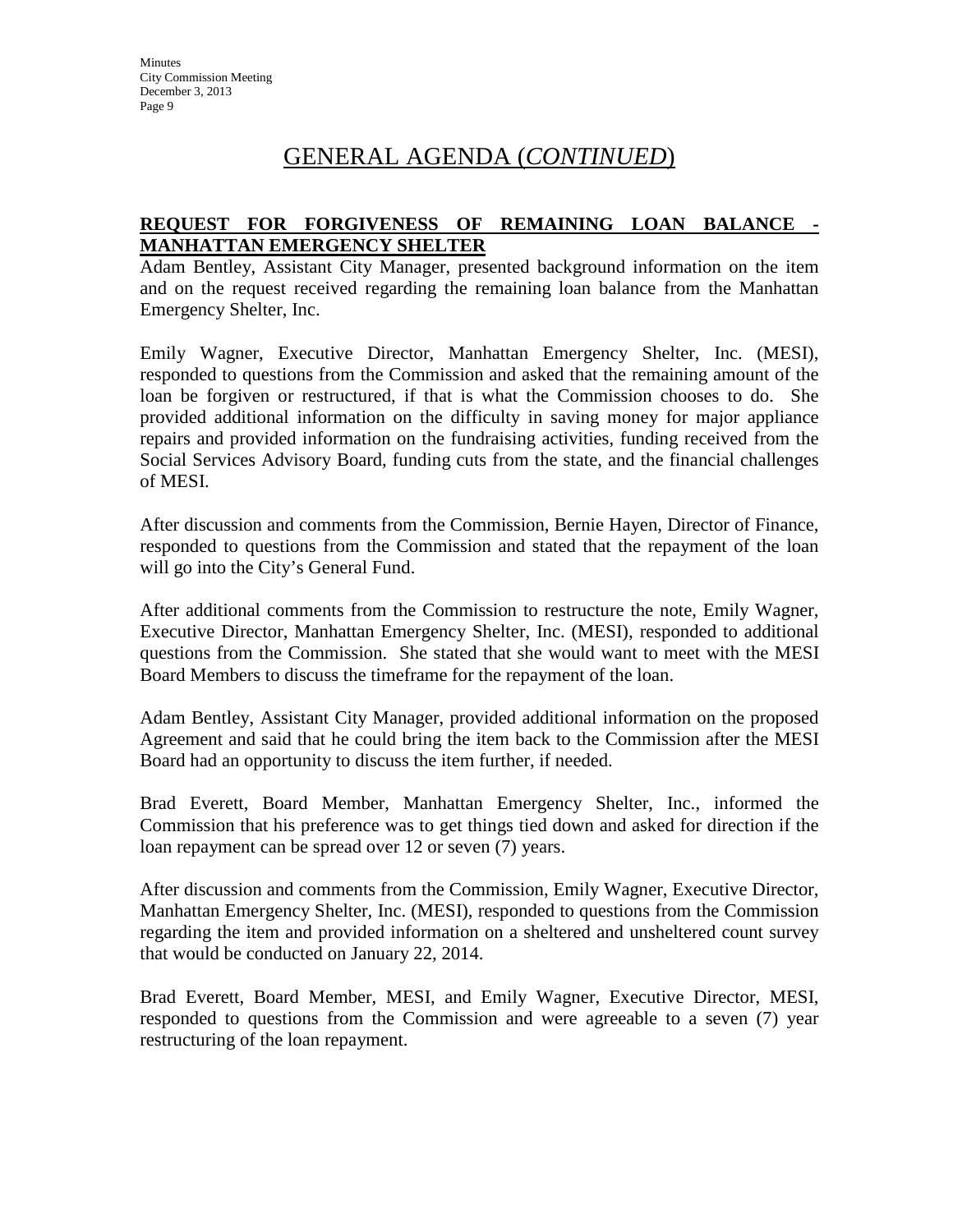# **REQUEST FOR FORGIVENESS OF REMAINING LOAN BALANCE - MANHATTAN EMERGENCY SHELTER** *(CONTINUED)*

After additional discussion and comments from the Commission, Commissioner McCulloh moved to amend the current agreement to restructure the note and allow for seven (7) annual payments in the amount of \$7,714.29 annually, based on a seven (7) year installment schedule. Commissioner Reddi seconded the motion. On a roll call vote, motion carried 5-0.

### **PUBLIC HEARING - 2014 WAGES AND MEMORANDUM OF AGREEMENT WITH LOCAL 2275 OF THE INTERNATIONAL ASSOCIATION OF FIREFIGHTERS (IAFF)**

Jason Hilgers, Deputy City Manager, presented background information and an overview of the item. He then responded to questions from the Commission.

Mayor Matta opened the public hearing.

Tim Davenport, President, International Association of Firefighters Local 2275, informed the Commission that he was available to answer questions and invited Bob Wing to speak.

Robert S. Wing, President, Kansas State Council of Firefighters, Business Manager IAFF Local 64 in Kansas City, Kansas, and an active Captain with the Kansas City Fire Department, provided information on the item and an overview of the Factfinder Report and recommendations by Ronald Hoh, Factfinder. He stated that the Factfinder did a genuine job in coming to a good compromise with a recommended across-the-board general wage increase of 2.1 percent effective December 23, 2013, and did not recommend the additional experience step contained in the Union's proposal. He asked that the Commission take into consideration the hours of work of a firefighter beyond a normal City employee. He then responded to questions from the Commission regarding exempt and non-exempt employees, information on hours worked, cost of living adjustment, and provided additional information on the item.

Jason Hilgers, Deputy City Manager, presented additional information on the item. He provided clarification on the cost of living adjustment (COLA) being considered and on prior discussions with representatives from the Union that were focused on the cost of living adjustment.

Robert S. Wing, President, Kansas State Council of Firefighters, Business Manager IAFF Local 64 in Kansas City, Kansas, and an active Captain with the Kansas City Fire Department, informed the Commission that the proposed COLA is fair; however, he said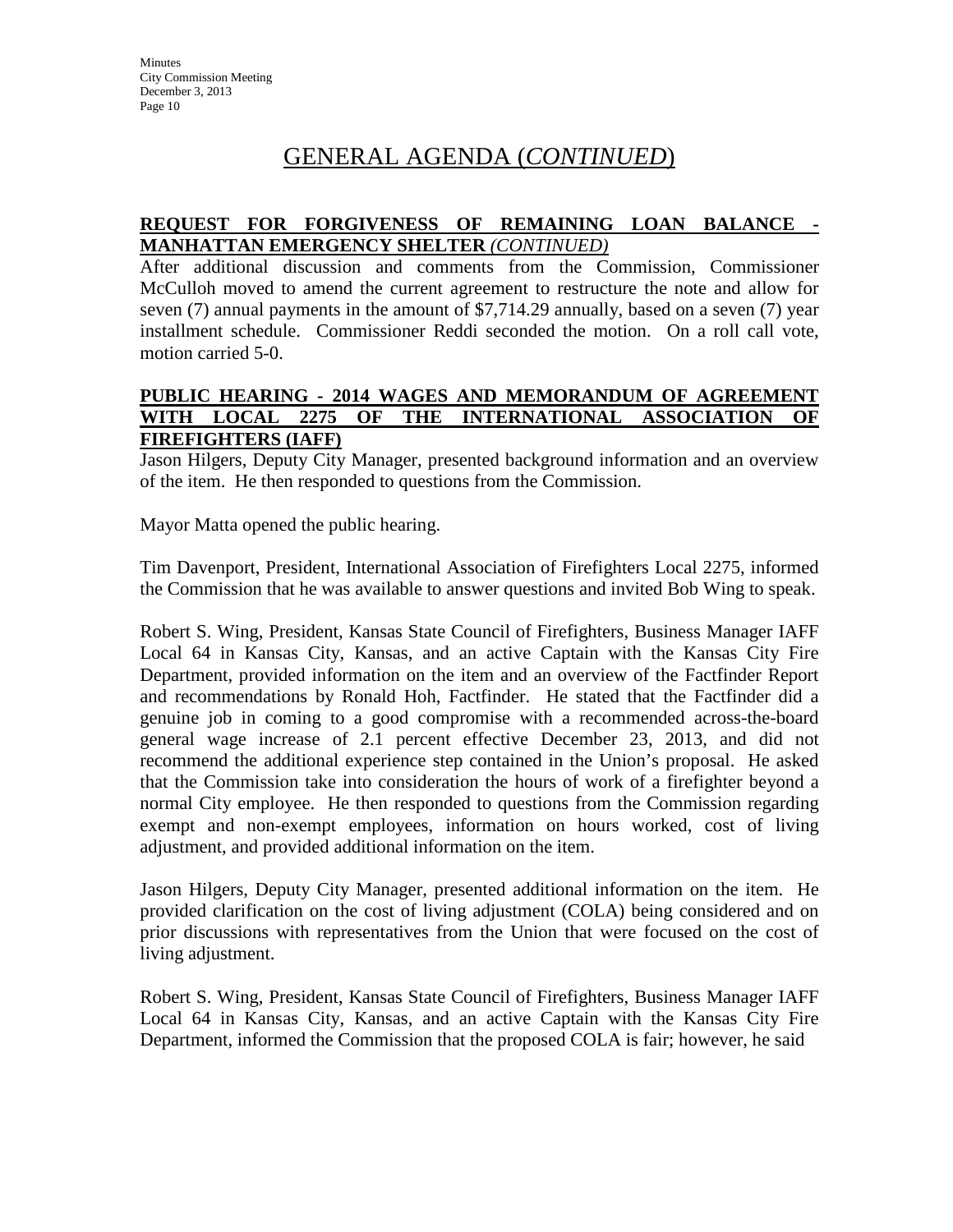### **PUBLIC HEARING - 2014 WAGES AND MEMORANDUM OF AGREEMENT WITH LOCAL 2275 OF THE INTERNATIONAL ASSOCIATION OF FIREFIGHTERS (IAFF)** *(CONTINUED)*

the Union's proposal was intended to be on a general wage increase and that the fire services profession is a unique and dangerous profession. He stated that the uniqueness of the job is deserving of consideration for increased wages and/or benefits because of the difficulty of the job, hours worked of the job, and the unique profession.

Jason Hilgers, Deputy City Manager, provided clarification and additional information on the discussion of only the COLA since February with the representatives from the Union. He also discussed the hearing with the Factfinder and the step program of the Manhattan Fire Department.

Tim Davenport, President, International Association of Firefighters Local 2275, provided additional information regarding the proposal and wages. He then responded to questions from the Commission regarding the proposed wage adjustment, COLA, and the wage survey.

Ron Fehr, City Manager, and Cathy Harmes, Director of Human Resources, responded to questions from the Commission regarding a comprehensive salary study and section on the Fire Union that was completed in 2006. Cathy Harmes, Director of Human Resources, stated that discussions included changing the pay plan of the Union and different approaches to the step system currently in-place. She informed the Commission that when the COLA was discussed it was in the context that the cost of living in Manhattan is higher than other communities and Administration was at a 1.7 percent increase and the Union was at a 2.3 percent adjustment increase.

Tim Davenport, President, International Association of Firefighters Local 2275, mentioned the discussion was about what it costs to live and do your job in the Manhattan environment in relationship to the 13 comparable cities.

Jason Hilgers, Deputy City Manager, responded to questions from the Commission and stated that the only item up for negotiation was wages for 2014, under Article 7.

Ron Fehr, City Manager, informed the Commission that Administration has agreed to a three year agreement on the full memorandum and agreed to visit wages on an annual basis.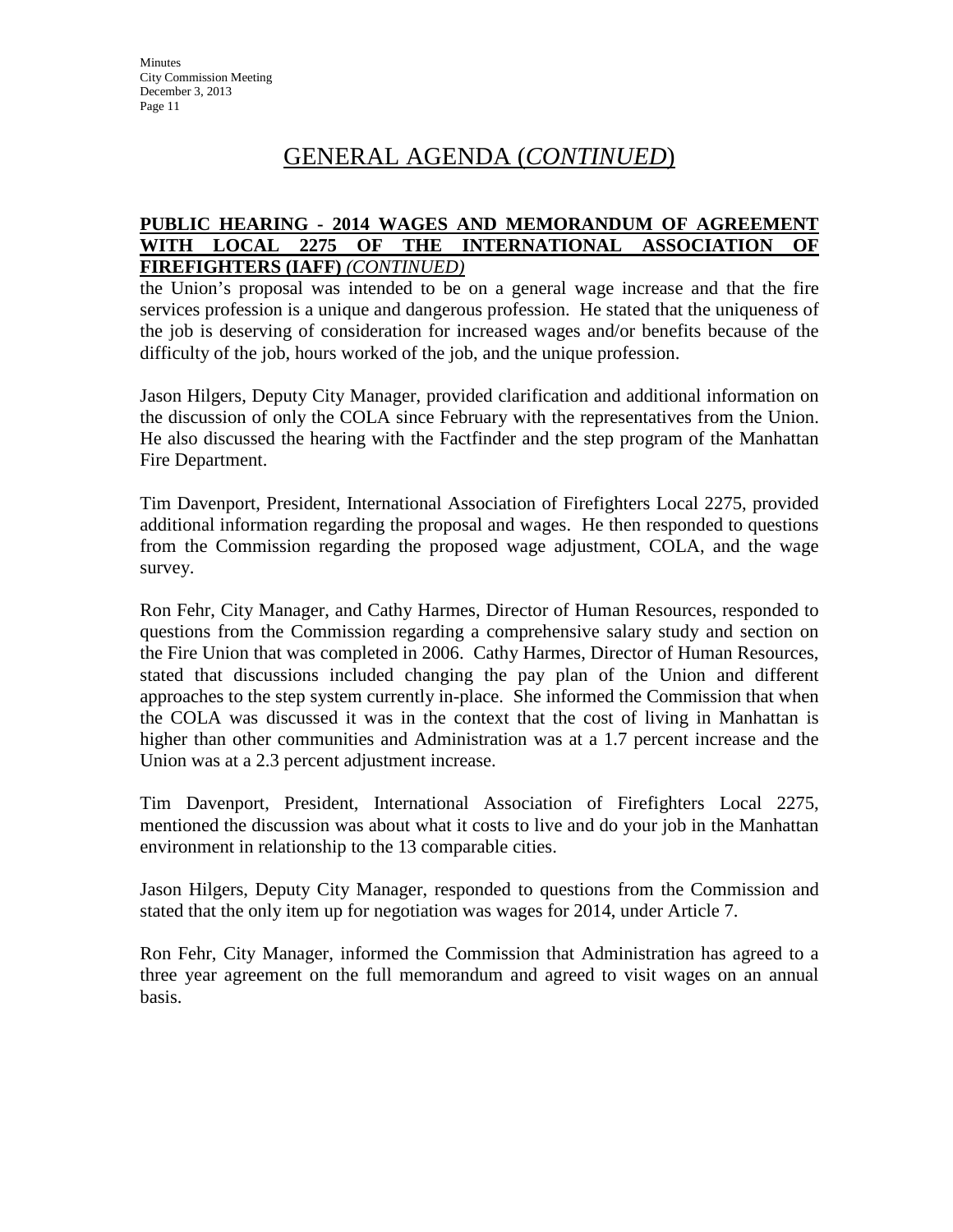## **PUBLIC HEARING - 2014 WAGES AND MEMORANDUM OF AGREEMENT WITH LOCAL 2275 OF THE INTERNATIONAL ASSOCIATION OF FIREFIGHTERS (IAFF)** *(CONTINUED)*

After additional discussion and comments from the Commission, Jason Hilgers, Deputy City Manager, informed the Commission that the desire is to consider keeping City employees and Union employee's wages under a consistent and similar framework. He provided historical information on COLA's and merit percentages. Finally, he requested that the Commission consider a plan that is equitable and consistent across the board for all employees and work towards this in the future.

Tim Davenport, President, International Association of Firefighters Local 2275, acknowledged the issue and informed the Commission that the Union has looked at some ideas. He voiced support to work toward a solution and stated that it may take more than one year to accomplish this.

Hearing no other comments, Mayor Matta closed the public hearing.

# **RESOLUTION NO. 120313-G - 2014 WAGES AND MEMORANDUM OF AGREEMENT WITH LOCAL 2275 OF THE INTERNATIONAL ASSOCIATION OF FIREFIGHTERS (IAFF)**

After discussion, Commissioner Reddi moved to approve Resolution No. 120313-G with a 1.7 percent cost of living adjustment for Article 7, Section 2 and authorize City Administration to finalize and the Mayor to execute the Memorandum of Agreement with Local 2275 of the International Association of Firefighters for a one-year period commencing December 22, 2013, through December 20, 2014. Commissioner McCulloh seconded the motion. On a roll call vote, motion carried 5-0.

After additional comments from the Commission, Ron Fehr, City Manager, provided clarification that the intent of the Commission is for City staff to work with the Union, do an analysis of the City's wage structure, and approach the new negotiation period with this in mind.

# **FIRST READING - 2014 SALARY ORDINANCE**

Jason Hilgers, Deputy City Manager, presented a brief overview of the item.

After discussion, Commissioner Jankovich moved to approve first reading of the 2014 Salary Ordinance as presented with a 1.7% cost-of-living adjustment for established pay grades and salary ranges. Commissioner McCulloh seconded the motion. On a roll call vote, motion carried 5-0.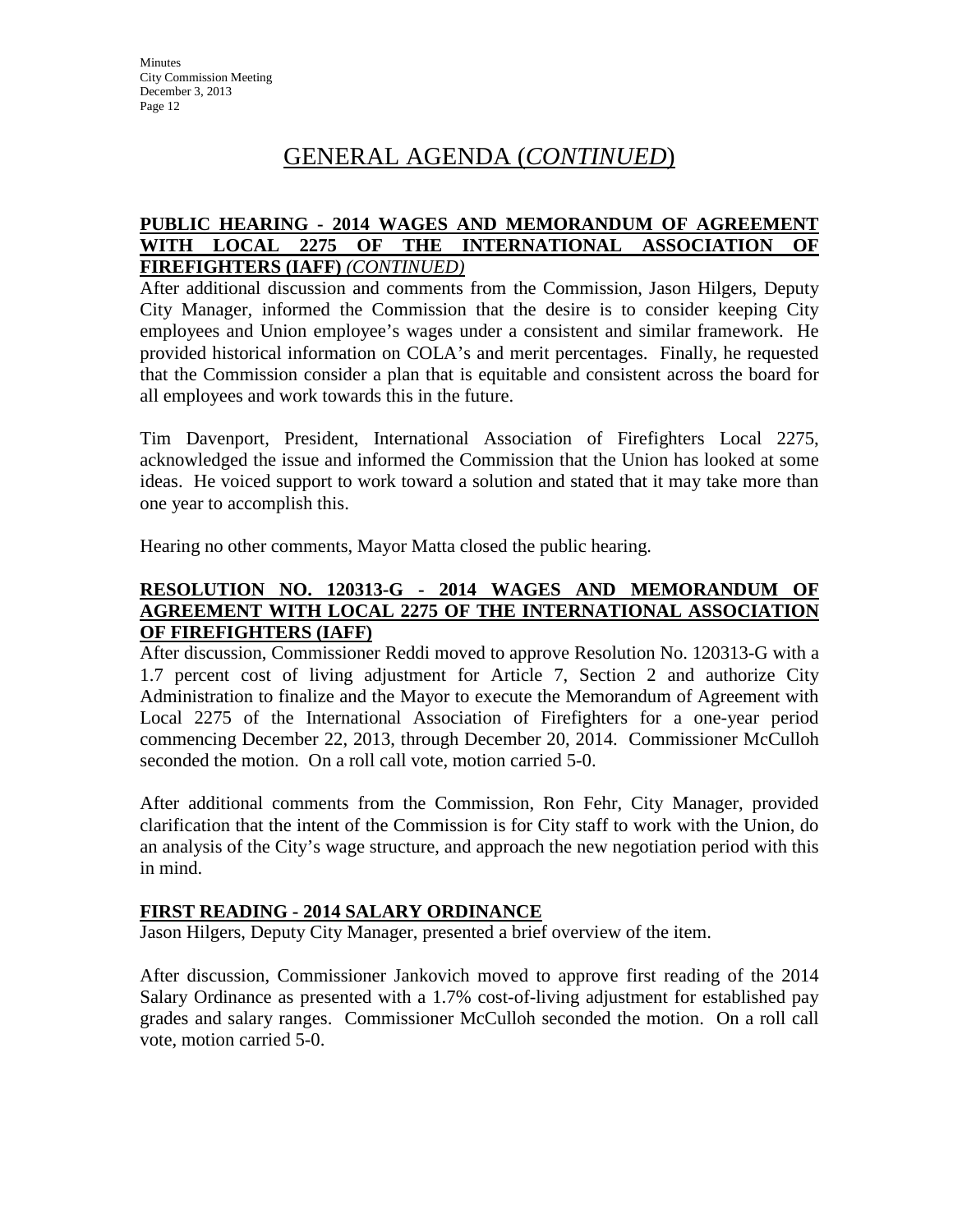Minutes<br>City Commission Meeting<br>December 3, 2013<br>Page 13

ADJOURNMENT<br>At 8:45 p.m., the Commission adjourned.

Fges, MMC, City Clerk Gary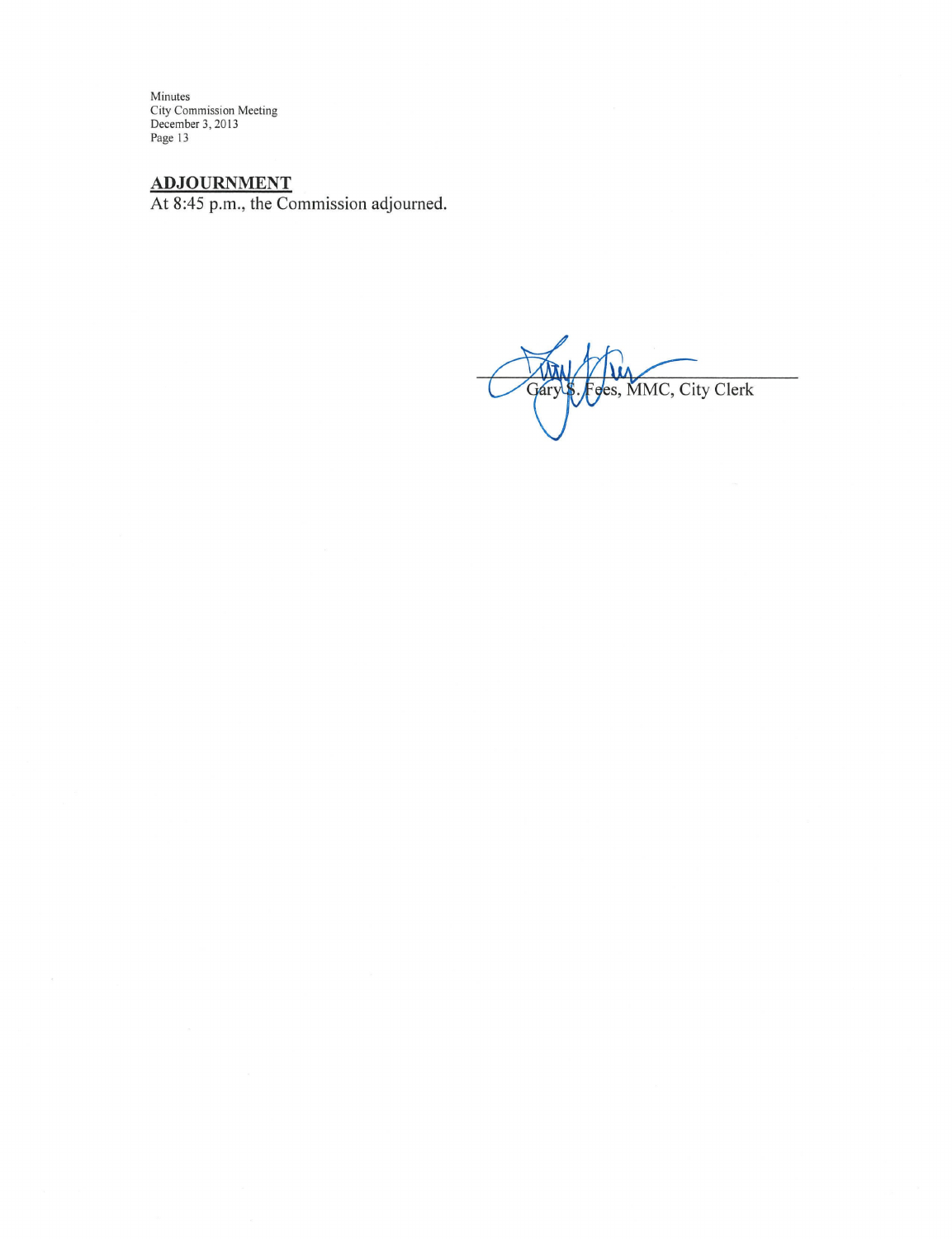# **STAFF REPORT**

**REQUEST:** The applicant and owner have requested an amendment of Condition 2 of Ordinance No. 6936 and the approved Final Development Plan of Lot 3, Downtown Entertainment District, Unit Three, Commercial Planned Unit Development (PUD) for a second projecting sign on the southeast corner of the Blue Earth Place mixed use building associated with a proposed Radina's Bakehouse.

**The amendment is necessary because the proposed projecting sign is a substantial modification of the approved sign plan, which allows one projecting sign on the northwest corner of the Blue Earth Place building. In addition, the proposed sign's total square footage and projection from the building are substantially greater in both area and projection when compared to the approved projecting sign. (Note: The neighborhood meeting notice mentions running lights. After the meeting, the applicant informed City Administration by email to leave the running lights out of the request.)**

# **BACKGROUND**

**APPLICANT:** Wade Radina.

**ADDRESS:** 618 N. Manhattan Avenue, Manhattan KS 66502.

**OWNER:** GJL Real Estate Limited Partnership – Gwyn Riffel.

**ADDRESS:** 1109 Hylton Heights Road, Manhattan, KS 66502.

**LOCATION:** Lot 3, Downtown Entertainment District Commercial Planned Unit Development, which is generally located north of Ft. Riley Boulevard and east of the intersection of S. 3rd Street and Blue Earth Place.

**AREA:** The area of Lot 3 is 20,166 square feet.

**DATE OF PUBLIC NOTICE PUBLICATION:** Monday, October 14, 2013.

**DATE OF PUBLIC HEARING: PLANNING BOARD:** Monday, November 4, 2013. **CITY COMMISSION:** Tuesday, November 18, 2013.

# **EXISTING PUD**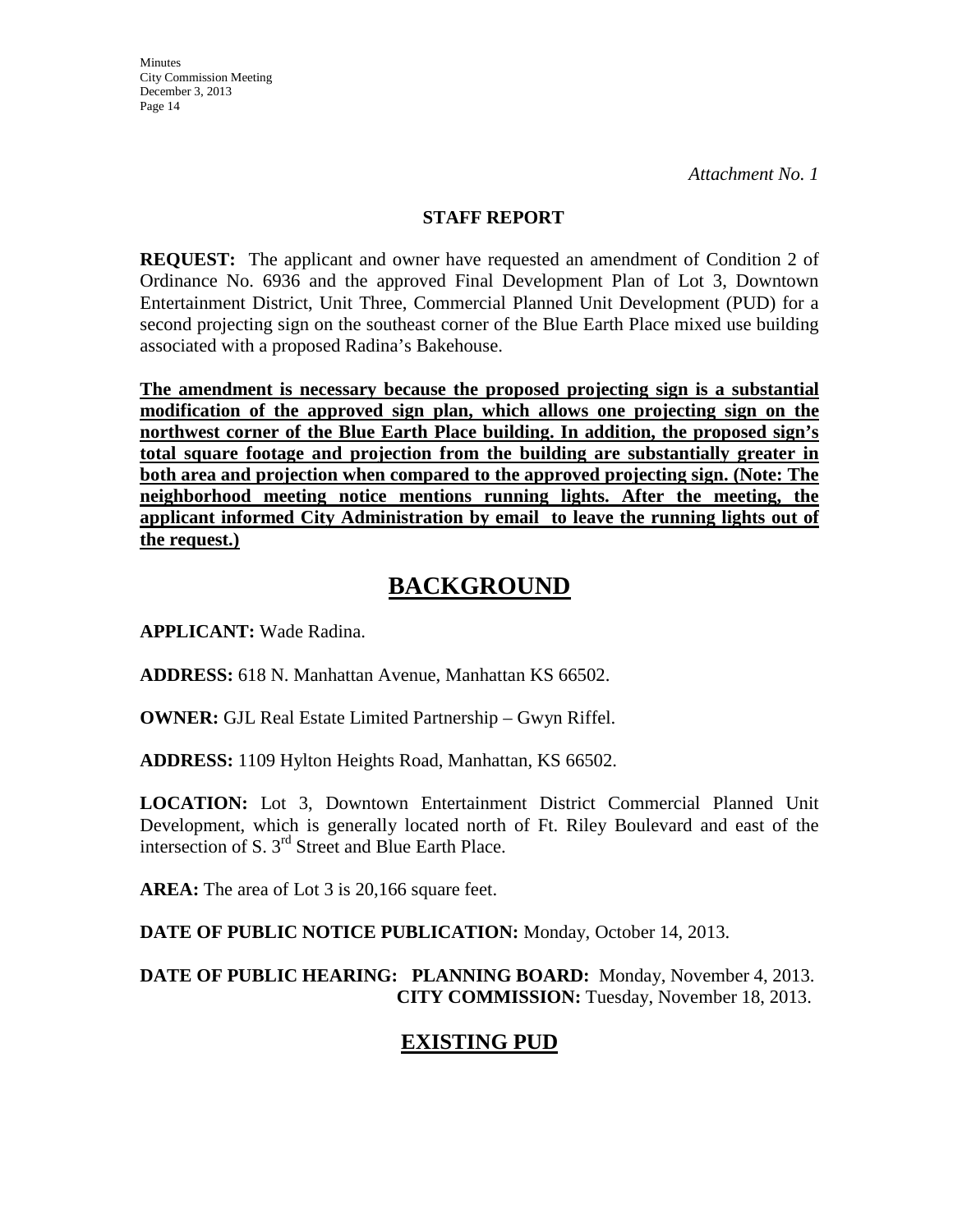# **Current Zoning and Project History**

Lot 3 is zoned PUD, Commercial Planned Unit Development District.

## **Ordinance No. 6936 and Conditions of Approval**

**ORDINANCE NO. 6936 WAS ADOPTED BY THE MANHATTAN CITY COMMISSION ON FEBRUARY 7, 2012, WHICH AMENDED** Ordinance No. 6804 and the Preliminary Development Plan for Lot 9. Ordinance No. 6936 also approved the Final Development Plan for that portion of Lot 1 (Candlewood Suites) and Lot 4 (City owned parking lot) of the Downtown Entertainment District, Unit Three, Commercial Planned Unit Development. The Final Development plan of Lot 3 (Blue Earth Place mixed use building) and Lot 5 (City owned parking south of Lot 3) was approved by the Planning Board on May 21, 2012.

Conditions of approval with Ordinance No. 6936 include:

- 1. A drive-in restaurant, restricted to a coffee and bakery restaurant use, shall be permitted in the east end of the mixed-use building.
- 2. Signs shall be provided as proposed in the application documents, and shall allow for exempt signage described in Article VI, Section 6-104  $(A)(1),(2),(4),(5)$ ,and  $(7)$ ; and, Section 6-104  $(B)(2)$  and  $B(5)$ , of the Manhattan Zoning Regulations.

# **Ordinance No. 6804.**

All provisions of Ordinance No. 6804, which established zoning of the Downtown Entertainment District PUD on December 15, 2009, and which were not in conflict with the amendment of Lot 9, remained in force. The conditions of approval of Ordinance No. 6804 include:

- **1.** Permitted uses shall include all of the Permitted Uses of the C-4, Central Business District, City Park, Museum, Conference Center, and Parking Garage.
- **2.** Landscaping and irrigation shall be provided pursuant to a Landscaping Performance Agreement between the City and the owner, which shall be entered into prior to issuance of a building permit. Except that, if the City is also the owner of the property, landscaping, and irrigation shall be provided in compliance with the process established by the governing body to develop the property.
- **3.** All landscaping and irrigation shall be maintained in good condition.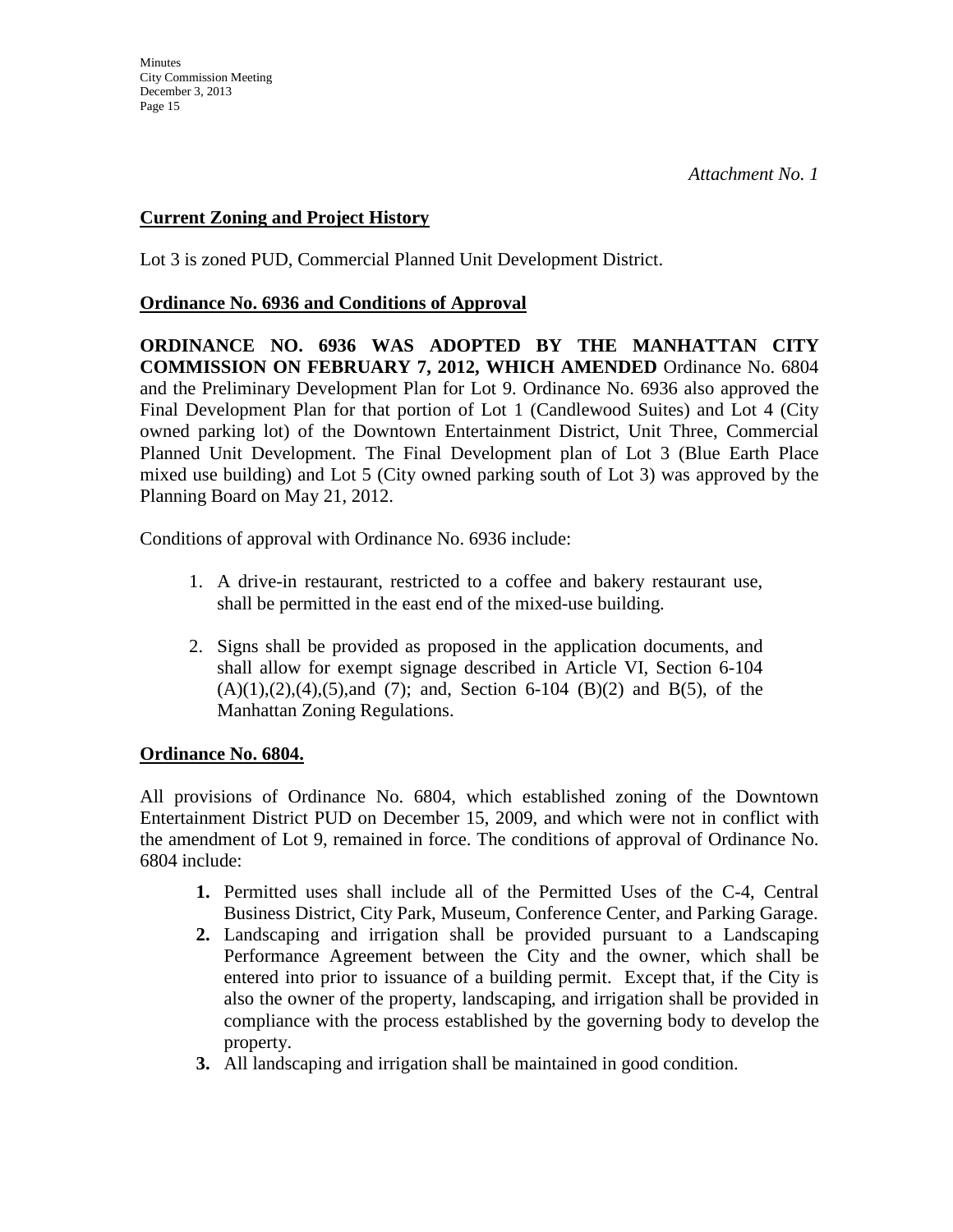- **4.** Signage shall be provided as proposed in the application documents, and shall allow for exempt signage described in Article VI, Section 6-104  $(A)(1), (2), (4), (5), (7)$  and  $(8)$ ; and Section 6-104  $(B)(2)$ , of the Manhattan Zoning Regulations.
- **5.** Signage for Lot 5 and Lot 6 shall conform to the requirements of the C-4, Central Business District, of the Manhattan Zoning Regulations.
- **6.** The hotel's canopy, which extends over South  $3<sup>rd</sup>$  Street right-of-way, shall be permitted subject to the Uniform Building Code, as adopted by the City of Manhattan.
- **7.** A dense hedge row shall be planted at a minimum height of 30-inches at the time of planting along the hotel's South  $4<sup>th</sup>$  Street and Colorado Street parking lot frontages.
- **8.** Provide landscape trees and vegetated screen along Fort Riley Boulevard on the south side of the parking garage.

# **Design Guidelines for Downtown Redevelopment**

Existing Lot 3 is within the South Project Area of the Downtown Redevelopment Plan. The Building Sign provisions of the Downtown Redevelopment-Entertainment District Design Guidelines are attached and apply to the proposed amendment.

The Design Guidelines for Downtown Redevelopment set out policy, intent, and conditions; site guidelines; building guidelines; supplemental guidelines for large format retail design and small scale residential guidelines; and, checklists for site and building guidelines. The Guidelines are not regulations. The Guidelines are for developers, architects, owners and decision makers for reviewing and evaluating proposals and design quality. Exceptions to the Guidelines may be considered if the overall intent of the Guidelines has been met.

A letter from Patrick Schaub, AIA, Bowman Bowman Novick Inc., dated October 24, 2013, notes that in general the proposed projecting sign seems to be in general conformance with the Design Guidelines. The letter also mentions the inconsistencies between the projection and scale of the proposed sign compared to the approved projecting sign on the northwest corner of the building.

Overall, the intent of the Design Guidelines would be met subject to City Administration's recommendation that the proposed projecting sign should conform to the surface area and projection of the approved projecting sign.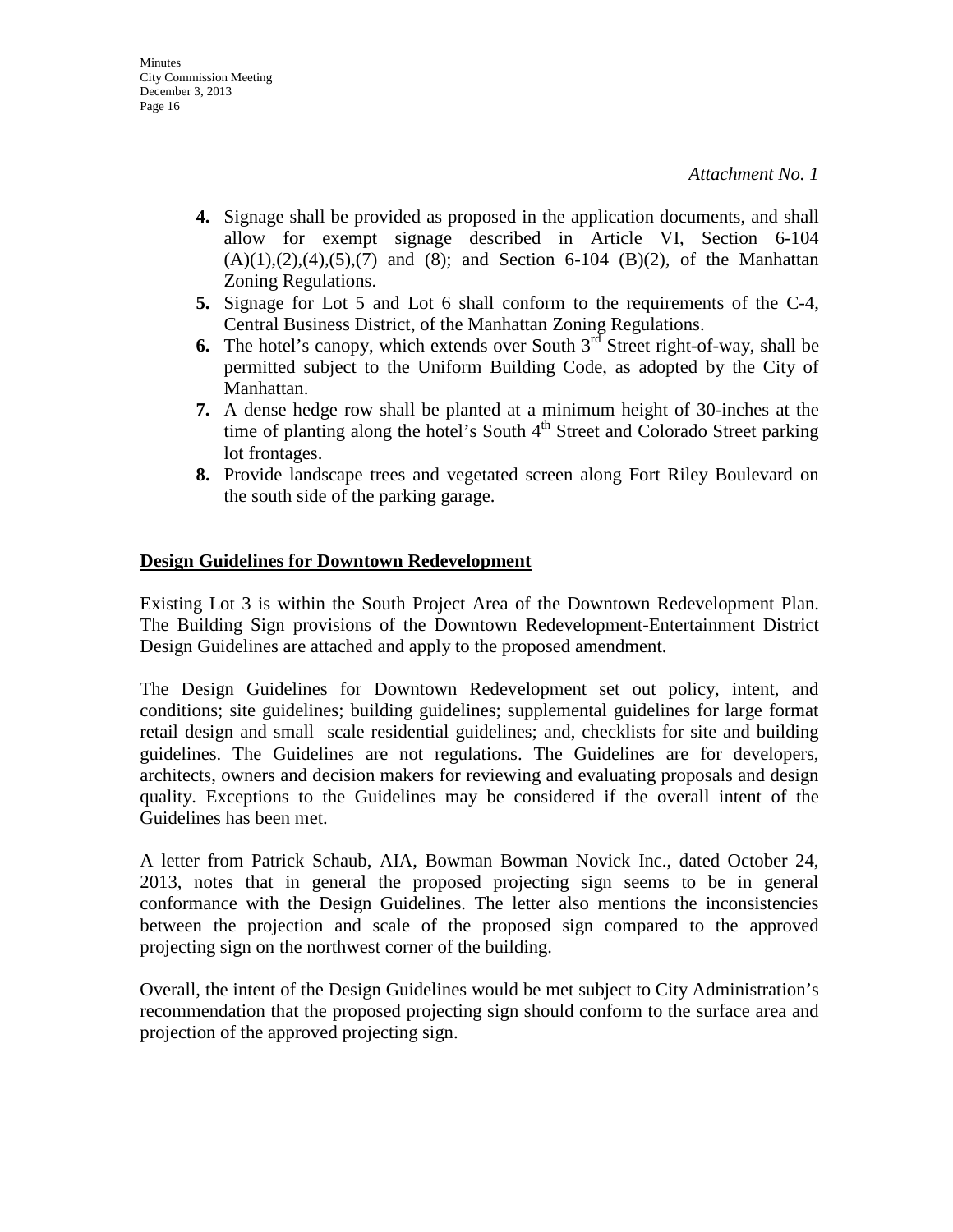# **APPROVED SIGNS FOR DRIVE-IN RESTAURANT TENANT SPACE AND DISTINCTIVE TENANT PROJECTING SIGN**

## Approved First Floor East Side Restaurant/Drive-In Signs

Based on the Final Development Plan building elevation for Blue Earth Place building (Sheet A1 attached), approved signs proposed for a business on the first floor east side of the building intended for a drive-in restaurant, restricted to a coffee and bakery restaurant use , are a 45-square foot illuminated wall sign on the north elevation of the building along Blue Earth Place, and a down-lit tenant wall mounted approximate 5-square foot pedestrian signs, which may project up to 3-feet 8-inches on the south wall of the building, and a 32-square foot menu board for the approved drive-in restaurant. It is likely that a tenant of the drive-in restaurant would have wanted a wall sign similar to the north façade. City Administration would have reviewed the request and assuming the sign was consistent with wall signs, would approve a 45-square foot illuminated sign for the business on the south elevation. Assuming the sign was in character with wall signs approved on the south side of the building, the additional sign would **not** have been considered a substantial change.

# Approved Projecting Sign – Northwest Corner of the Building

The approved projecting sign on the northwest corner is approximately 35-square feet in area, excluding supporting structures, projects approximately 3-feet from the northwest corner of the building, and is described on Sheet A1 as a distinctive tenant sign. Its intent is for a specific business. The sign will be mounted on the building corner 18-feet above grade, excluding the lowest supporting element and approximately 32-feet to the uppermost part of the sign excluding the supporting element. The sign is 14-feet in height. Continuous light bulbs are on the top, bottom, and projecting face edge. Colors and material would be dependent on tenant requirements.

# **PROPOSED AMENDMENT**

**PROPOSED PROJECTING SIGN:** The proposed 20-foot tall projecting sign is approximately 83-square feet in area (82.66 on the attached application drawing.) Note: Support arms are not counted as a part of the sign's surface area. The lowest part of the sign is 14-feet above grade to a maximum height of 34-feet based on the sign contractor's information. The sign is approximately 12-inches in depth between sign faces and projects 103-inches, or approximately 8 and ½-feet from the southeast corner of the building. Exterior materials are aluminum in shades of gray and black. Application documents indicate a white halo glow of the Radina's letters; the Bakehouse will be white exposed neon; and, perimeter bulbs will be clear housings with white LEDs, and will not flash or run.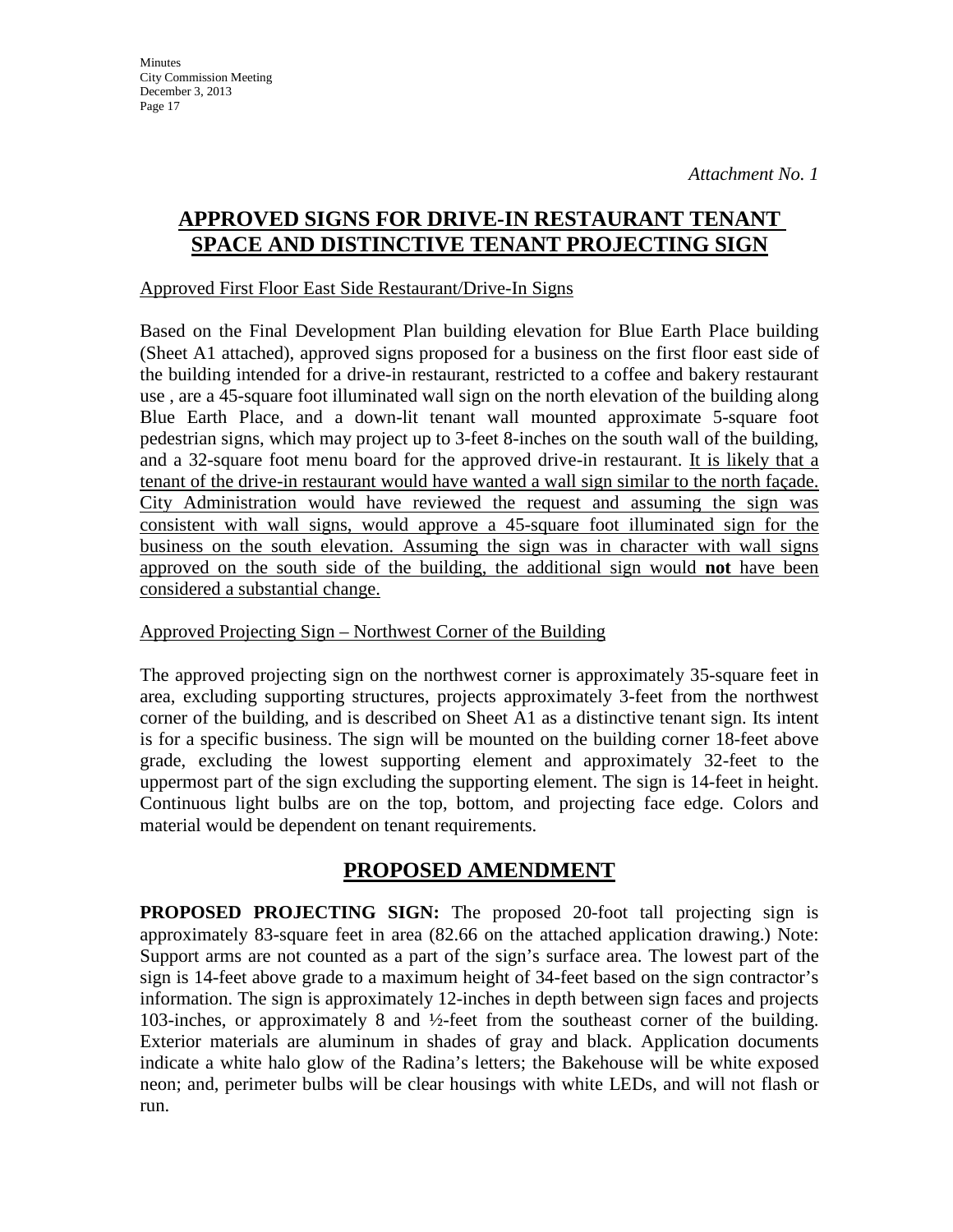# **MATTERS TO BE CONSIDERED WHEN AMENDING A PLANNED UNIT DEVELOPMENT**

**1. WHETHER THE PROPOSED AMENDMENT IS CONSISTENT WITH THE INTENT AND PURPOSE OF THE APPROVED PUD, AND WILL PROMOTE THE EFFICIENT DEVELOPMENT AND PRESERVATION OF THE ENTIRE PUD:** The applicant states, "The proposed amendment is consistent with the intent and purpose of approved Preliminary Development Plan. Indeed, in the third paragraph under Proposed Lot 3 a similar projecting sign is permitted from the NW corner of the mixed use building.

The general intent of the PUD is to provide a broad range of retail, office, residential and other services as an extension of the Central Business District. Effective signage is critical to the success of retail businesses."

One projecting sign was approved with the PUD amendment of Lot 3 and the Final Development plan. Approval of a second similar projecting sign would be consistent with the intent and purpose of the approved PUD and Final Development Plan.

**2. WHETHER THE PROPOSED AMENDMENT IS MADE NECESSARY BECAUSE OF CHANGED OR CHANGING CONDITIONS IN OR AROUND THE PUD, AND THE NATURE OF SUCH CONDITIONS:** The applicant states, "The proposed amendment is necessary because the projecting sign on the S.E. corner of the building was not included in the original amendment that allows a similar projecting sign on the N.W. corner of the building."

The amendment is necessary because only one projecting sign was approved with the PUD amendment and Final Development Plan for Lot 3, Condition 2 of Ordinance No. 6936.

**3. WHETHER THE PROPOSED AMENDMENT WILL RESULT IN A RELATIVE GAIN TO THE PUBLIC HEALTH, SAFETY, CONVENIENCE OR GENERAL WELFARE, AND IS NOT GRANTED SOLELY TO CONFER A SPECIAL BENEFIT UPON ANY PERSON:** The applicant states, "Approval of the proposed amendment will result in a relative gain to the general public health, safety, and convenience by providing proper directional signs and by assisting in the success of the retail business operating in the space. The proposed amendment will not be granted as a special benefit to any one person. The proposed amendment is consistent with the desire of the City of Manhattan to develop retail businesses in Lot 3.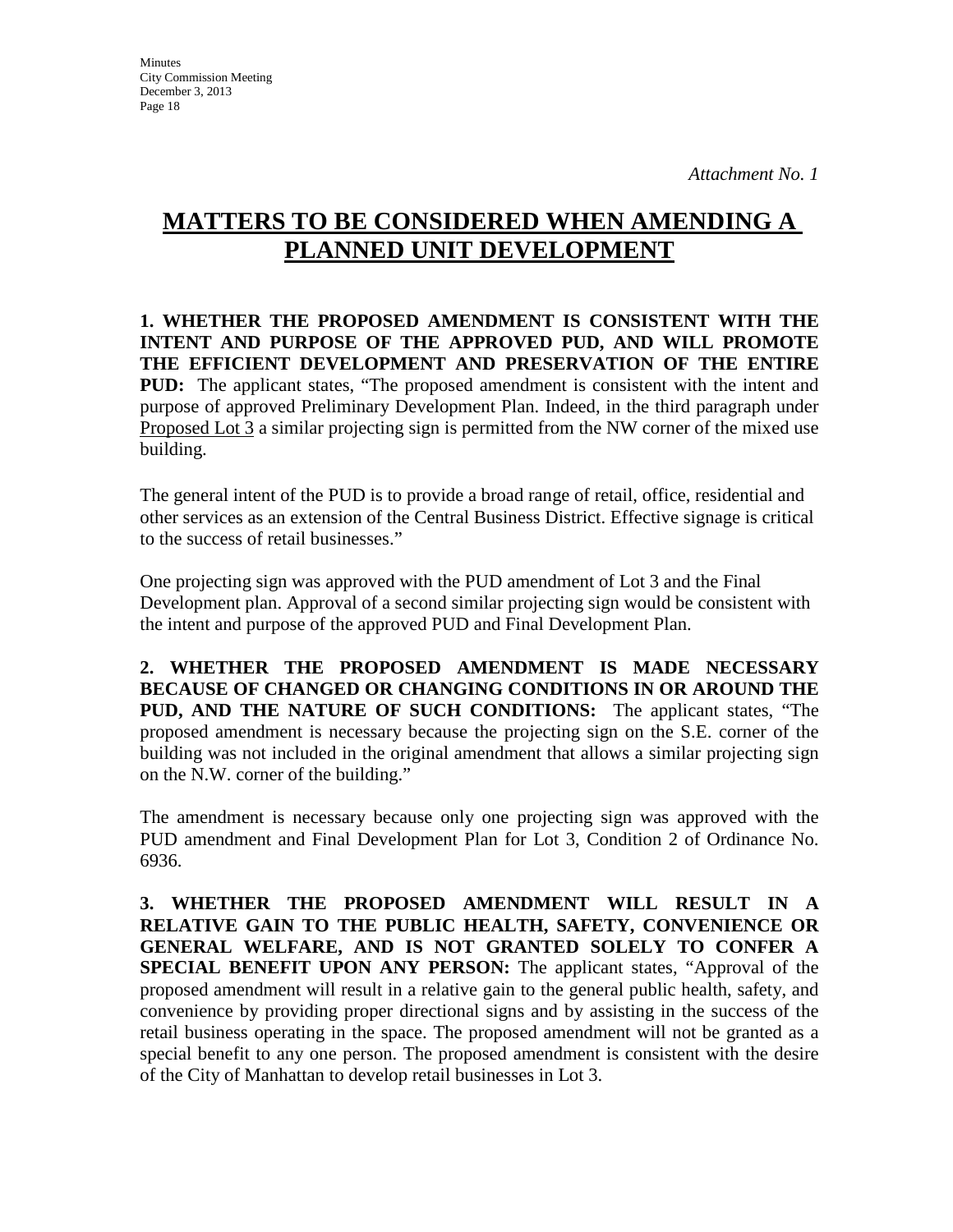Additional Considerations

- 1. Both property owners in the Lot 3 development support the addition of the projecting sign and have stated that it is consistent with their vision for the look and feel of the entertainment district.
- 2. Due to sight lines limited by surrounding buildings effective signs are an important contributor to the success of Lot 3 retailers."

Approval of the amendment does not appear to have an adverse impact on the general public's health, safety and welfare. The sign is separated from the closest abutting view of the sign from its proposed location along Ft. Riley Boulevard by Lot 5, a public parking lot, a distance of approximately 160-feet to the curb line of Ft. Riley Boulevard. The sign does not project over public right-of-way or the public parking lot, or interfere with visual sight lines of the public.

As designed, the sign area and projection of the proposed projecting sign confers a special benefit to one business. A redesign of the proposed projecting sign, similar in area and projection to the approved projecting sign, would not create a special benefit. The proposed projecting sign is significantly larger in area, 83-square feet in area compared to approximately 35-square feet in area for the approved projecting sign, or an increase of about 137% greater sign area for the proposed sign compared to the approved sign, and projects 8 and ½-feet from the southeast corner of the building compared to an approximate 3-foot projection of the approved sign from the northwest corner of the building, or about a 183% greater projection.

# **ADDITIONAL MATTERS TO BE CONSIDERED WHEN AMENDING A PLANNED UNIT DEVELOPMENT**

**1. LANDSCAPING:** The proposed amendment is a modification of the approved signage for Lot 3 and the standard is not applicable. No change to landscaping is proposed.

**2. SCREENING:** The proposed amendment is a modification of the approved signage for Lot 3 and the standard is not applicable. No change to screening is proposed.

**3. DRAINAGE:** The proposed amendment is a modification of the approved signage for Lot 3 and the standard is not applicable. No change to drainage is proposed.

**4. CIRCULATION:** The proposed amendment is a modification of the approved signage for Lot 3 and the standard is not applicable. No change to circulation is proposed.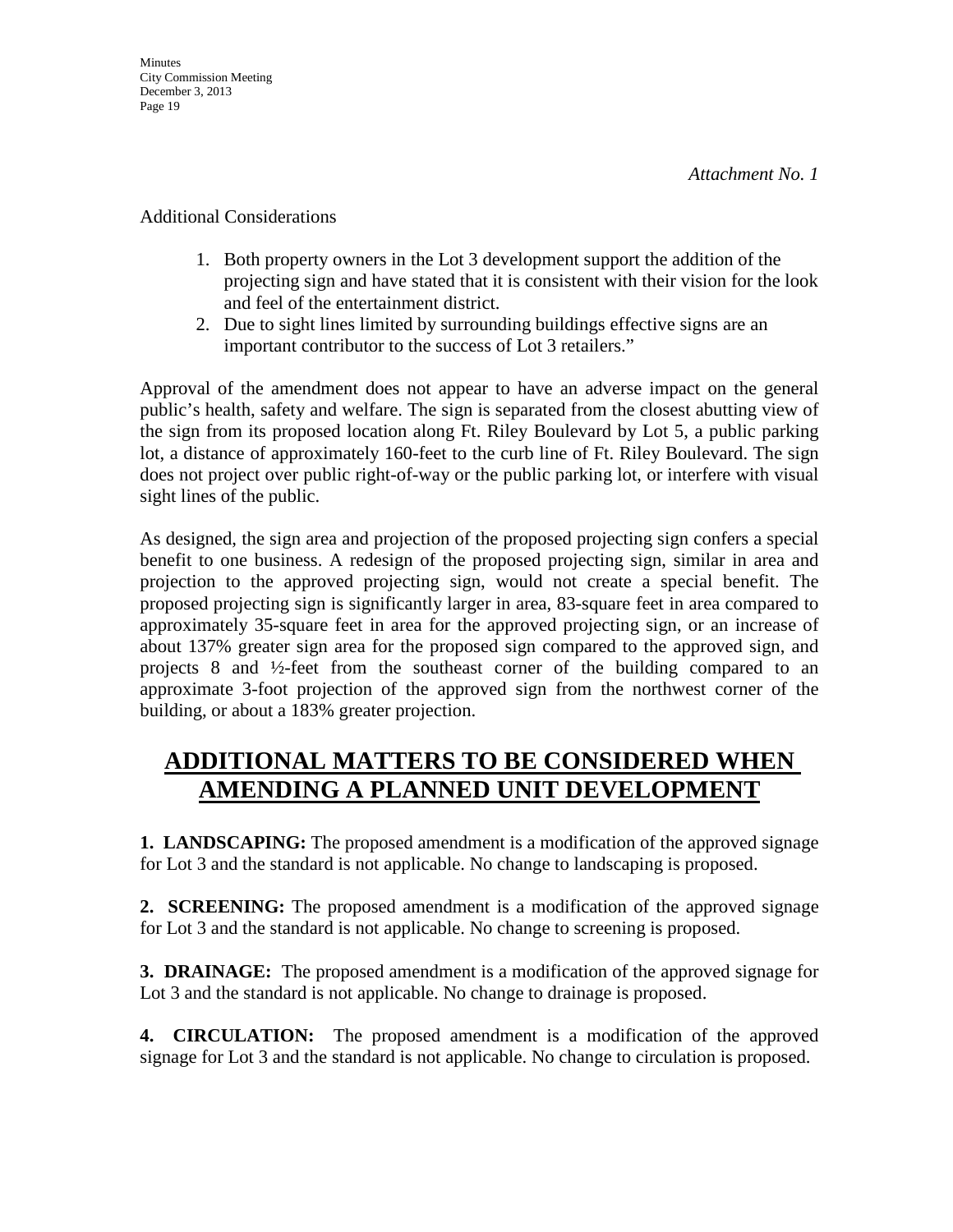**5. OPEN SPACE/LANDSCAPED AND COMMON AREA:** The proposed amendment is a modification of the approved signage for Lot 3 and the standard is not applicable. No change to open space or common area is proposed.

**6. CHARACTER OF THE NEIGHBORHOOD:** Lot 3 is part of the Downtown Entertainment District and is generally considered the southern limits of the Central Business District. Lot 3 adjoins Blue Earth Park, a city parking, and the Discovery Center to the north. To the west is S.  $3<sup>rd</sup>$  Street, public parking garage with directional projecting signs, conference center, and Hilton Garden Inn. To the south is a publicly owned parking lot and Ft. Riley Boulevard. To the east of will be a publicly owned parking lot and a future Holiday Inn Express, and highway on-ramp. South of Ft. Riley Boulevard is a highway service commercial and light industrial neighborhood. The southern character of the PUD is generally dominated by a major four-lane street, Ft. Riley Boulevard.

# **MATTERS TO BE CONSIDERED WHEN REZONING**

**1. EXISTING USE:** Blue Earth Place mixed use building, which is currently under construction. A drive-in window for a coffee shop and bakery restaurant is a permitted use.

The mixed use building has proposed wall signs, and projecting signs for pedestrians, as well as a projecting identification sign noted as a "distinctive tenant sign" on the northwest corner of the building. Signs are located over building entrances or on wall space, as depicted on elevation drawings. Signs conform to the Design Guidelines and, in general, to the requirements of the C-4, Central Business District.

**2. PHYSICAL AND ENVIRONMENTAL CHARACTERISTICS:** Lot 3 is a flat tract of land on which a mixed use building is under construction.

# **3. SURROUNDING LAND USE AND ZONING:**

**(a.) NORTH:** Discovery Center; Downtown Entertainment District PUD.

**(b.) SOUTH:** Ft. Riley Boulevard, service commercial; LM-SC, Light Manufacturing-Service Commercial District.

**(c.) EAST:** On ramp to K-18 Highway, Depot**;** LM-SC District**.**

**(d.) WEST:** S. 3rd Street, Hilton Garden Inn, Conference Center, Parking Garage, Retail; Downtown Entertainment District PUD.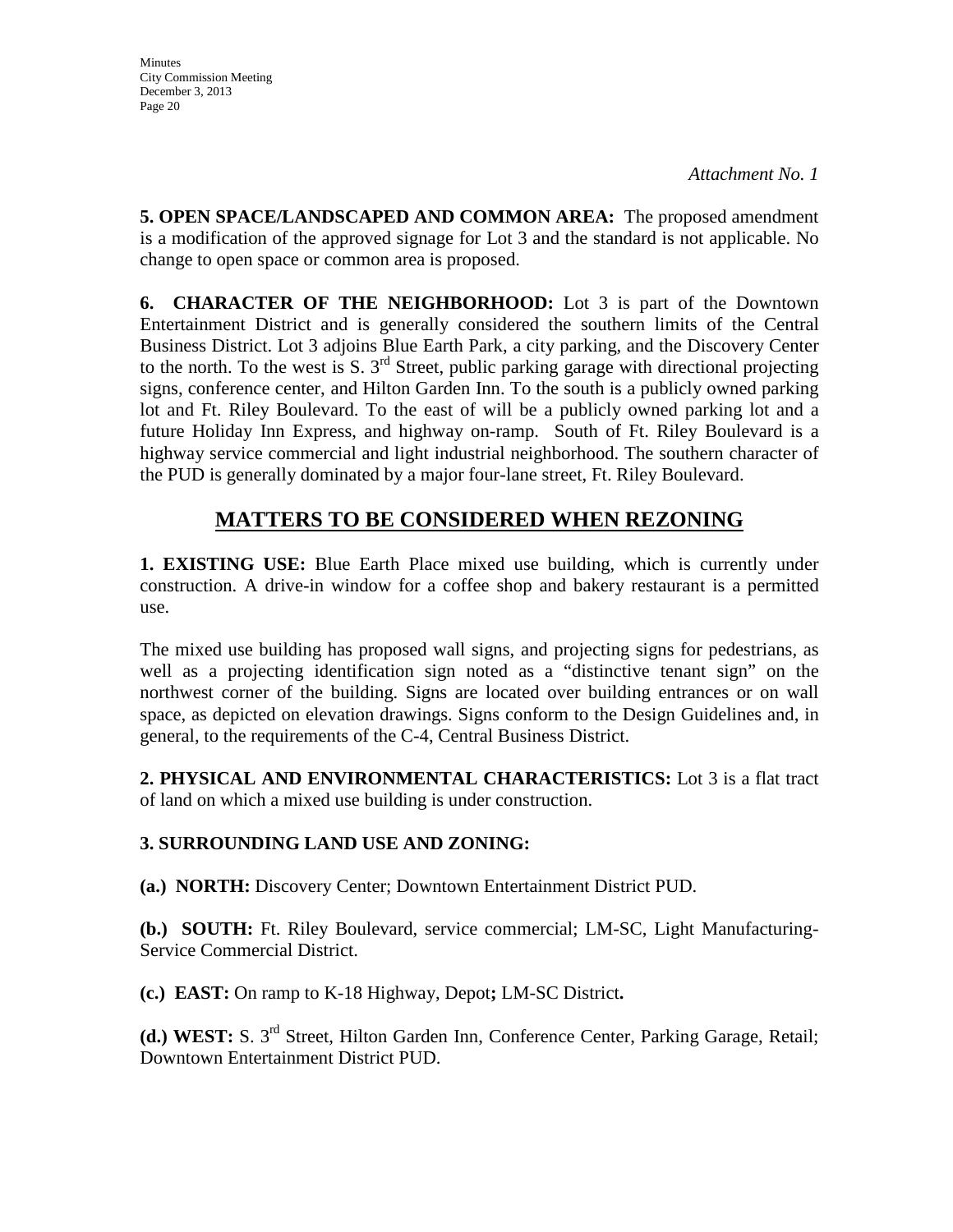**4. GENERAL NEIGHBORHOOD CHARACTER:** See above under Review Criteria for Planned Unit Development, number 6.

**5. SUITABILITY OF SITE FOR USES UNDER CURRENT ZONING:** The site has been cleared of all existing structures and is suitable for the proposed uses in the PUD.

**6. COMPATIBILITY OF PROPOSED DISTRICT WITH NEARBY PROPERTIES AND EXTENT TO WHICH IT MAY HAVE DETRIMENTAL AFFECTS:** The proposed amendment location on the southeast corner of the Blue Earth Place building is generally consistent with the mixed use commercial and residential nature of Lot 3. The projecting sign location is separated from residential areas to the west by the hotel, conference center and parking garage, and fronts on a public parking lot and is oriented towards the motoring public to the south along a major street corridor. No detrimental impacts are expected on adjacent property. The general character of the southeast part of the Downtown Entertainment Districts Unit Three PUD is primarily parking lots and hotels.

**7. CONFORMANCE WITH COMPREHENSIVE PLAN:** The Manhattan Urban Area Comprehensive Plan shows the site as Central Core District (CCD), which is a special purpose designation for the Downtown Core. The amendment and Final Development Plan location is also designated as a primary redevelopment area for expansion of the Central Business District, in Downtown Tomorrow – A Redevelopment Plan for Downtown Manhattan, Kansas, adopted in May 2000.

The proposed amendment conforms to the Comprehensive Plan.

# **8. ZONING HISTORY AND LENGTH OF TIME VACANT AS ZONED:**

November 6, 2009: Manhattan Urban Area Planning Board conducts the public hearing on the proposed Downtown Entertainment District from C-4, Central Business District; C-5, Highway Service Commercial District with RDO, Redevelopment District Overlay; and, LM-SC, Light Manufacturing-Service Commercial District, to PUD, Commercial Planned Unit Development District, with eight conditions of approval. The **PLANNING BOARD RECOMMENDED APPROVAL OF THE REZONING ON A VOTE OF 7-0. IN A SEPARATE ACTION, THE PLANNING BOARD APPROVED THE FINAL PLAT OF THE DOWNTOWN ENTERTAINMENT DISTRICT ADDITION ON A VOTE OF 7-0.**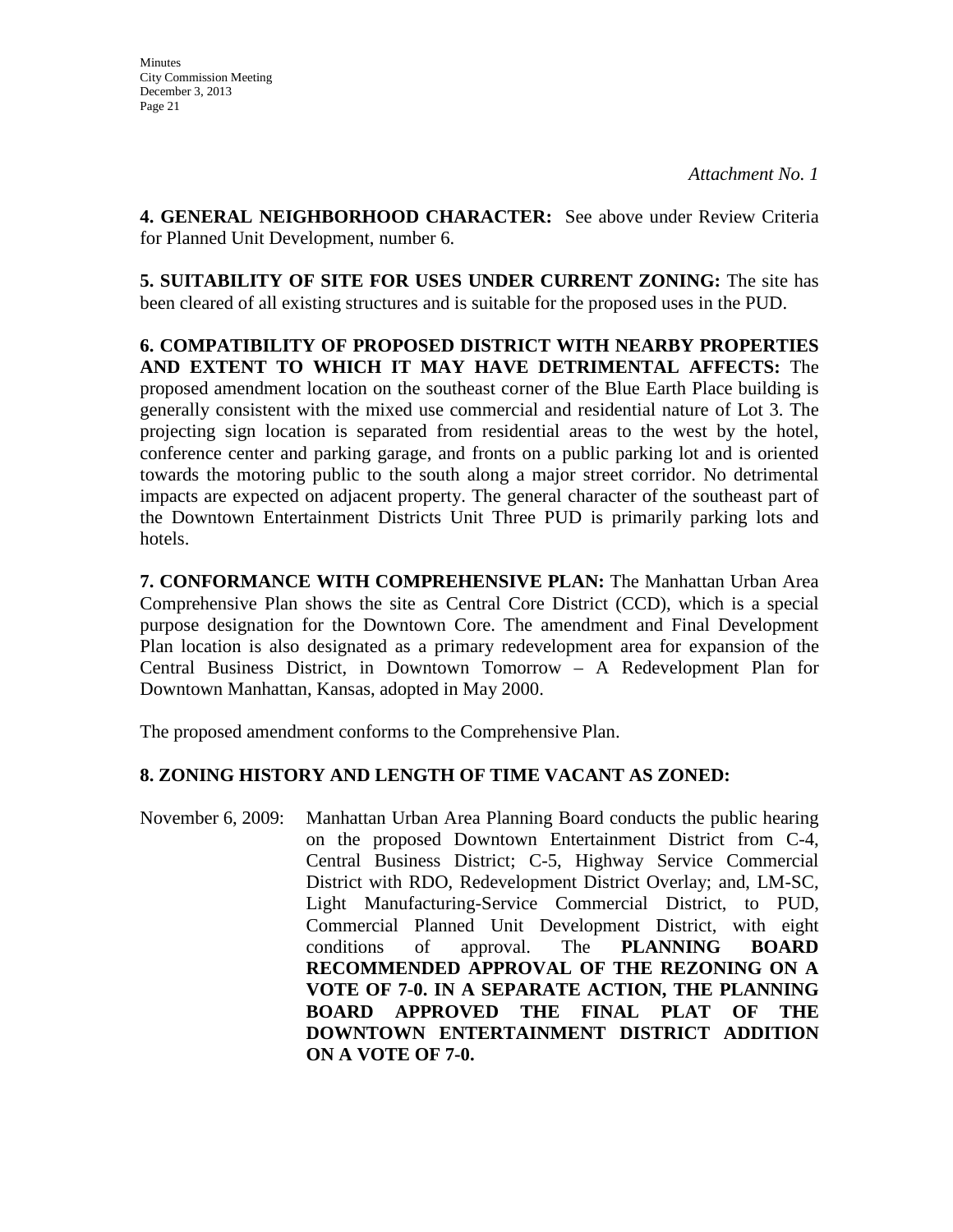December 3, 2013 Page 22

City Commission Meeting

**Minutes** 

*Attachment No. 1*

- December 1, 2009 City Commission approves first reading of an ordinance rezoning the proposed Downtown Entertainment District from C-4, Central Business District; C-5, Highway Service Commercial District with RDO, Redevelopment District Overlay; and, LM-SC, Light Manufacturing-Service Commercial District, to PUD, Commercial Planned Unit Development District.
- December 15, 2009 City Commission approves Ordinance No. 6804 rezoning the proposed Downtown Entertainment District from C-4, Central Business District; C-5, Highway Service Commercial District with RDO, Redevelopment District Overlay; and, LM-SC, Light Manufacturing-Service Commercial District, to PUD, Commercial Planned Unit Development District; and accepts the easements and rights-of-way as shown on the Final Plat of the Downtown Entertainment District Addition**.**
- January 20, 2010 Manhattan Urban Area Planning Board approves the Final Development Plan for Lots 1-4 of the Downtown Entertainment District Commercial PUD on a vote of 4-0.
- February 18, 2010 Manhattan Urban Area Planning Board sets aside the Final Plat approved on November 6, 2009, and approves the revised Final Plat of the Downtown Entertainment District Addition.
- January 5, 2012 Manhattan Urban Area Planning Board recommends approval, on a vote of 3-1, of an amendment of the approved Preliminary Development Plan of Lot 9, Downtown Entertainment District Commercial PUD and Ordinance No. 6804 for Proposed Lots 1-6, the Final Development Plan for Proposed Lots 1 and 4, and to deny adding Drive-In Restaurants as a Permitted Use in the PUD.
- January 24, 2012 City Commission overrides the Manhattan Urban Area Planning Board and approves first reading of an ordinance amending the Preliminary Development Plan of Lot 9, Downtown Entertainment District Commercial PUD and Ordinance No. 6804, for Proposed Lots 1-6, the Final Development Plan for proposed Lots 1 and 4, and adds Drive-In Restaurants as a Permitted Use in the PUD.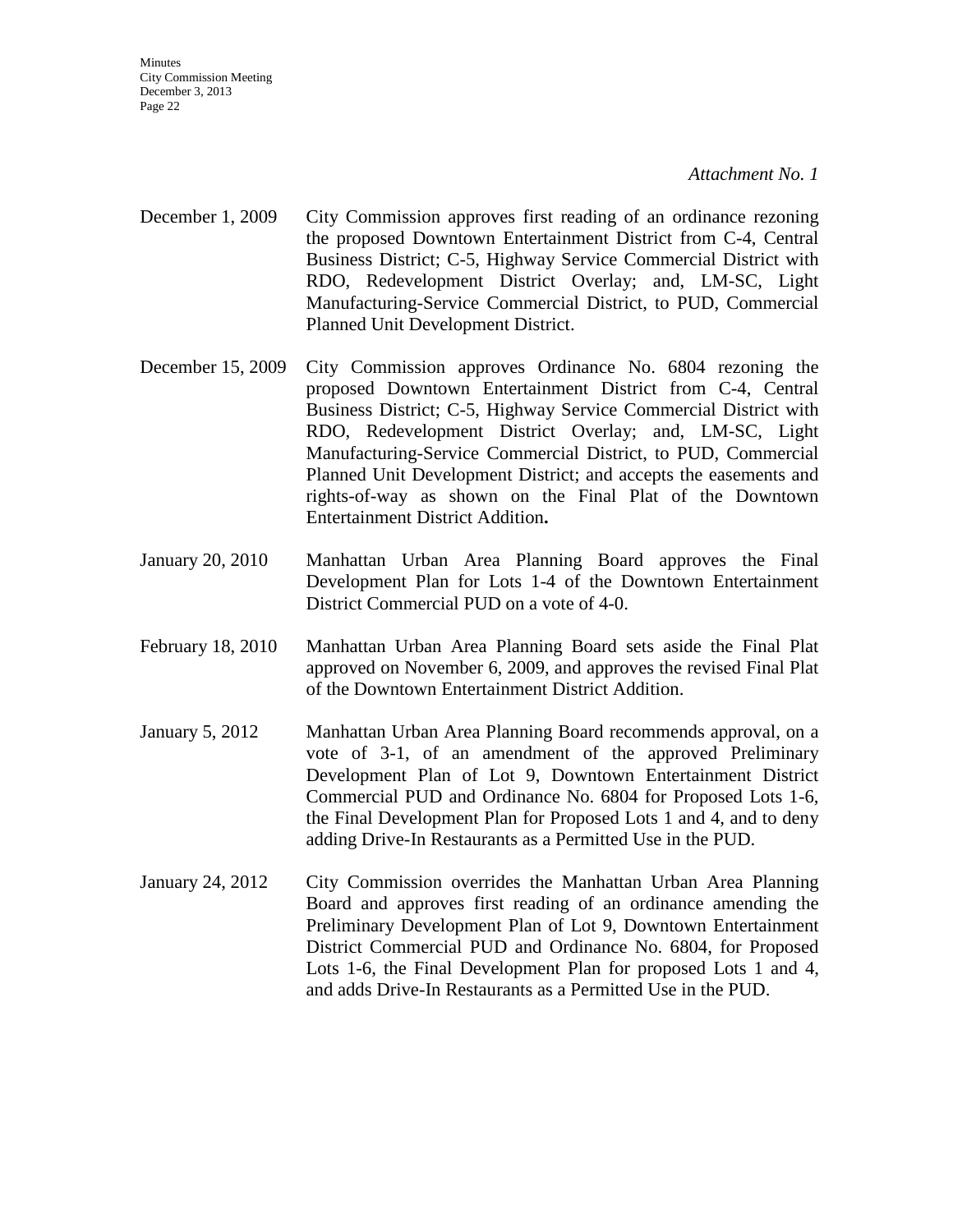**Minutes** City Commission Meeting December 3, 2013 Page 23

*Attachment No. 1*

- February 7, 2012 City Commission overrides the Manhattan Urban Area Planning Board and approves Ordinance No. 6936 amending the Preliminary Development Plan of Lot 9, Downtown Entertainment District Commercial PUD and Ordinance No. 6804, and approves the Final Development Plan for proposed Lots 1 and 4, and adds Drive-In Restaurants as a Permitted Use in the PUD.
- February 7, 2012 City Commission accepts the easement and rights-of-way as shown on the Final Plat of Downtown Entertainment District Addition, Unit Three, Commercial Planned Unit Development.
- May 21, 2012 Manhattan Urban Area Planning Board approves the Final Development Plan for proposed Lots 3 (Blue Earth Place mixed use building) and 5 (city owned parking lot), in the Downtown Entertainment District Addition, Unit Three, Commercial PUD.
- September 5, 2013 Manhattan Urban Area Planning Board approves the Final Development Plan for proposed Lots 2 (Holiday Inn Express) and 6 (city owned parking lot), in the Downtown Entertainment District Addition, Unit Three, Commercial PUD.

**9. CONSISTENCY WITH INTENT AND PURPOSE OF THE ZONING ORDINANCE:** The intent and purpose of the Zoning Regulations is to protect the public health, safety, and general welfare; regulate the use of land and buildings within zoning districts to assure compatibility; and to protect property values.

Article VI, Sign Requirements of the Manhattan Zoning Regulations' generally recommend the sign requirements of C-2, Neighborhood Shopping District as a guideline for commercial PUD signs. In the case of the Downtown Entertainment District, commercial sign requirements of, the C-4, Central Business District should be considered. Regardless of the C-2 or C-4 district sign requirements, the PUD regulations allow an applicant to propose a sign plan, which can flexible to meet their needs and the site.

In terms of projecting signs, they are permitted in the C-2 District but are prohibited in the C-4 District. The Downtown Entertainment District Design Guidelines do not prohibit projecting signs, but note that, "Signs shall not call attention to themselves at the expense of neighboring businesses by virtue of their color, scale, lighting, materials, or other obtrusive features. Signs should not dominate the building façade."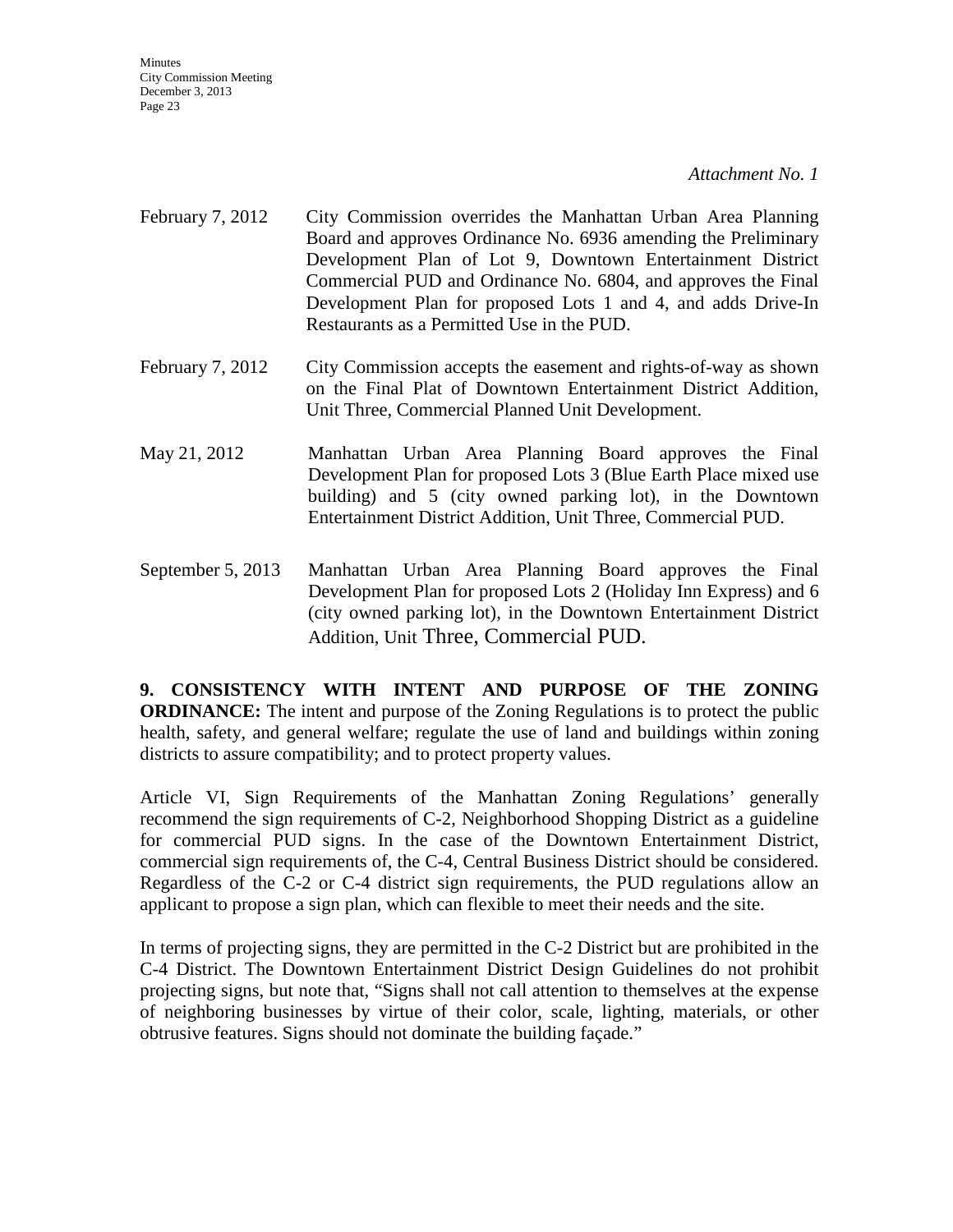**Minutes** City Commission Meeting December 3, 2013 Page 24

The proposed projecting sign on the southeast corner of the building may be allowed consistent with the Design Guidelines, if it is in scale in terms of sign area and projection to the approved projecting sign on the northwest corner of the building, as described above in a comparison of the proposed and approved signs. The PUD regulations provide for the flexibility to allow such signage.

Subject to the conditions of approval, the proposed amendment is consistent with the Zoning Regulations and approved PUD.

**10. RELATIVE GAIN TO THE PUBLIC HEALTH, SAFETY AND WELFARE THAT DENIAL OF THE REQUEST WOULD ACCOMPLISH, COMPARED WITH THE HARDSHIP IMPOSED UPON THE APPLICANT:** There appears to be public health, safety or welfare issues related to the proposed projecting sign that denial would accomplish. The public impact would be minimal if the proposed sign is approved. Denial of the amendment would be a hardship on the owner, based on health, safety and welfare alone, because no adverse effects on the public are expected.

# **11. ADEQUACY OF PUBLIC FACILITIES AND SERVICES: THE PROPOSED SIGN DOES NOT REQUIRE ANY ADDITIONAL PUBLIC FACILITIES OR SERVICES. ADEQUATE PUBLIC FACILITIES AND SERVICES ARE PROVIDED TO SERVE LOT 3.**

# **12. OTHER APPLICABLE FACTORS:** None.

**13. STAFF COMMENTS:** While the downtown C-4 Central Business District generally does not allow projecting signs other than the typical 4 square foot pedestrian-scale signs, a projecting sign was approved on the northwest corner of the Blue Earth Place building with the 2012 PUD amendment. City Administration recommends approval of the proposed amendment of Ordinance No. 6936 and the Final Development Plan's signage plan for Lot 3, Downtown Entertainment District, Unit Three, Commercial Planned Unit Development, provided that the projecting sign on the southwest corner of the Blue Earth Place building for the restaurant should be consistent, in surface area and amount of projection from the building, with the previously approved projecting sign on the northwest corner of the building. City Administration recommends approval with the following conditions of approval:

- 1. The proposed projecting sign on the southeast corner of the Blue Earth Place building shall be no greater than 35-square feet in total surface area and shall project no more than 3-feet from the building to the outside of the sign.
- 2. The sign shall not flash nor have running or chaser lights.
- 3. A sign permit application shall be submitted and approved prior to installation of the proposed sign.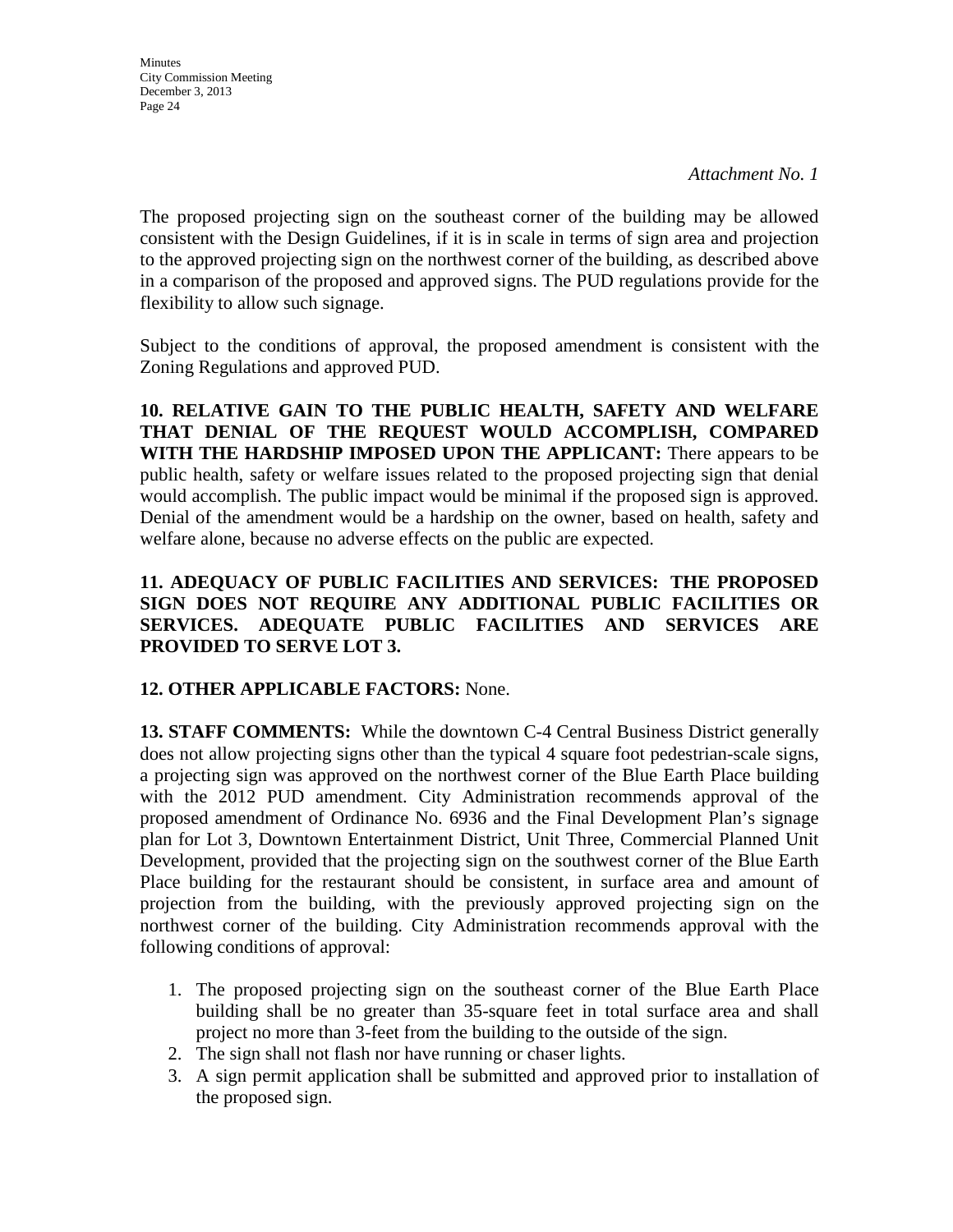**Minutes** City Commission Meeting December 3, 2013 Page 25

If the Board is inclined to approve the larger projecting sign, as proposed by the applicant, the Planning Board will need to make findings that support such sign and forward a recommendation of approval of the proposed amendment of Ordinance No. 6936 and the Final Development Plan's signage plan for Lot 3, Downtown Entertainment District, Unit Three, Commercial Planned Unit Development, to allow the projecting sign on the southeast corner of the Blue Earth Place building, subject to the following conditions:

- 1. A projecting sign on the southeast corner of the Blue Earth Place building shall be constructed as per the proposed sign area and sign projection from the building, as shown in the application documents.
- 2. The sign shall not flash nor have running or chaser lights.
- 3. A sign permit application shall be submitted and approved prior to installation of the proposed sign.

# **ALTERNATIVES:**

- 1. Recommend approval of the amendment of Ordinance No. 6936 and the Final Development Plan's signage plan for Lot 3, Downtown Entertainment District, Unit Three, Commercial Planned Unit Development, for a modified projecting sign that is constant in surface area and projection as the previously approved projecting sign, based on the findings in the Staff Report.
- 2. Recommend approval of the amendment of Ordinance No. 6936 and the Final Development Plan's signage plan for Lot 3, Downtown Entertainment District, Unit Three, Commercial Planned Unit Development, for a larger projecting sign as proposed by the applicant, stating the findings for such recommendation.
- 3. Recommend denial of the proposed amendment of Ordinance No. 6936 and the Final Development Plan's signage plan for Lot 3, Downtown Entertainment District, Unit Three, Commercial Planned Unit Development, stating the specific reasons for denial.
- 4. Table the proposed Amendment to a specific date, for specifically stated reasons.

# **POSSIBLE MOTION:**

The Manhattan Urban Area Planning Board recommends approval of the proposed amendment of Ordinance No. 6936 and the Final Development Plan's signage plan for Lot 3, Downtown Entertainment District, Unit Three, Commercial Planned Unit Development based on the findings in the Staff Report, subject to the three conditions of approval recommended by City Administration: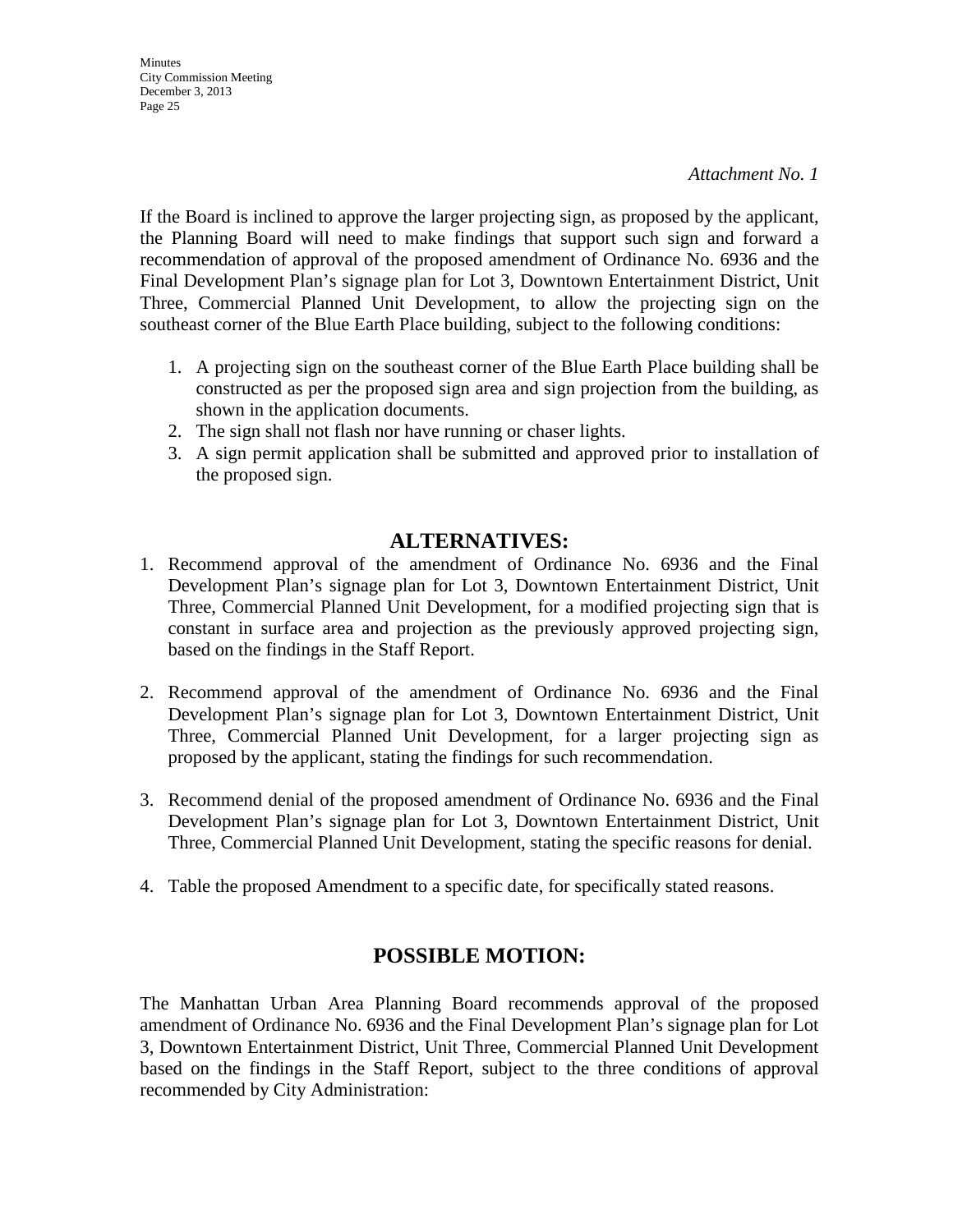- 1. The proposed projecting sign on the southeast corner of the Blue Earth Place building shall be no greater than 35-square feet in total surface area and shall project no more than 3-feet from the building to the outside of the sign.
- 2. The sign shall not flash nor have running or chaser lights.
- 3. A sign permit application shall be submitted and approved prior to installation of the proposed sign.

**PREPARED BY:** Steve Zilkie, AICP, Senior Planner **DATE:** October 29, 2013. 13084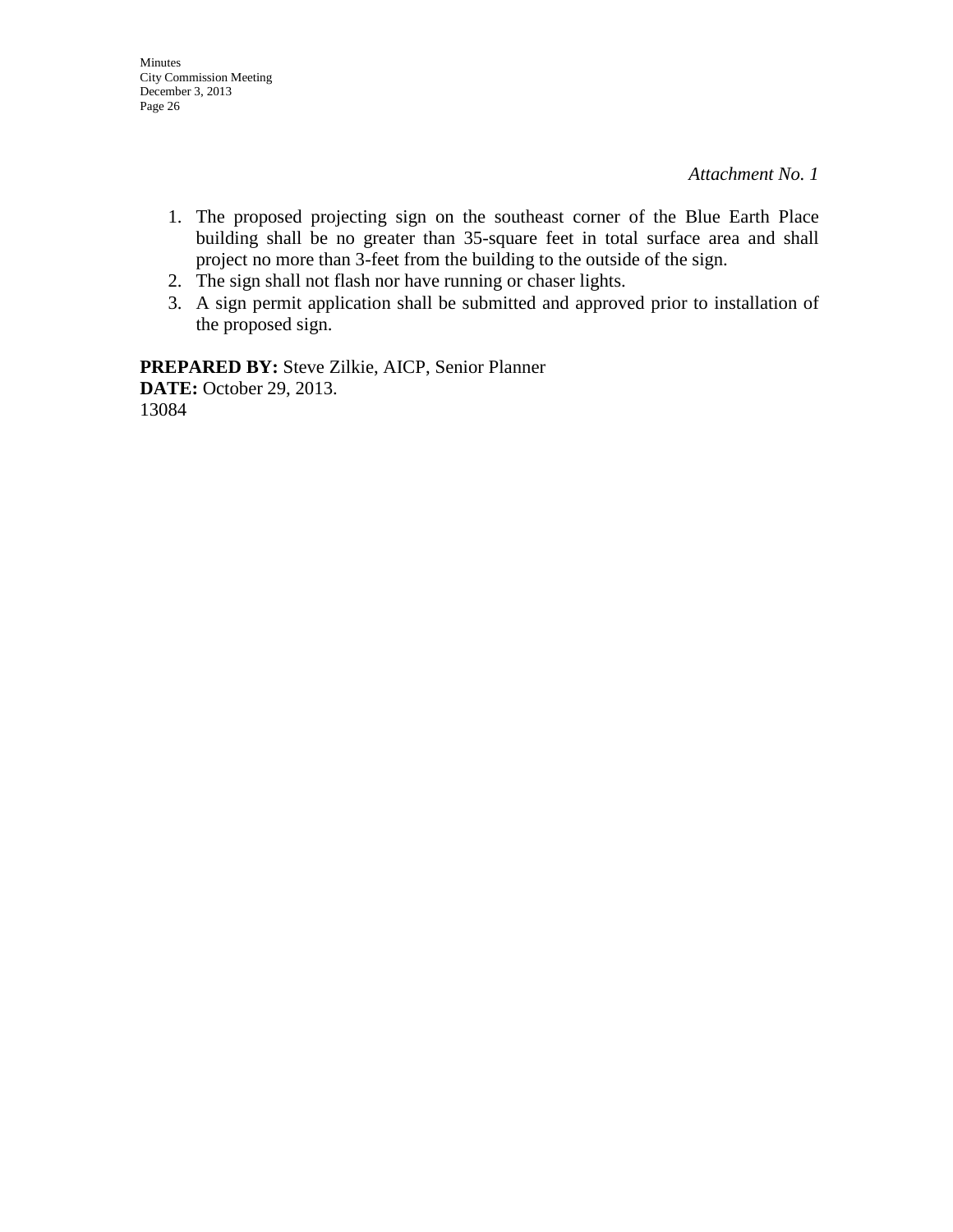## **STAFF REPORT**

**REQUEST:** The applicant/owner has requested an amendment of Ordinance No. 6885, and the modification and replacement of Conditions 3 and 4 related to Phase 3 of the approved Preliminary Development Plan of Scenic Woods Residential Planned Unit Development (PUD), and approval of the Final Development Plan for Phase 3.

**An amendment is necessary whenever changes to approved conditions of an ordinance are proposed, in which case the changes are considered a substantial modification and require a public hearing process. The proposed amendment modifies Condition 3 related to the number of dwelling units by bedroom type to allow more one-bedroom dwelling units and revises Condition 4 in order to not construct all of Hunter Drive with Phase 3, which would have required the street to be built from N. Scenic Drive to existing Hunter Drive in the Stone Pointe Addition. A part of Hunter Drive will be built with Phase 3, generally to the west of the drainage channel on the east side of Lot 4. The balance of Hunter Drive is proposed to be built with Phase 4, Lots 5 and 6. Conditions 3 and 4 are set out below under the Ordinance in bold underline.**

**The application is in the form of a Final Development Plan for Phase 3 only.** 

**Note: Property owners within 200-feet of Phase 4 were notified of the amendment because Hunter Drive would have extended and connected with Phase 3. Phase 4 will occur at a later date.**

# **BACKGROUND**

**APPLICANT/OWNER:** Forward Properties LLC – Joseph Pease.

**ADDRESS:** 5373 Pennock Pint Road, Jupiter, FLA 33458.

**LOCATION:** Generally east of the intersection of N. Scenic Drive and Highland Ridge Drive.

**AREA:** The area of Phase 3 consists of Lot 4, a 3.45-acre tract of land (150,113-square) feet in area), and a portion the dedicated right-of-way for Hunter Drive extending from N. Scenic Drive and within Phase 3 only.

**DATE OF PUBLIC NOTICE PUBLICATION:** Monday, October 28, 2013.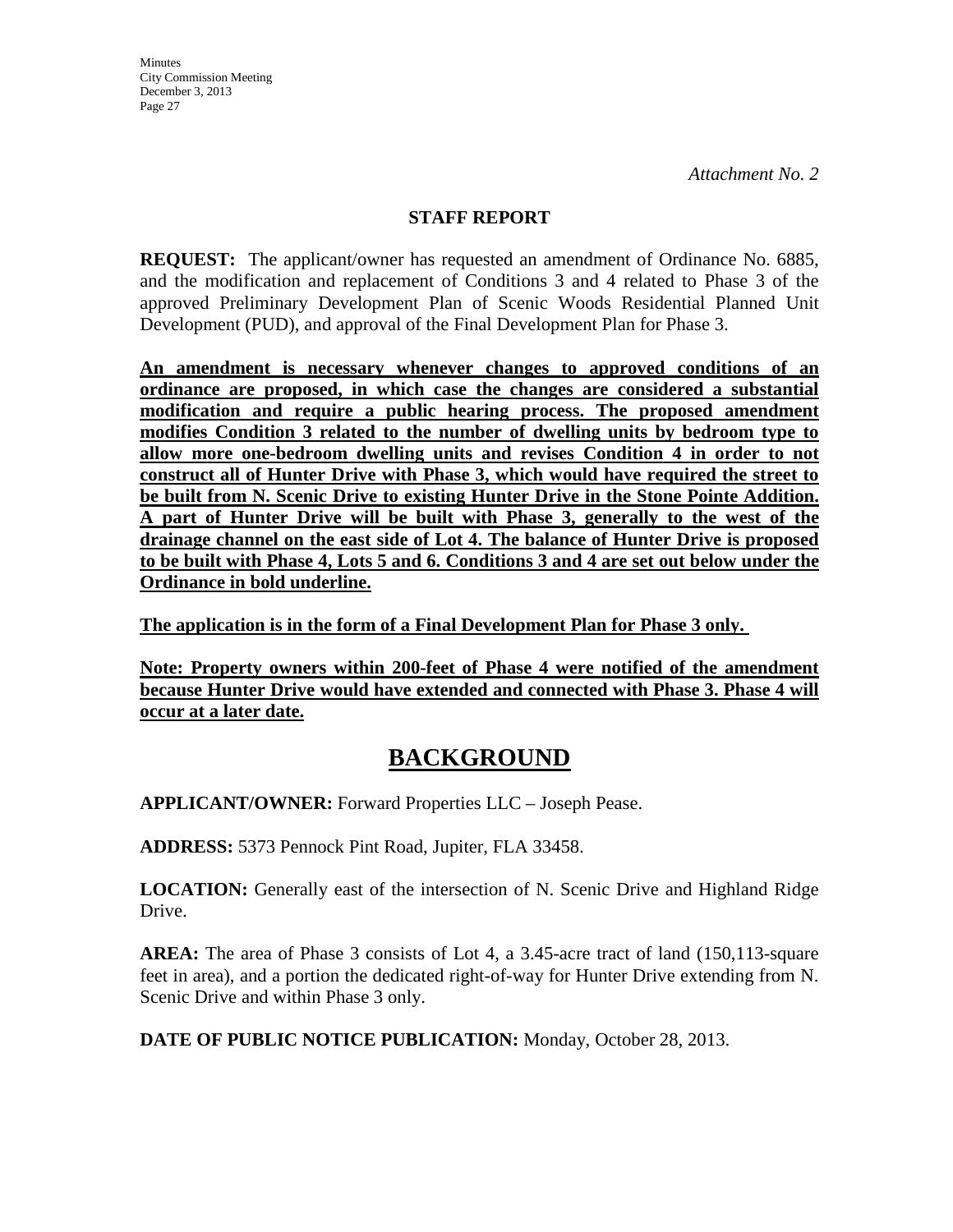# **DATE OF PUBLIC HEARING: PLANNING BOARD:** Monday, November 18, 2013.

### **CITY COMMISSION:** Tuesday, December 3, 2013.

# **EXISTING PUD**

### **Ordinance No. 6885 and Current Zoning**

Ordinance No. 6885 was adopted by the City Commission on April 5, 2011 and rezoned Scenic Woods Residential Planned Unit Development from County G-1, General Agricultural District, and R-1, Single-Family Residential District with AO, Airport Overlay District, to PUD, Residential Planned Unit Development District with AO, Airport Overlay District.

### **Conditions of Approval**

- 1. The Permitted Use shall be Multiple-Family Residential. *(The proposed residential buildings consist of three, three story multiple-family residential apartment buildings.)*
- 2. A maximum of 312 total dwelling shall be allowed. *(Through Phase 3, 216 dwelling units have or will be constructed. Ninety-six future dwelling units are in Phase 4)*
- **3. A maximum of 30 one bedroom, 252 two-bedroom, and 30 three bedroom units, shall be allowed.** *(This condition was added to insure parking was provided throughout the PUD consistent more or less with the Zoning Regulations for multiple-family dwellings. Through Phase 3, 622 parking spaces will be provided, and 582 were originally proposed through Phase 3. Numbers by bedroom types will change with Phase 3. By bedroom type through Phase 3, there are, or will be, 114, 1-bedroom units; 84, 2-bedroom units; and, 18, 3-bedroom units.*

*A change to the bedroom types was proposed after approval of the Final Development Plan with Phase 2. Phase 2 dwellings per bedroom type were approved with the Final Development Plan and described as 6, 1-bedroom; 36, 2 bedroom; and, 6, 3-bedroom units, or 88-bedrooms. Planning staff approved and understood a change to allow one building to be all 1-bedroom units, or 24, 1 bedroom dwellings. Both buildings in Phase 2 were, however, constructed as 1 bedroom units, or 48, 1-bedroom units. While an apparent mistake and miscommunication occurred, the proposed modification will correct the oversight. Regardless, total bedroom count was reduced by 40 total bedrooms, 88-bedrooms to 48-bedrooms. Through Phase 2, 54-1-bedroom units were built versus 30 as the condition required.)*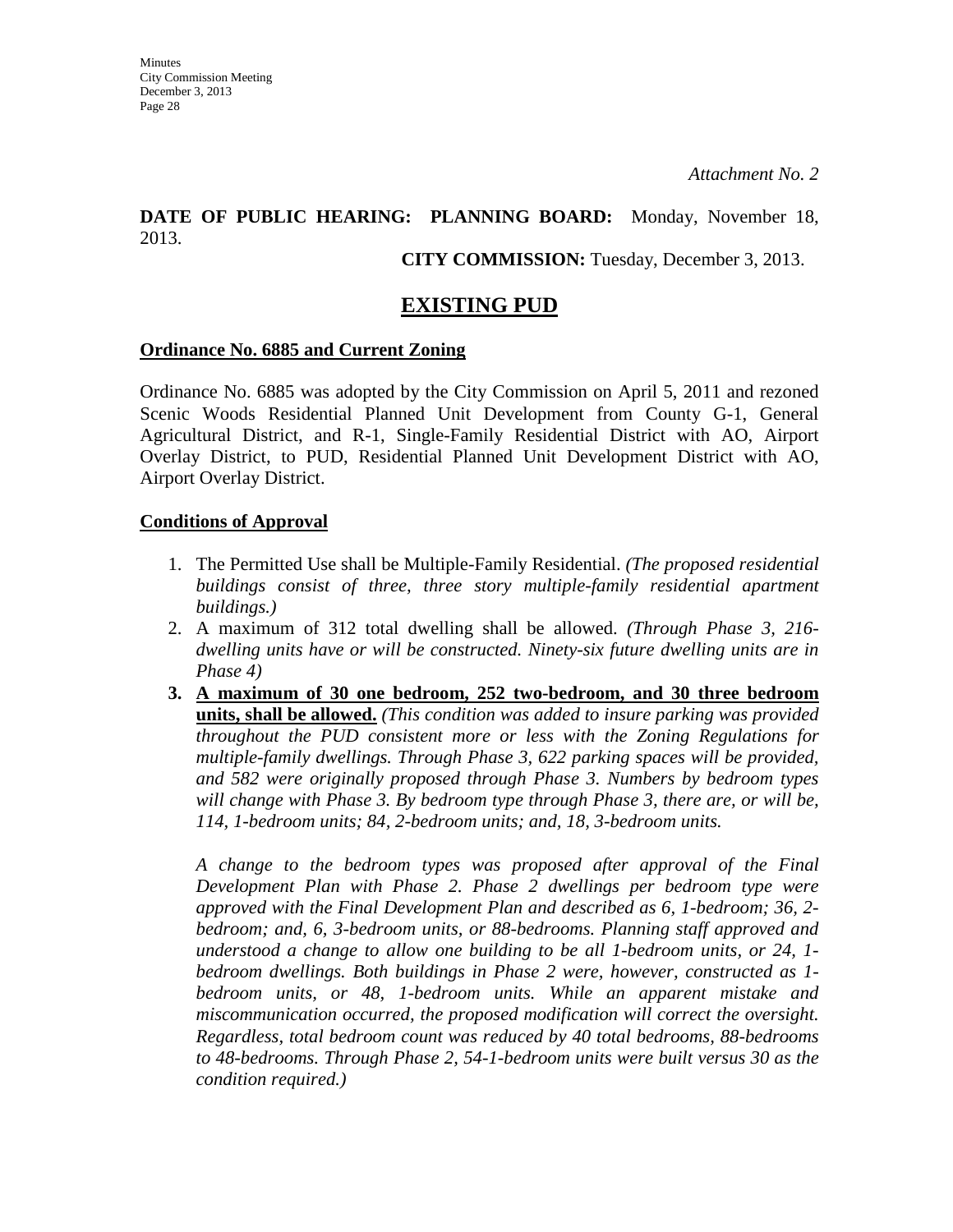- 4. **Hunter Drive shall be constructed with Phase 3, as shown on the Preliminary Development Plan, or at such time as deemed necessary by the City, and shall be constructed from the existing dead-end of Hunter Drive in Stone Pointe Addition, to Scenic Drive.** *(The Final Plat dedicated Hunter Drive as a public right-of-way to be constructed with Phase 3.The amendment will phase in construction of Hunter Drive with Phase 3, and completed in Phase 4 at a later date.)*
- 5. At the time that Hunter Drive is constructed, street improvements to Scenic Drive as noted in the City Engineer's memorandum, dated February 1, 2011, shall be constructed by the owner of the Scenic Woods development. *(Street improvements will be implemented with Phase 3.)*
- 6. Storm Drainage comments noted in the City Engineer's memorandum, dated February 1, 2011, shall be submitted with the drainage report and Final Development Plan for Phase 1, and shall be reviewed and accepted by the City Engineer. *(The City Engineer reviewed the Final Development Plan for Phase 1 and the referenced improvements were accepted.)*
- 7. Additional bike racks shall be provided in areas adjacent to apartment buildings and shall be shown on the Final Development Plans. *(Bike racks are shown at the front of each building with Phase 3.)*
- 8. Landscaping and irrigation shall be provided pursuant to a Landscaping Performance Agreement between the City and the owner, which shall be entered into prior to issuance of a building permit. *(A Landscaping Performance Agreement is required prior to issuance of a building permit.)*
- 9. All landscaping and irrigation shall be maintained in good condition. *(This is an ongoing condition, which requires annual inspection and monitoring by the Zoning Inspector and City Forester, to ensure landscaping is maintained consistent with the approved PUD.)*
- 10. Conservation easements shall be provided in natural ravine areas designated as drainage easement. *(Conservation easement is set out on the Final Plat as required. A conservation/drainage easement is located in the southeast corner of Lot 4 with Phase 3)*
- 11. A tree preservation plan shall be provided with the Final Development Plan for Phase 1, which shall be reviewed and approved by the City. *(A tree preservation plan shown on the Final Landscape Plan with Phase 1 and included the following notes: 1. Existing native trees to remain shall be marked and protected throughout the project; 2. The general contractor shall be responsible for marking and protection of native areas; 3. The general contractor shall be responsible for all subcontractors in regard to the protection of native areas; and 4, The general contractor shall use orange snow fence and orange surveyors tape to mark and protect native areas and trees. The four steps were reviewed and accepted by the City Forester with Phase 1 and also apply to Phase 3. The applicant will need to follow steps 1-4 Phase 3, prior to issuance of any building permit.)*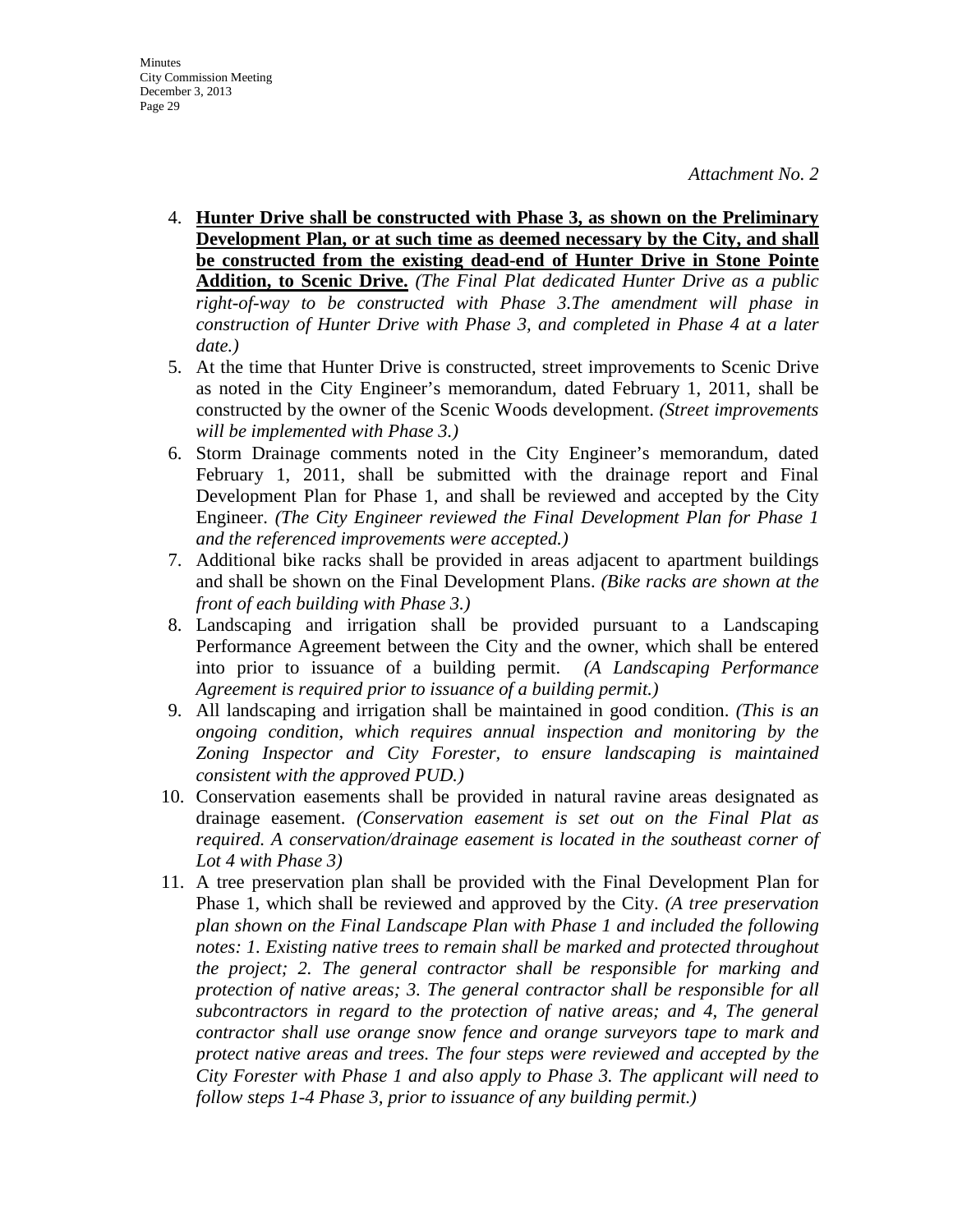- 12. A covenant between the City and owner(s) concerning maintenance of drainage easements, improvements and detention facilities shall be reviewed and approved by the City and filed with the Final Plat*. (A covenant was accepted by the City and filed with the Final Plat.)*
- 13. Signage shall be limited to signs proposed in the application documents. *(The ground entry sign shown on the architectural plan sheets is consistent with the approved PUD.)*
- 14. The 12 foot tall, 64 square foot information sign on N. Scenic Drive shall be constructed with a four foot tall by eight foot wide limestone veneer base and aluminum panel sign face. *(Not applicable with Phase 3 will need to conform to the PUD. Currently, there is a temporary sign in place, which will be replaced with the approved sign. )*
- 15. Exempt signage shall include signage described in Article VI, Section 6-104 (A)(1),(2),(4),(5), and (7); and, Section 6-104 (B)(2) and B(5). *(No change.)*

# **PROPOSED AMENDMENT**

## **CONDITION 3**

### Proposed Buildings, Structures, and Phasing

Phase 3 consists of three apartment buildings, 6-parking garages and 4-carports. Phase 3 was originally estimated to occur in 2015.

The Preliminary PUD estimated Phase 4 to be developed in 2017.

### General Description

Apartment buildings are three stories, 42-feet 9-inches in height. Exterior materials are a combination of lap siding, corrugated metal, and limestone veneer base, with architectural roof shingles. Buildings built to date are in shades of light brown and tan. Each ground floor unit has a patio space. Second and third floor units have a balcony. Units are accessed from an internal stairwell with a standing seam metal third floor roof over the stairwell entrance, and a standing seam roof, lap and corrugated metal siding on building end walls.

### Proposed Buildings 3, 4 and 5

Buildings 3 and 4 are 3-story, 24-dwelling units apartment building consisting of 1 bedroom dwelling units. Building 5 is a 24-dwelling unit apartment building consisting of 2-bedroom units.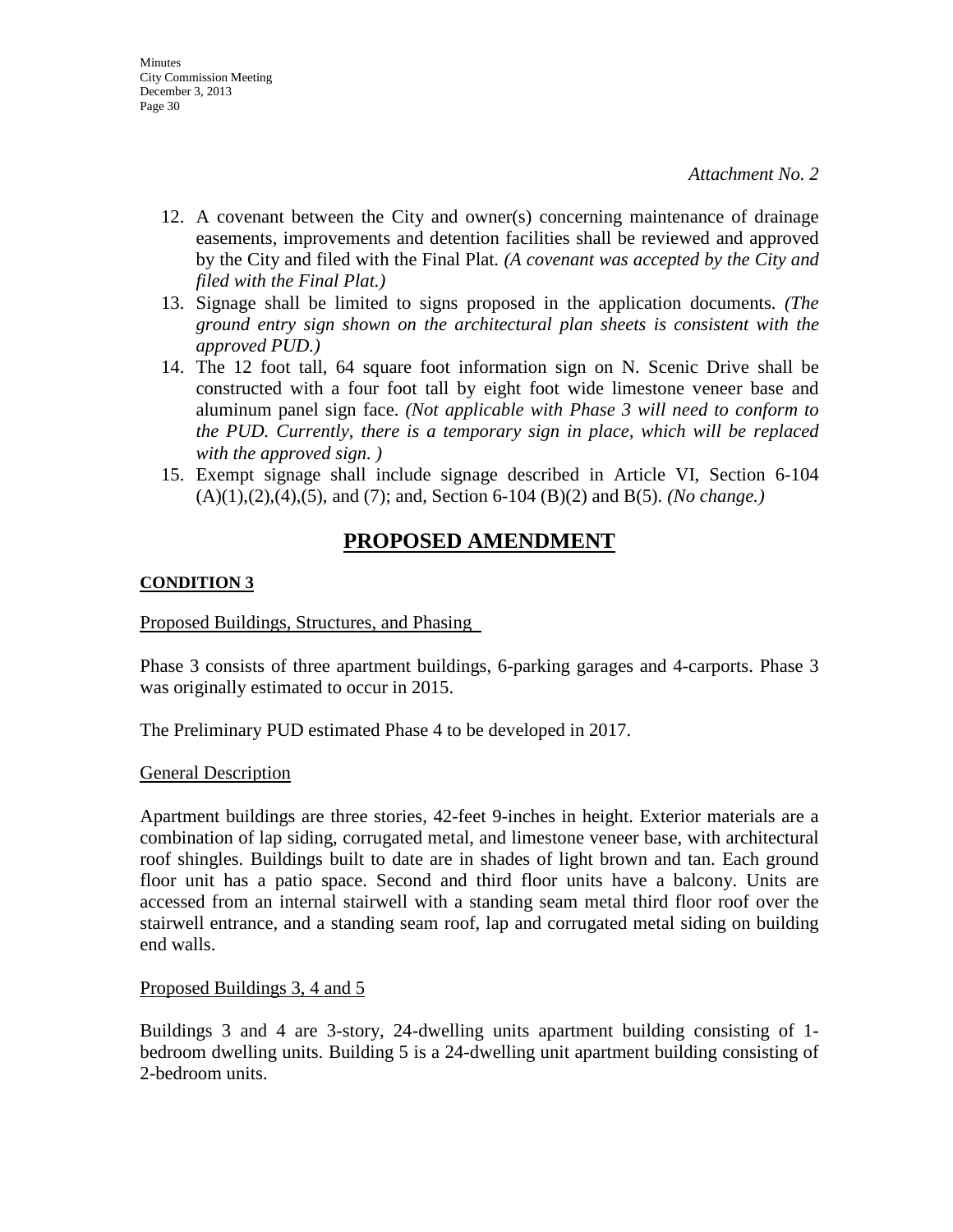The applicant describes the change to Condition 3 and the need for flexibility in response to market demand.

The applicant explains, with examples, the need:

"The second item of the amendment would be to increase the maximum number of onebedroom units and to decrease the maximum number of two-bedroom units. Ordinance No. 6885 states that a maximum of 312 total dwelling units shall be allowed. In addition, a maximum of 30 one-bedroom, 252 two-bedroom, and 30 three-bedroom, shall be allowed.

The Developer is not wishing to increase the maximum 312 total dwelling units. However, Forward Properties, LLC would like to increase the maximum number of one-bedroom units from 30 to 210 and decrease the maximum number of two-bedroom units from 252 to 180. The maximum of 210 one-bedroom units and 180 two-bedroom units would be maximums only. With Phase 1, 2, and 3, the bedroom numbers are as follows:

- 114 1-Bedroom Units
- 84 2-Bedroom Units
- 18 3-Bedroom Units

Phase 4 will have 96 units. If the Developer decides that Phase 4 will all be 1 bedroom units, then the total development bedroom numbers will be as follows:

- 210 1-Bedroom Units
- 84 2-Bedroom Units
- 18 3-Bedroom Units
- 312 Total Dwelling Units

If the Developer would rather Phase 4 be all 2-bedroom units, then the total development bedroom numbers will be as shown below:

- 114 1-Bedroom Units
- 180 2-Bedroom Units
- 18 3-Bedroom Units
- 312 Total Dwelling Units"

# **CONDITION 4**

Modifications to Condition 4 are described in more detail below under Circulation. In general, the modification would **not** require proposed Hunter Drive to extend to existing Hunter Drive with Phase 3 and would delay completion of the street to Phase 4. Street improvements described with Condition 5 will be required with Phase 3.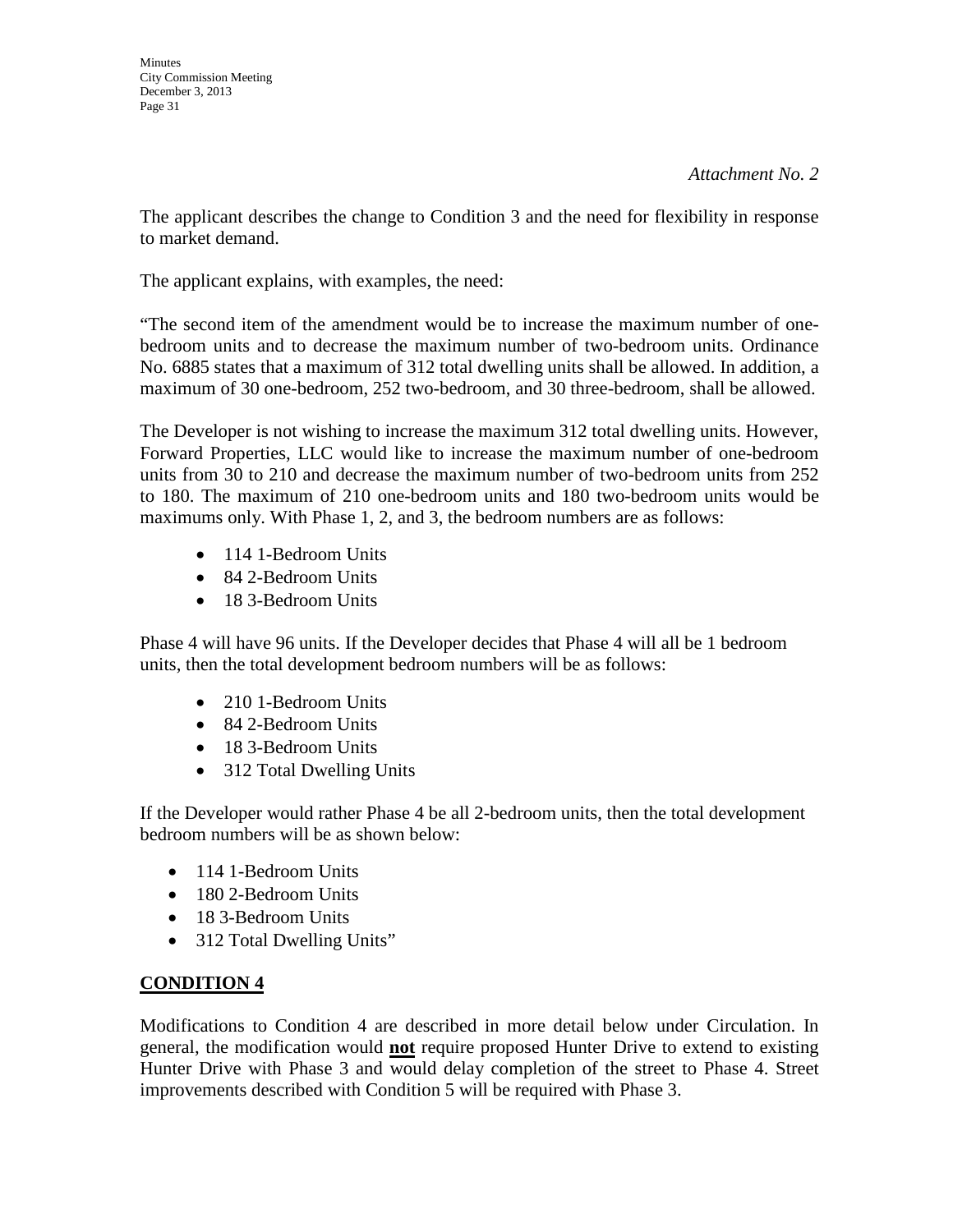**PROPOSED SIGN:** One ground lit entry sign is proposed on the northeast corner of Hunter Drive and N. Scenic Drive. Design of the sign is limestone, 2 ½-feet tall by 14-feet wide. Other signs may include small, 4-feet by 2-feet, way finding signs constructed of metal tubing and aluminum facing, which are proposed throughout the site identifying buildings or other uses like the clubhouse.

**PROPOSED LIGHTING:** Full cutoff wall lights and parking lot lights are proposed. Parking lot lights 16 feet tall. Sign lights are up-lit.

# **MATTERS TO BE CONSIDERED WHEN AMENDING A PLANNED UNIT DEVELOPMENT**

**1. WHETHER THE PROPOSED AMENDMENT IS CONSISTENT WITH THE INTENT AND PURPOSE OF THE APPROVED PUD, AND WILL PROMOTE THE EFFICIENT DEVELOPMENT AND PRESERVATION OF THE ENTIRE PUD:** The intent of the PUD is to provide multiple-family apartment buildings and provide off-street parking generally consistent with the requirements for multiple-family parking based on the Manhattan Zoning Regulations, Article VII, Off-Street Parking:

- (a) One bedroom dwelling units: 2 parking spaces per unit.
- (b) Two bedroom dwelling units: 3 parking spaces per unit.
- (c) Three bedroom dwelling units: 3.5 parking spaces per unit.
- (d) Four bedroom dwelling units: 4 parking spaces per unit.

Off-street parking will be provided consistent with the Final Development Plan for Phase 3. Phases 1-3 are in close proximity and have a shared parking relationship. Phase 4 is separated by distance and a drainage easement. To allow for market demand by bed-room type, but insure parking is provided, the amendment is conditioned on off-street parking being provided with Phase 4, or additional phases, based on required parking for multiplefamily dwellings, Article VII, Off-Street Parking, Section 7-103 A (3). To date, off-street parking provided exceeds the number expected through Phase 3, 626 total parking spaces to be provided including the club house (591 for apartments), and 582-required. Total parking noted on the Preliminary PUD was 907-spaces. Based on parking spaces in Phase 4, 930 total spaces would be provided. Given the changing market demand to date, it is practical to require parking based on Article VII, 7-103 (A) noted above.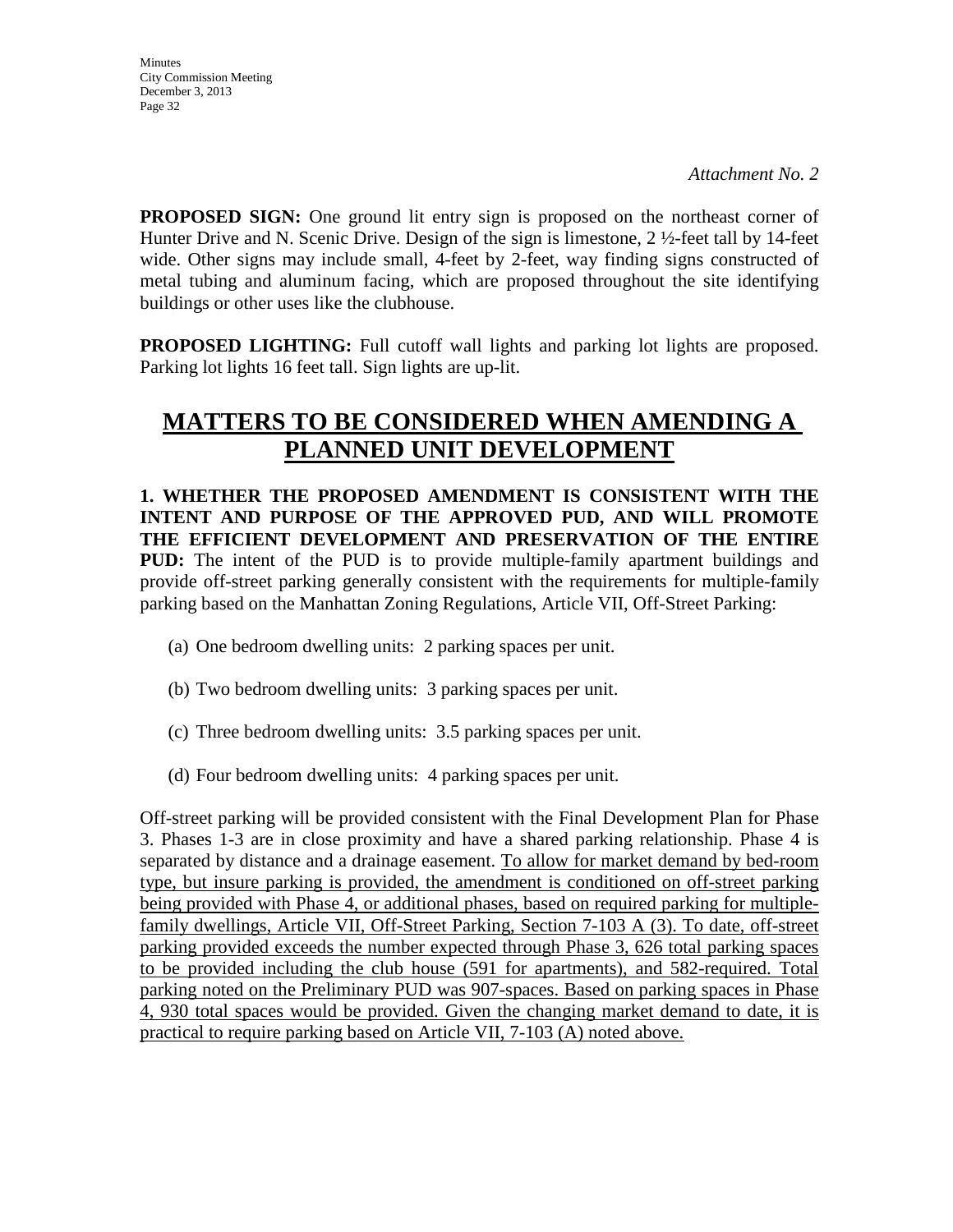**Minutes** City Commission Meeting December 3, 2013 Page 33

The applicant indicates, "The proposed amendment is consistent with the intent and purpose of the approved PUD. The density of the development is being decreased as more one-bedroom units are being constructed and less two-bedroom units are being constructed than originally planned. Eliminating the connection of Hunter Drive will not affect the efficient development and preservation of the PUD. The utilization of that connection by the tenants would be minimal."

## **2. WHETHER THE PROPOSED AMENDMENT IS MADE NECESSARY BECAUSE OF CHANGED OR CHANGING CONDITIONS IN OR AROUND THE PUD, AND THE NATURE OF SUCH CONDITIONS:** Market demand and construction costs have made the modifications to Conditions 3 and 4 necessary.

The applicant indicates, "One reason for the proposed delay in the Hunter Drive connection is to decrease the amount of vehicular traffic through the development. Another reason is purely economical. The developer would like to construct Hunter Drive while utilizing benefit districts with the Phase 3 portion of the project being assessed to the current proposed construction limits and Phase 4 being assessed the next portion of the proposed construction to the south in order to tie it into the existing dead-end of Hunter Drive in Stone Pointe Addition.

The increase of the maximum number of one-bedroom units from 30 to 210 and the decrease of the maximum number of two-bedroom units from 252 to 180 is due to changing market conditions. The one-bedroom units that have been constructed to date have been leased at a much higher rate than the two and three-bedroom units. As a result, Forward Properties, LLC would like to increase the number of one-bedroom units while keeping the total dwelling units of the PUD the same at 312 dwelling units."

**3. WHETHER THE PROPOSED AMENDMENT WILL RESULT IN A RELATIVE GAIN TO THE PUBLIC HEALTH, SAFETY, CONVENIENCE OR GENERAL WELFARE, AND IS NOT GRANTED SOLELY TO CONFER A SPECIAL BENEFIT UPON ANY PERSON:** Changes to the dwelling unit by bedroom type should not impact the public health, safety and welfare. Adequate of-street parking will be provided. No adverse affect on the public is expected by not building all of Hunter Drive with Phase 3. Emergency service providers will be able to access the southern part of the PUD for that part of Hunter Drive built with Phase 3 creating north south access between Hunter Drive and Stone Drive along the north boundary of the PUD, which includes Phases 1 and 2.

The applicant indicates, **"**The effects of this proposed amendment on the public health, safety, and general welfare should be positive. Both decreasing the density of the PUD (by proposing fewer bedrooms) and not providing the connection of Hunter Drive should improve the health, safety and welfare of the tenants of the development. The health and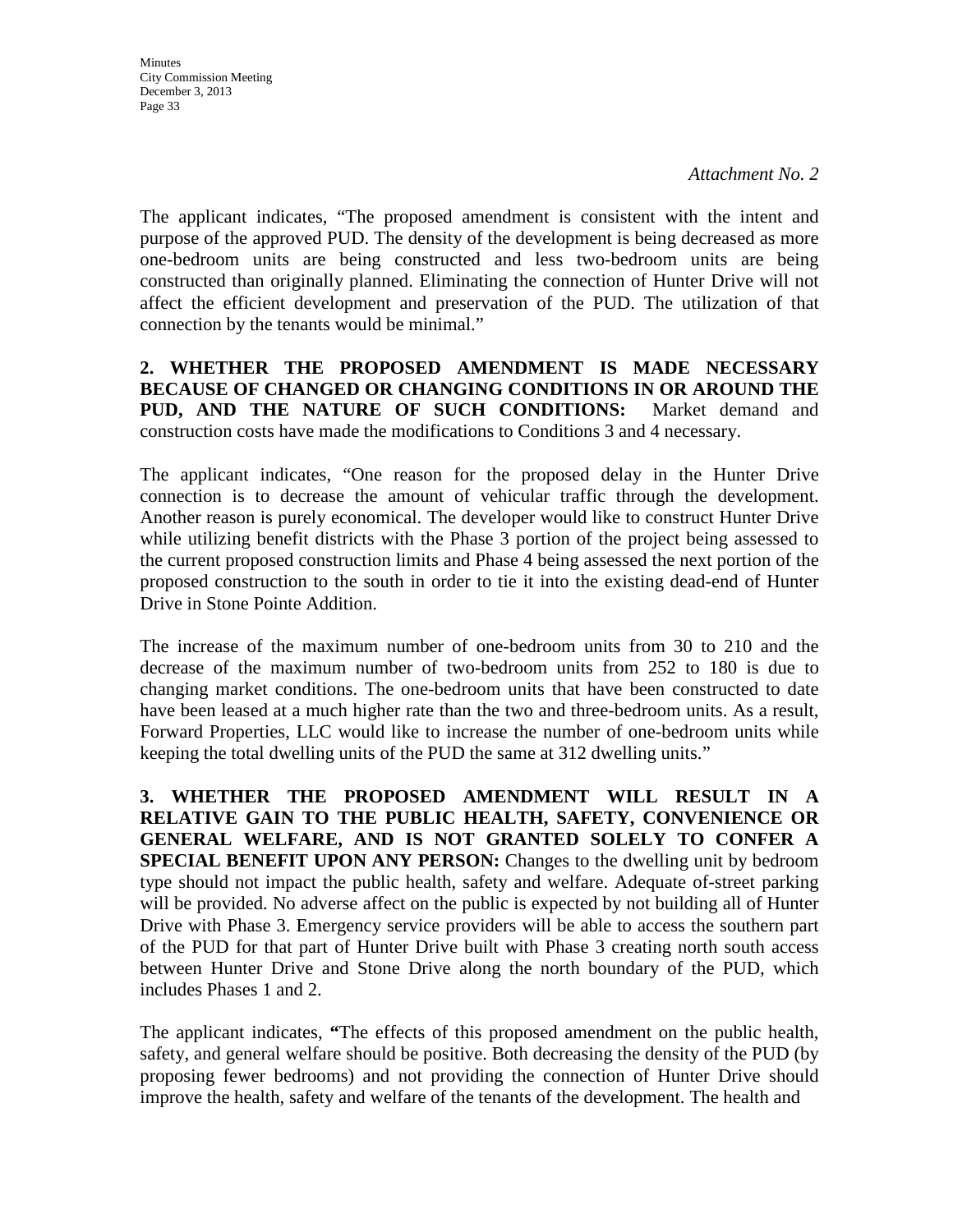safety will improve by having less vehicular and pedestrian traffic throughout the development. This will result in less vehicular and pedestrian conflicts in the development thereby improving the health and safety of the patrons of Scenic Woods."

# **ADDITIONAL MATTERS TO BE CONSIDERED WHEN AMENDING A PLANNED UNIT DEVELOPMENT**

**1. LANDSCAPING:** Phase 3 landscaping in consistent with the Preliminary PUD and includes shade, ornamental, foundation plantings, and grass lawns. Lawn and plant beds will be maintained by underground irrigation. Tree preservation is required and noted on the landscape plan.

**2. SCREENING:** Outdoor trash collection points are enclosed by six foot tall split face block walls and metal doors.

**3. DRAINAGE:** Phase 3 drains to a large natural channel east on the east side of Lot 4. Storm water drains to a dry storm water basin in the northern part of the PUD and is released to the north through drainage easements into Wildcat Creek. The drainage system was designed in conformance with the adopted Stormwater Management Master Plan and accepted by the Public Works Department.

**4. CIRCULATION:** The internal circulation plan provides for safe, convenient and efficient movement of goods, motorists and pedestrians. Conflicts between motorists and pedestrians are minimized. Access to the proposed PUD will be from Stone Drive and a future extension of Hunter Drive from the Stone Pointe Addition to Scenic Drive.

Pedestrian traffic is accommodated within Phase 3 by an extensive private sidewalk system and connects to proposed public sidewalks on Hunter Drive.

Bicycle pathways are not required in the PUD; however, a bike rack is shown near apartment buildings and on the Final Development Plan.

A Transportation Impact Study for Scenic Woods was prepared and submitted by BG Consultants, dated December 23, 2010, and a Memorandum, dated February 1, 2011, was also submitted updating the Study. The Study indicated the need for street improvements and that there would be an overall minimal impact on the street system. The Memorandum was provided to account for the extension of Hunter Drive through the development and its connection at Scenic Drive/Highland Drive and the impact the street connection will have as a result of the connection.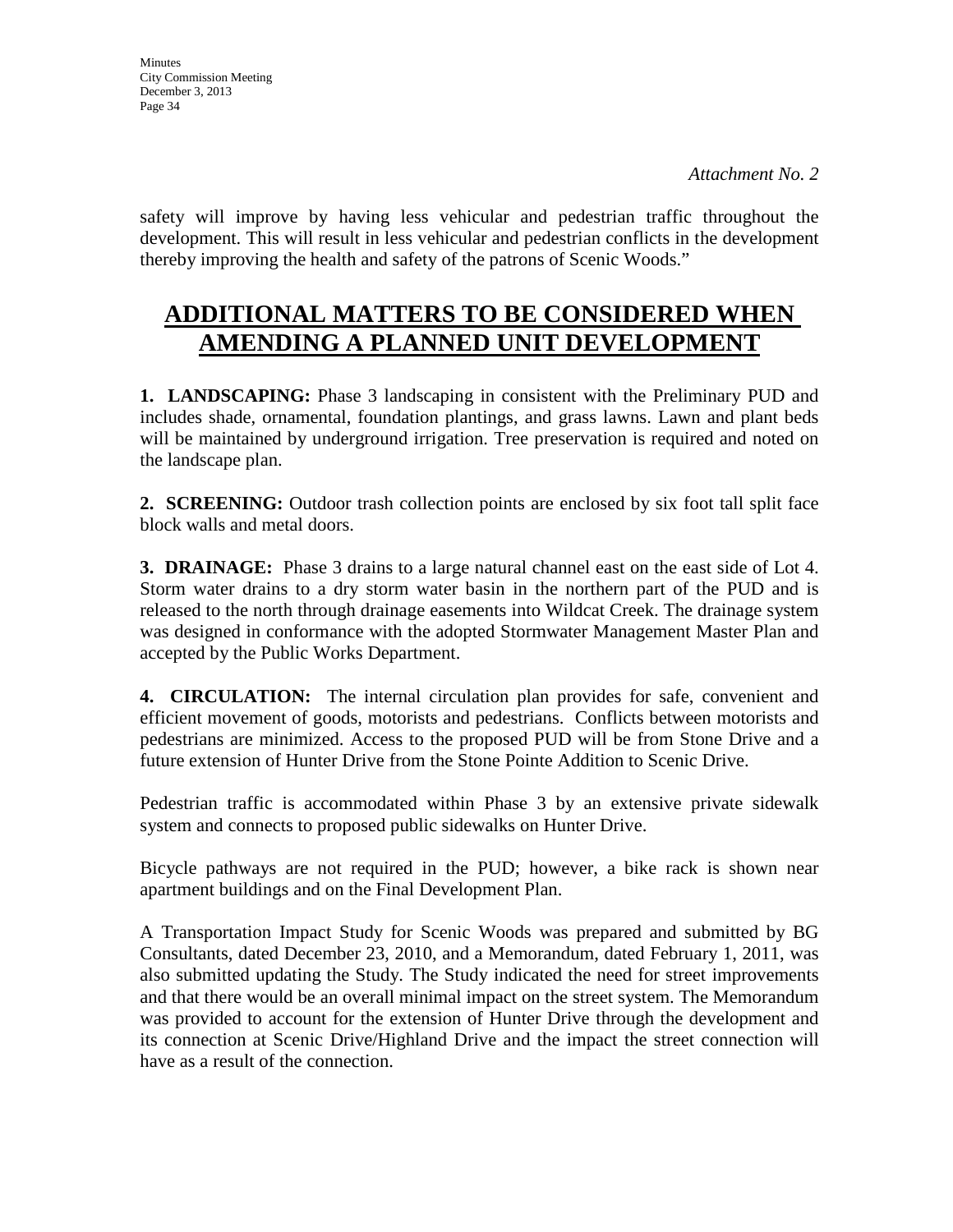The City Engineer, memo attached dated February 1, 2011, reviewed the Study and Memorandum and accepted both, with comments related to Hunter Drive:

- The developer should be responsible for constructing the longer storage of 150 feet for the egress lanes of the eastbound approach of the Scenic Drive & Hunter Drive/Highland Ridge Drive intersection.
- The construction of a northbound right turn lane on Scenic Drive into Hunter Drive needs to be long enough to accommodate right-turning vehicle deceleration and storage based on the traffic report.

Public Works Department

In response to the applicant's request, Peter Clark, P.E., PTOE, Civil Design/Traffic Engineer, Public Works Department, memorandum dated November 14, 2013 (attached), states,

"The proposed plan for Phase 3 indicates that Hunter Drive will be fully connected to its existing dead-end to the southeast of Scenic Woods, but will extend through the Phase 3 portion of the project and connect to Scenic Drive. The proposed public improvements at the intersection of Hunter Drive and Scenic Drive are all consistent with those outlined in the February 1, 2011 memo.

It is proposed by the developer that the final connection of Hunter Drive be constructed at the time of the Scenic Woods Phase 4 construction. This change from the initial stipulation regarding the Hunter Drive connection to its current dead end is considered acceptable by the City."

City Administration recommends that existing Condition 4 should be replaced with the following wording:

"Hunter Drive shall be constructed with Phase 3, as shown on the Final Development Plan, and shall be constructed, with the next phase of the PUD, from the approved deadend of Hunter Drive in Phase 3 to existing Hunter Drive in Stone Pointe Addition."

# Off-Street Parking

Phase 3 proposed apartment floor plans show 48, one-bedroom in Buildings 3 and 4, and 24, two-bedroom dwelling units in Building 5. Note: The floor plan notes a three bedroom option, however, but only two-bedroom units are proposed, which equals 168-parking spaces, and 142-spaces are shown on the Plan. Off-street parking for Phases 1-3 exceeds the total originally expected with the first three phases. Conditioning the PUD on numbers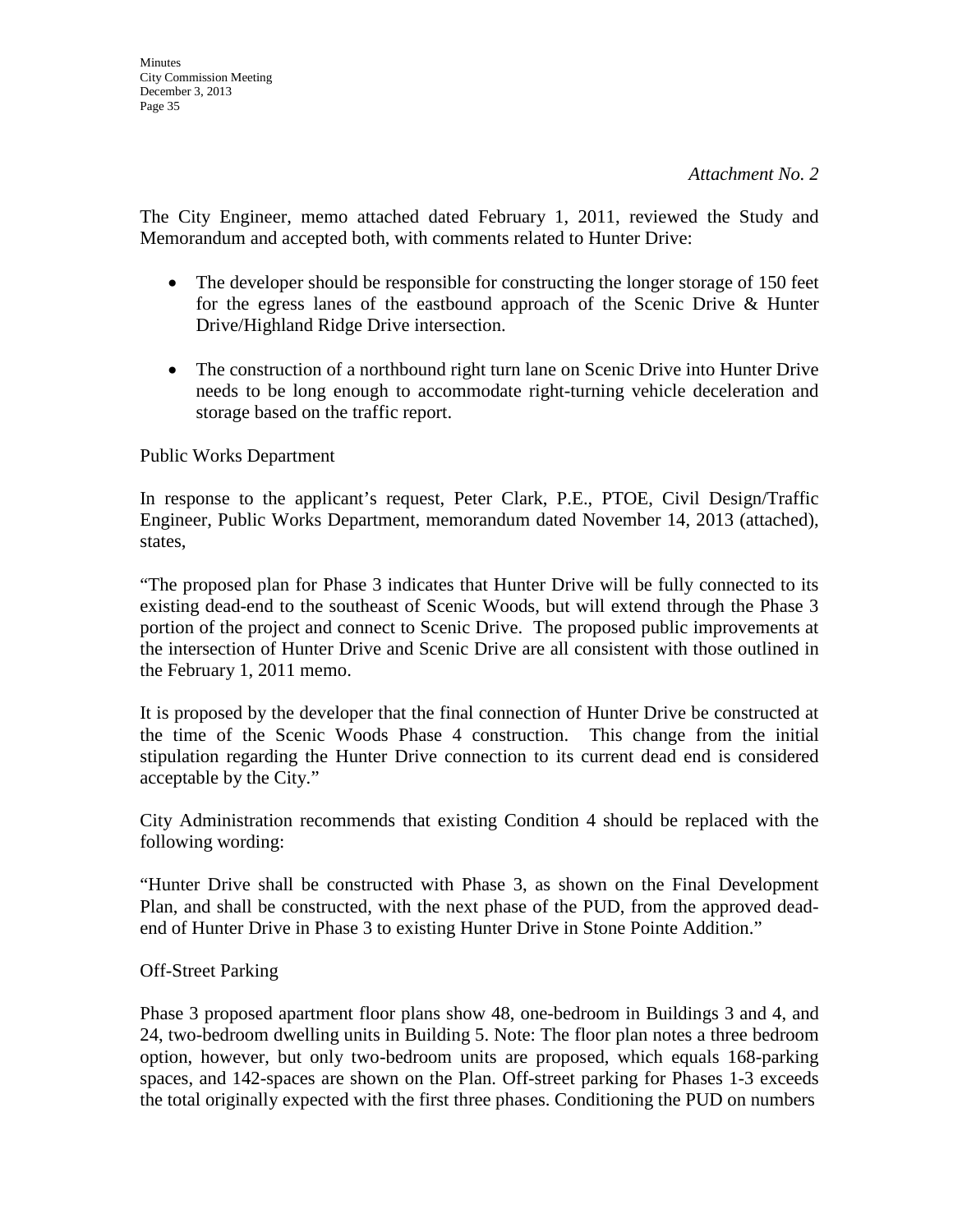of dwelling per bedroom type was intended to insure adequate parking was available for the range of dwellings per bedroom type, described in Condition 3 of the PUD: "A maximum of 30 one bedroom, 252 two-bedroom, and 30 three bedroom units, shall be allowed."

As market demand has changed more one-bedroom units were, or are proposed, to be built through Phase 3. Phase 4 bedroom types are unknown at this time.

Based on the applicant's floor plans proposed with the Preliminary PUD, 921 off-street parking spaces would be required for the entire PUD based on the multiple-family dwelling unit by bedroom type proposed with the Preliminary Development Plan. However, the approved PUD only proposed 907 parking spaces, which was considered adequate for the entire PUD.

Requiring Phase 4 or other future phase (for example if Phase 4 could be divided into additional phases) to provide off-street parking based on the Manhattan Zoning Regulations, will allow the applicant to determine the appropriate range of dwellings by bedroom type for the remaining 96-dwellings. There are 304-parking spaces shown on the Preliminary PUD site plan for Phase 4.

If all of the units were 1-bedroom dwellings in Phase 4, then 188-parking spaces would be required. If all of the units were 3-bedroom units, then parking required would be 336 parking spaces. Mixing of one, two and three bedroom units can't be calculated assuming the project is market driven. There are too many combinations to know if parking requirements would be met.

Given the market response approach, adequate parking needs to be provided. Phase 4 or other phases are near single-family neighborhoods and surrounding streets in the singlefamily neighborhoods should not serve the apartments. Using the Manhattan Zoning Regulation requirements will insure parking is provided.

**5. OPEN SPACE/LANDSCAPED AND COMMON AREA:** Internal sidewalks connect to proposed public sidewalks and are located throughout the site to allow residents to walk to the clubhouse/pool or other apartment buildings.

Natural drainage channels are protected and preserved as drainage channels and designated as conservation easement consistent with similar ravines in Stone Pointe to the north. Trees within the easement are protected to the greatest extent possible and a tree preservation plan provides the assurance trees will be protected.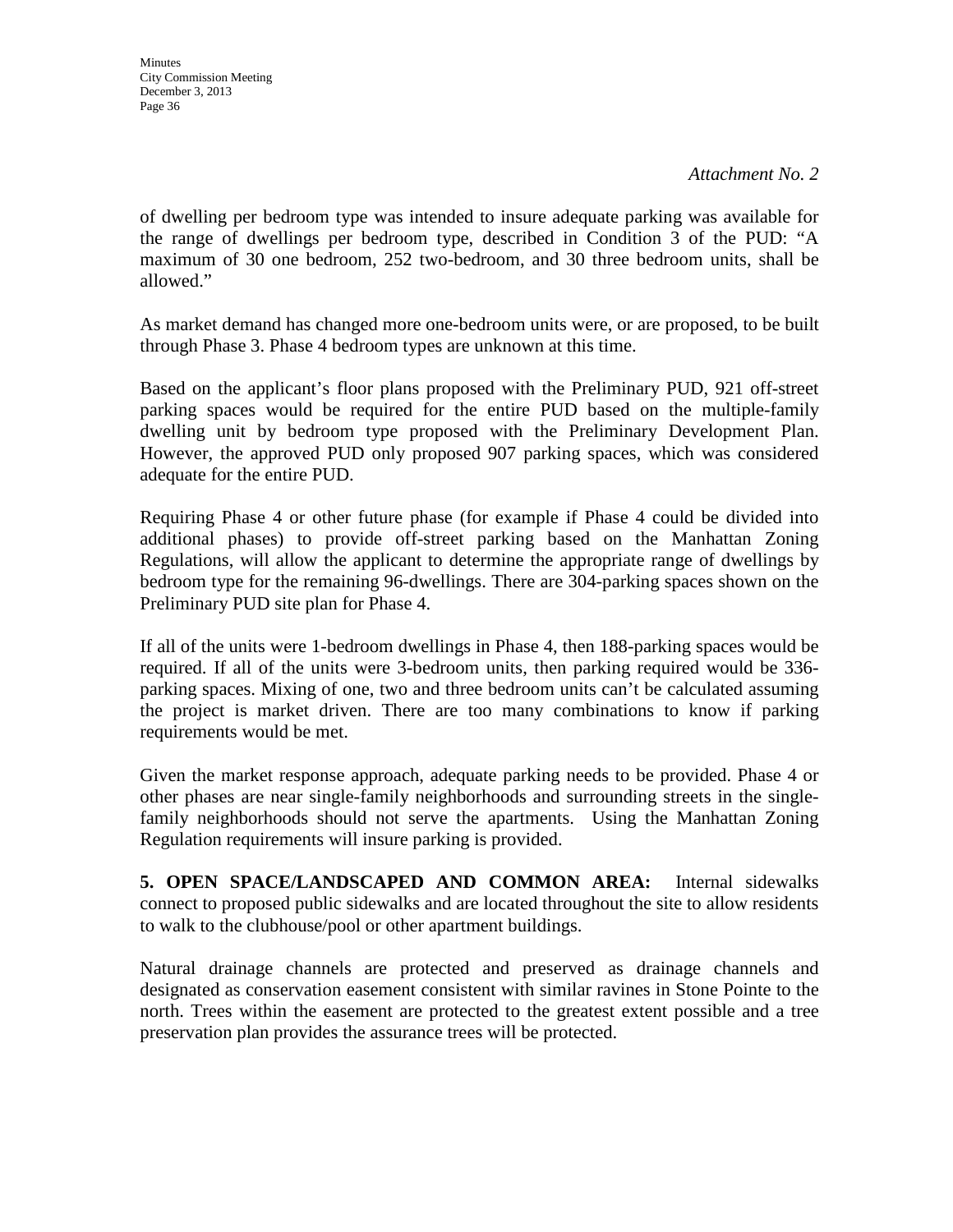**Minutes** City Commission Meeting December 3, 2013 Page 37

*Attachment No. 2*

**6. CHARACTER OF THE NEIGHBORHOOD:** Phase 3 takes into account the character of the area in which it is located. Proposed structures, signs and other improvements are compatible with Phases 1 and 2 and the surrounding neighborhood.

Overall, the area is characterized as a developing growth corridor of the City. The neighborhoods along the corridor are characterized by single-family, two-family and multiple-family residential development, with multiple-family use being the main land use adjacent to N. Scenic Drive. The street connections will serve the immediate neighborhood and accommodate future access to other parts of the City.

# **MATTERS TO BE CONSIDERED WHEN REZONING**

**1. EXISTING USE:** The use of Phase 3 is a graded and vacant site.

**2. PHYSICAL AND ENVIRONMENTAL CHARACTERISTICS:** Phase 3 drains to the north through moderately deep natural ravines, which extend from the southwest and south and cross the site to the north and northeast. Tract A, Stone Pointe Addition, in the eastern part of the site is designated conservation and drainage easement, and partly a utility easement; however, the entire Tract allows for public improvements. The ravines are heavily wooded with open areas in the southeastern, northeastern and middle part of the site.

A portion of Phase 3, proposed Buildings 4 and 5 and three garages are in the AO Zone and require an FAA permit and approval prior to issuance of a building permit.

# **3. SURROUNDING LAND USE AND ZONING:**

**(a.) NORTH:** Scenic Woods apartment buildings and clubhouse, Stone Drive, singlefamily attached dwelling units and multiple-family dwellings; PUD, R-2, Two-Family Residential District, and R-3, Multiple-Family Residential District.

**(b.) SOUTH:** Single-family dwellings and single-family attached dwellings in three and four dwelling unit townhomes; R, Single-family Residential District and AO District, and Residential PUD/AO District.

**(c.) EAST:** Single-family dwellings; R-1, Single-family Residential District/AO District.

**(d.) WEST:** N. Scenic Drive, single-family dwellings, two-family dwellings, and multiple-family dwellings; R-1/AO, R-1, R-2 District, and R-3 District.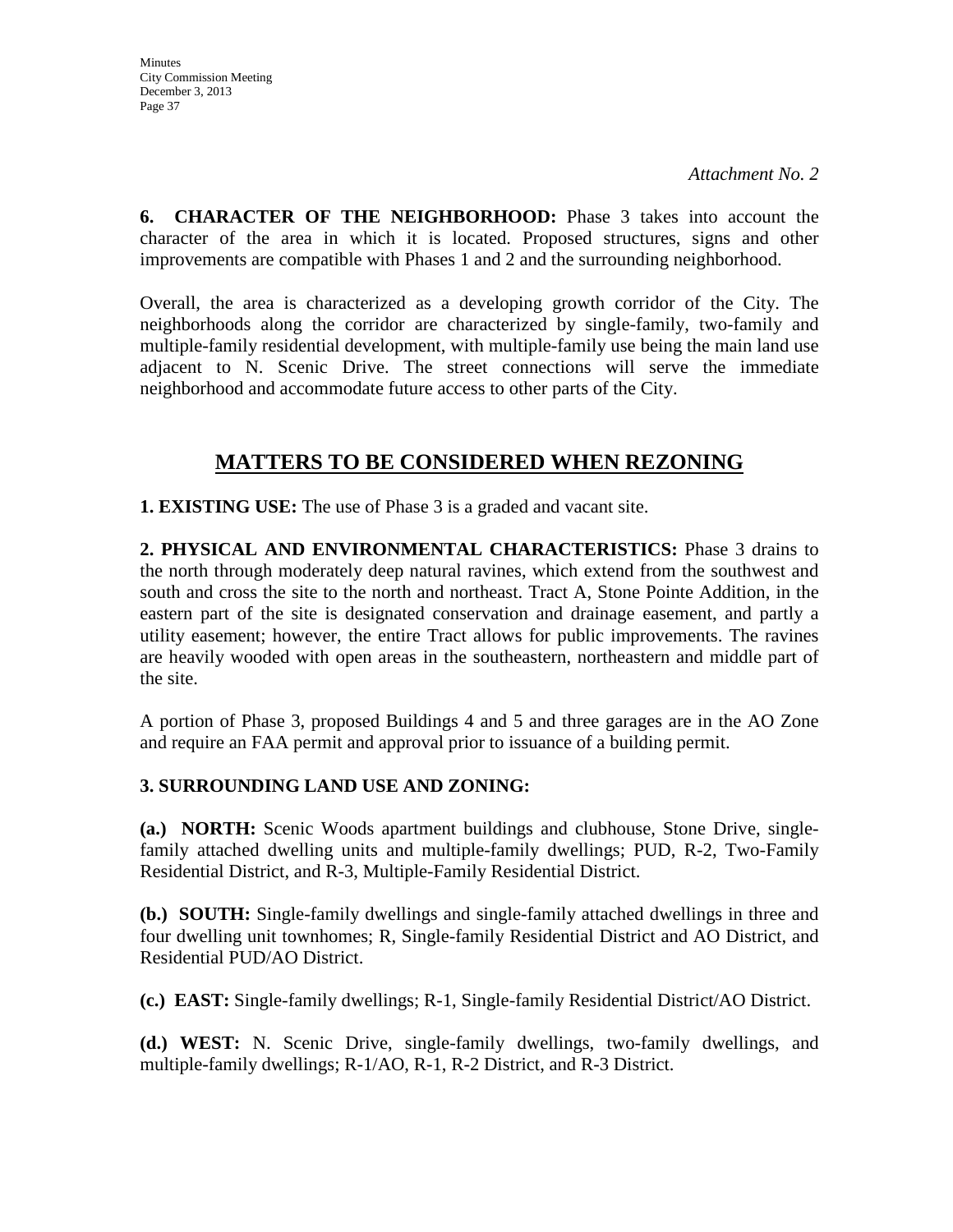# **4. GENERAL NEIGHBORHOOD CHARACTER:** See above under **6, CHARACTER OF THE NEIGHBORHOOD.**

**5. SUITABILITY OF SITE FOR USES UNDER CURRENT ZONING:** Phase 3 is zoned for multiple-family dwellings and is suitable, as approved with the Scenic Woods Residential PUD, subject to conditions of approval that are not modified with the amendment, and approval of the proposed amendment and modified conditions of approval.

**6. COMPATIBILITY OF PROPOSED DISTRICT WITH NEARBY PROPERTIES AND EXTENT TO WHICH IT MAY HAVE DETRIMENTAL AFFECTS:** Phase 3 is in a growth corridor of the City. Increases in light, noise and traffic are expected, which should be similar to the same affects generated by Highland Meadows and Stone Pointe subdivisions. At the time of annexation and rezoning, the Scenic Woods PUD was found compatible with the surrounding area.

**7. CONFORMANCE WITH COMPREHENSIVE PLAN:** T**HE PROPOSED AMENDMENT SITE IS SHOWN ON THE FUTURE LAND USE MAP IN THE SOUTHWEST PLANNING AREA AS A COMBINATION OF RESIDENTIAL HIGH DENSITY (RHD), RESIDENTIAL LOW TO MEDIUM (RLM), AND PRESERVED OPEN SPACE. THE SOUTHERN PART OF THE SITE IS IN THE CONICAL ZONE OF THE MANHATTAN REGIONAL AIRPORT AND THE AO DISTRICT WAS ADDED AS AN OVERLAY DISTRICT DUE TO THE CONICAL ZONE.**

**AT THE TIME OF ANNEXATION AND REZONING, SCENIC WOODS PUD WAS FOUND IN CONFORMANCE WITH THE COMPREHENSIVE PLAN.** 

**THE PROPOSED AMENDMENT ALSO CONFORMS TO THE COMPREHENSIVE PLAN.**

**8. ZONING HISTORY AND LENGTH OF TIME VACANT AS ZONED:** Phase 3 (Lot 4) has remained vacant to date. Scenic Woods Residential PUD combined a platted tract of land, Tract A, Stone Pointe Addition, (1.4-acres), and an unplatted 23.1-acre tract that was annexed and rezoned to create the PUD.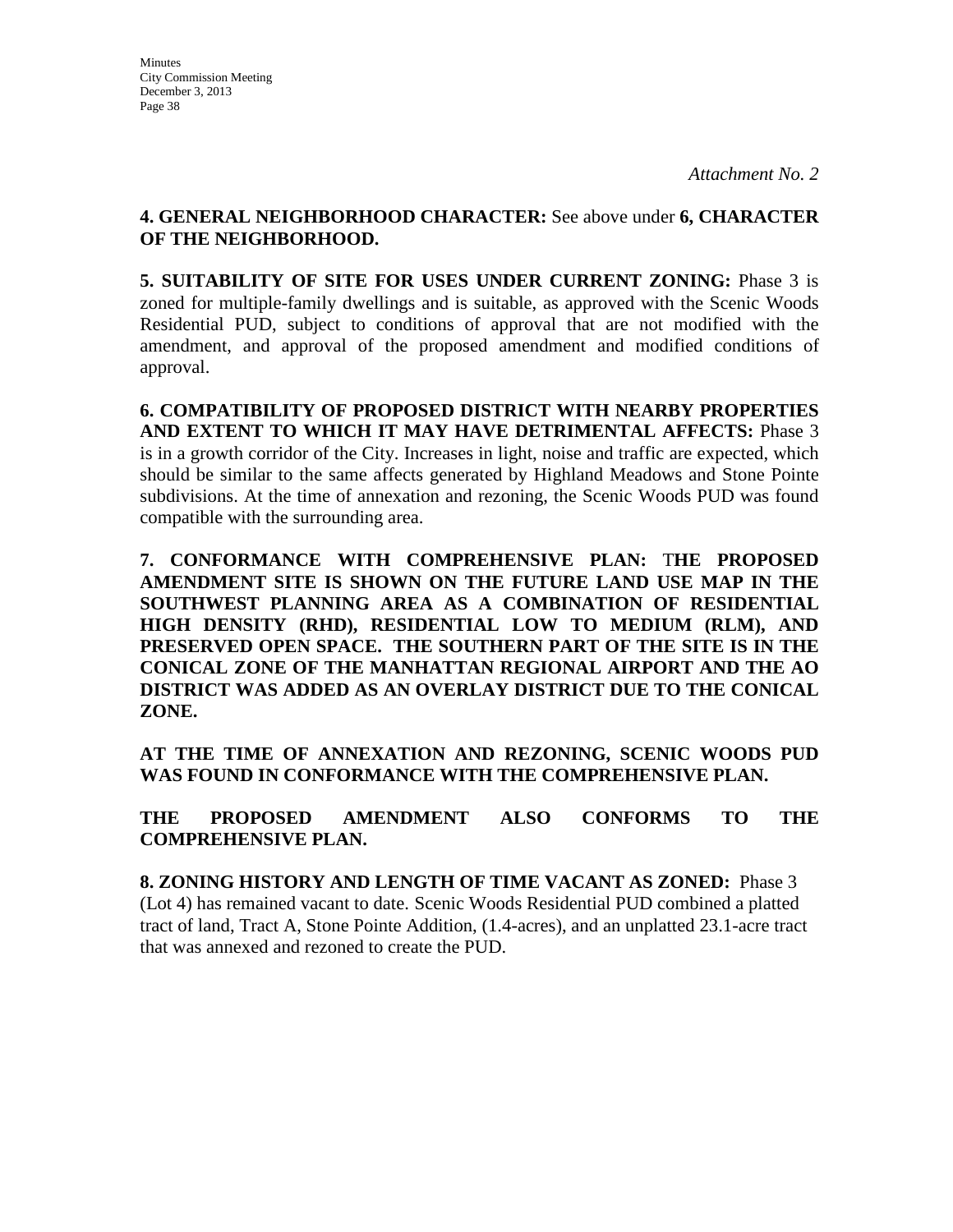### **Tract A, Stone Pointe Addition**

| April 17, 2006 | Manhattan Urban Area Planning Board recommends approval of<br>annexation and rezoning of the Stone Pointe Addition from G-1,<br>General Agricultural District, to R-1, Single-Family Residential<br>District with AO, Airport Overlay District; R-2, Two-Family<br>Residential District; and R-3, Multiple-Family Residential District. |
|----------------|-----------------------------------------------------------------------------------------------------------------------------------------------------------------------------------------------------------------------------------------------------------------------------------------------------------------------------------------|
| May 1, 2006    | Manhattan Urban Area Planning Board conducts a public hearing to<br>consider the Preliminary Plat of the Stone Pointe Addition and<br>approves Preliminary Plat.                                                                                                                                                                        |
| May 2, 2006    | City Commission considers approves reading of annexation and<br>rezoning to R-1, Single-Family Residential District with AO,<br>Airport Overlay District; R-2, Two-Family Residential District; and<br>R-3, Multiple-Family Residential District.                                                                                       |
| May 16, 2006   | City Commission approves Ordinance Nos. 6540 and 6541<br>annexing and rezoning Stone Pointe Addition.                                                                                                                                                                                                                                   |
| June 5, 2006   | Manhattan Urban Area Planning Board approves the Final Plat of<br>the Stone Pointe Addition.                                                                                                                                                                                                                                            |
| June 20, 2006  | City Commission accepts easements and rights-of-way as shown on<br>the Final Plat of the Stone Pointe Addition.                                                                                                                                                                                                                         |

### **Scenic Woods Residential PUD**

- February 24, 2011 Manhattan Urban Area Planning Board recommends approval of annexation of a 23.1 acre tract of land and rezoning of a 24.5 acre tract, for the Scenic Woods PUD, from G-1, General Agricultural District, and R-1, Single-Family Residential District with AO, Airport Overlay District, to PUD with AO District.
- March 22, 2011 City Commission approves reading of annexation and rezoning the proposed Scenic Woods Residential PUD with AO, Airport Overlay District.
- April 5, 2011 City Commission approves Ordinance Nos. 6884 and 6885 annexing and rezoning the proposed Scenic Woods Residential PUD with AO, Airport Overlay District.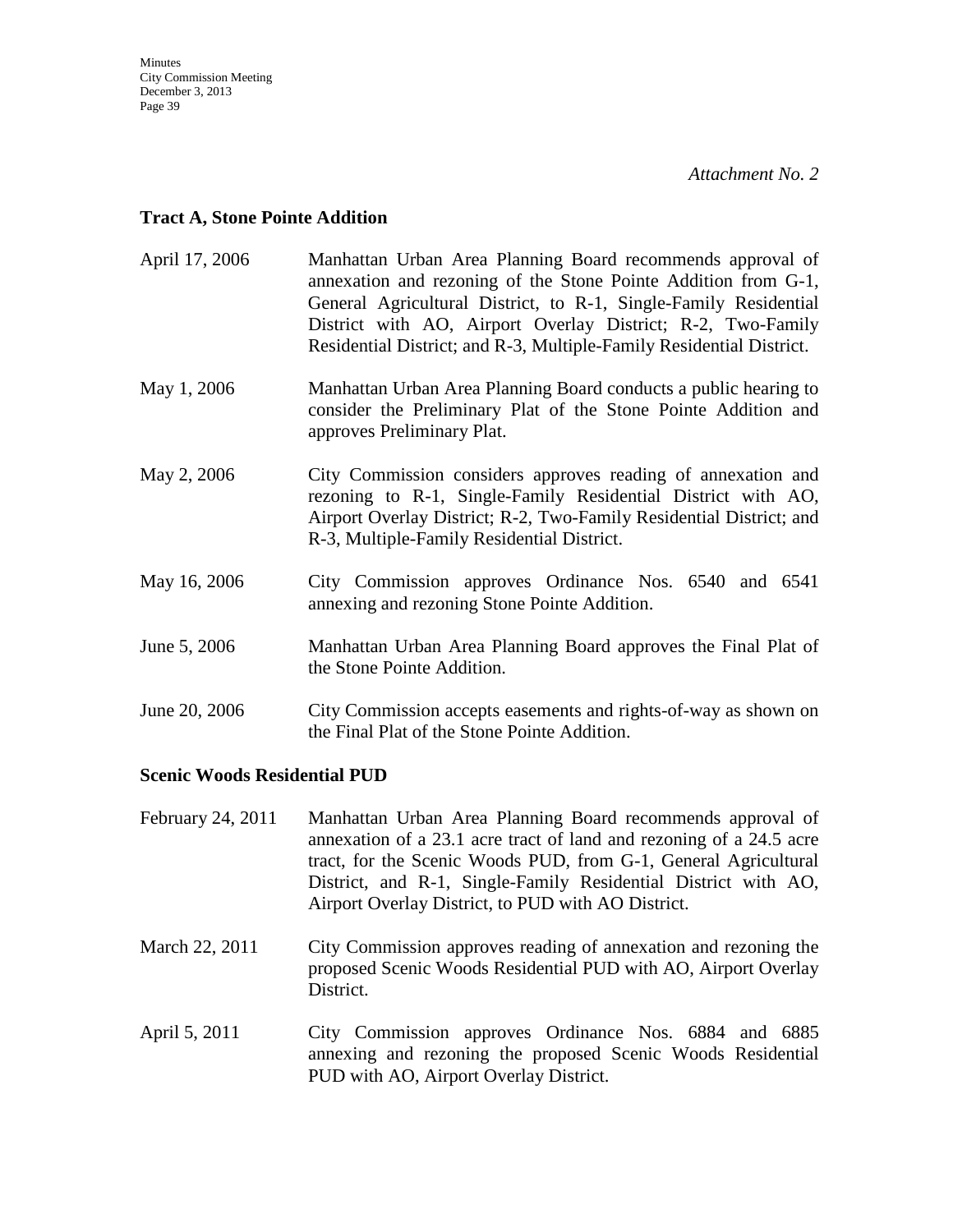- May 2, 2011 Manhattan Urban Area Planning Board approves the Final Development Plan for Lot 1 and part of Lot 2, Scenic Woods Residential PUD, and Final Plat of Lots 1-6, Scenic Woods Addition, a Residential Planned Unit Development, on a vote of 4-  $0-1.$
- May 17, 2011 City Commission accepts the easements and rights-of-way of the Final Plat of the Scenic Woods Addition, a Residential Planned Unit Development; and, authorizes the Mayor and City Clerk to execute the Agreements regarding construction and maintenance of the storm water facilities and travel easement.
- May 7, 2012 Manhattan Urban Area Planning Board approves the Final Development Plan for part of Lot 2 and Lot 3, Scenic Woods Residential PUD.

**9. CONSISTENCY WITH INTENT AND PURPOSE OF THE ZONING ORDINANCE:** The intent and purpose of the Zoning Regulations is to protect the public health, safety, and general welfare; regulate the use of land and buildings within zoning districts to assure compatibility; and to protect property values.

The PUD Regulations are intended to provide a maximum choice of living environments by allowing a variety of housing and building types; a more efficient land use than is generally achieved through conventional development; a development pattern that is in harmony with land use density, transportation facilities and community facilities; and a development plan which addresses specific needs and unique conditions of the site which may require changes in bulk regulations or layout.

Subject to the conditions of approval, the proposed amendment is consistent with the Zoning Regulations.

**10. RELATIVE GAIN TO THE PUBLIC HEALTH, SAFETY AND WELFARE THAT DENIAL OF THE REQUEST WOULD ACCOMPLISH, COMPARED WITH THE HARDSHIP IMPOSED UPON THE APPLICANT:** There appears to be no gain to the public that denial would accomplish. Public utilities and facilities can be extended to adequately serve the subdivision, and most importantly, fire and emergency service protection. Denial of the request may be a hardship to the owner.

**11. ADEQUACY OF PUBLIC FACILITIES AND SERVICES:** Adequate public water, sanitary sewer, streets and pedestrian sidewalks are, or will be, available to serve the development.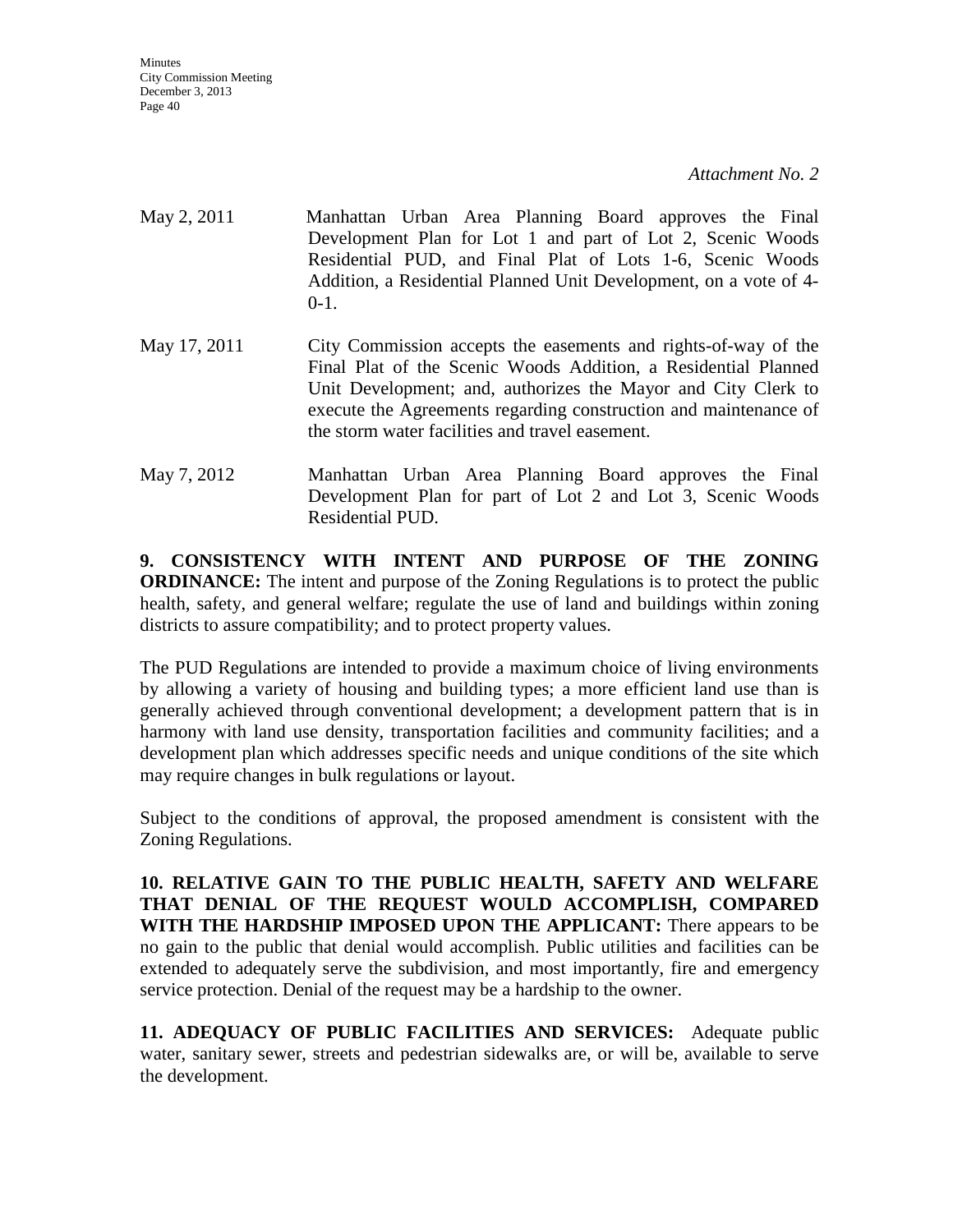**Minutes** City Commission Meeting December 3, 2013 Page 41

*Attachment No. 2*

Condition 3 of Ordinance No. 6885, required Hunter Drive to be constructed from the existing dead-end of Hunter Drive in Stone Pointe Addition to Scenic Drive with Phase 3, or at such time as deemed necessary by the City. In addition, Condition 5 requires that street improvements noted in the City Engineer's memo dated February 1, 2011, be provided, reviewed, and accepted by the City Engineer. The proposed amendment will allow Hunter Drive to be phased construction but require street improvements to Scenic Drive with Phase 3. Adequate street facilities will be provided with Phase 3 and future phases of the PUD.

# **12. OTHER APPLICABLE FACTORS:** None.

**13. STAFF COMMENTS:** City Administration recommends that the Manhattan Urban Area Planning Board recommends approval of the proposed amendment of Ordinance No. 6885 and the Preliminary Development Plan of Scenic Woods Residential PUD, and approval of the Final Development Plan for Scenic Woods Residential related to Phase 3, based on the findings in the Staff Report, subject to the following Conditions of approval recommended by City Administration:

- 1. Replace Condition 3 of Ordinance No. 6885 with the following: 3. Off-street parking for multiple-family dwellings proposed with a future phase, or phases, of the PUD, shall be provided subject to the Manhattan Zoning Regulations, Article VII, Off-Street Parking, Section 7-103 A (3).
- 2. Replace Condition 4 of Ordinance No. 6885 with the following: 4. Hunter Drive shall be constructed with Phase 3, as shown on the Final Development Plan, and shall be constructed, with the next phase of the PUD, from the approved dead-end of Hunter Drive in Phase 3 to existing Hunter Drive in Stone Pointe Addition.

# **ALTERNATIVES:**

- 1. Recommend approval of the proposed an amendment of Ordinance No. 6885, and the replacement of Conditions 3 and 4 approved with the Preliminary Development Plan, and approval of the Final Development Plan for Scenic Woods Residential related to Phase 3 stating the basis for such recommendation.
- 2. Recommend denial of the proposed an amendment of Ordinance No. 6885, and the replacement of Conditions 3 and 4 approved with the Preliminary Development Plan, and approval of the Final Development Plan for Scenic Woods Residential related to Phase 3, stating the specific reasons for denial.
- 3. Table the proposed Amendment to a specific date, for specifically stated reasons.